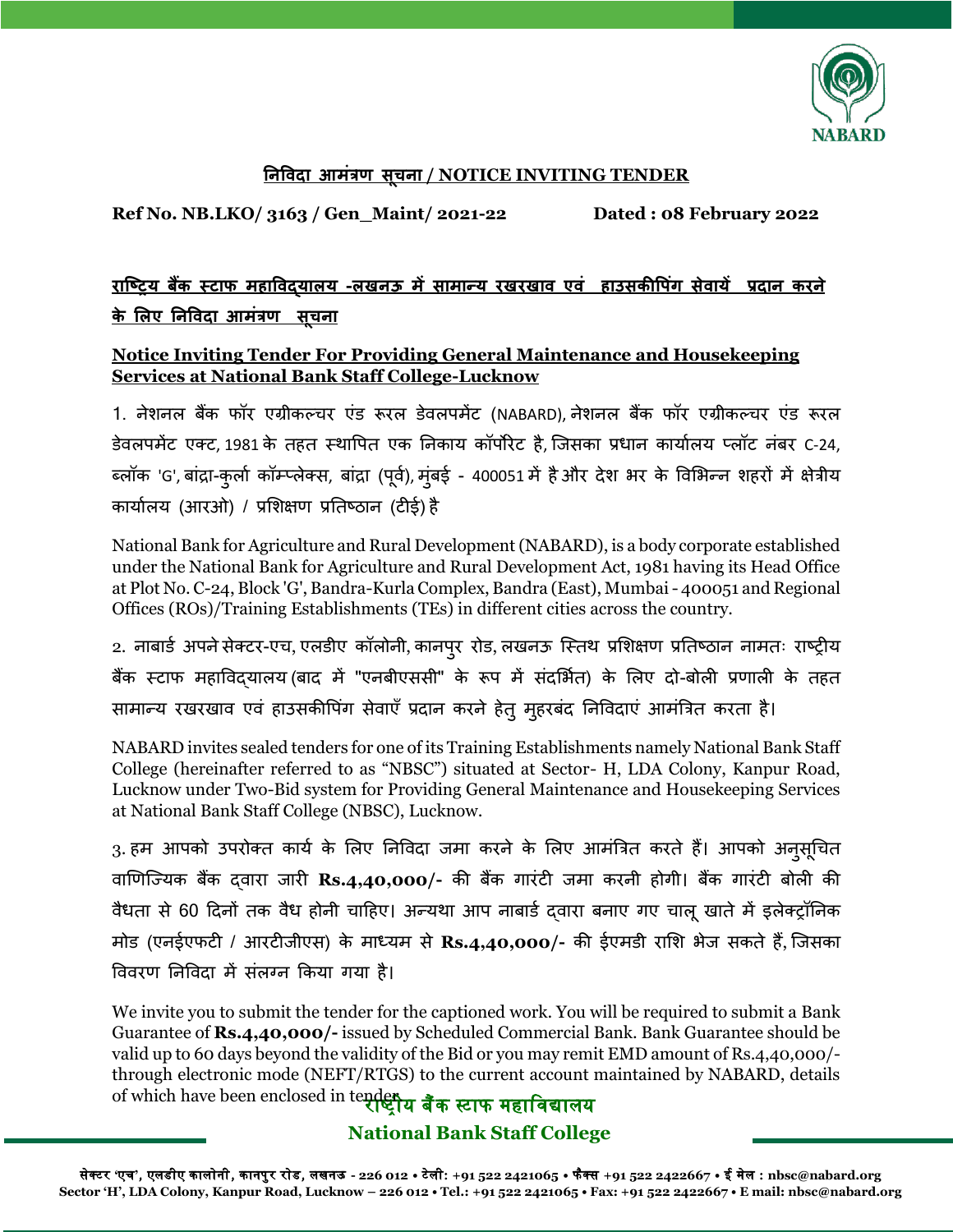

4. तकनीकी बोली, वित्तीय बोली, बोली प्रस्तुत करने और कार्यों का विवरण और आवश्यक सेवाओं के संबंध में ननदेश ननपवदा के ननयम और शतों में पवस्ततृ ककए गए हैं।

Instructions regarding Technical Bid, Financial Bid, Bid Submission and Description of Works and the services required has been elaborated in the Terms and Conditions of the tender.

## 5. ननपवदा प्रारंभ होने की नतचथ **08 फरवरी 2022** है।

Date of commencement of the tender is **08 February 2022**.

6. 21 फरवरी 2022 को अपराहन 3:30 बजे समिति कक्ष, भूतल, एनबीएससी, लखनऊ - 226012 में बोली-पूर्व बैठक आयोजित की गई है। आप आवश्यक स्पष्टीकरण, यदि कोई हो, के लिए नियम और शर्तों को समझने के बाद बैठक में भाग ले सकते हैं।

A pre-bid meeting has been arranged on **21 February 2022 at 3:30 PM** at Committee Room, Ground Floor, NBSC, Lucknow – 226012. You may attend the meeting after understanding the terms and conditions to seek required clarification, if any.

7. ननपवदा िमा करने की अंनतम नतचथ **28 फरवरी 2022** शाम 5:30 बिे तक है। तकनीकी बोभलयां **02 म चच 2022 को अ र ह्ि 03:30 बजे** सभमनत कक्ष, भतू ल, एनबीएससी, लखनऊ - 226012 में इच्छुक बोलीदाताओं की उपस्थिति में खोली जाएंगी। सभी बोलीदाताओं को उनके अपने हित में निर्दिष्ट तिथि पर उपस्थित होने की सलाह दी जाती है। इस संबंध में अलग से कोई सूचना नहीं दी जाएगी। प्रत्येक बोलीदाता के मात्र दो ही प्रतिनिधि उपस्थित रह सकते है। तकनीकी बोली खोलने में भाग लेने के लिए प्रतिनिधि को बोलीदाता से अपने लेटरहेड पर एक प्राचधकरण पत्र प्रस्ततु करना होगा।

Last date for submission of bids is **28 February 2022 till 5:30 PM**. The Technical Bids will be opened **on 02 March 2022 at 03:30 PM** at Committee Room, Ground Floor, NBSC, Lucknow – 226012 in presence of the bidders interested to be present. All the bidders are advised in their own interest to be present at the specified date. No separate intimation will be given in this regard. Not more than two representatives from each bidder shall be entertained. The representative has to furnish an authorisation letter from the bidder on their letterhead for participating in the technical bid opening.

8. वितीय बोली तकनीकी बोली के विस्तृत मूल्यांकन के बाद बाद की तारीख में खोली जाएगी। वितीय बोली खोलने की तिथि केवल तकनीकी रूप से योग्य बोलीदाताओं को ही सूचित की जाएगी।

The financial bid shall be opened at a later date after detailed evaluation of the technical bid. The date of opening of financial bid shall be intimated to the technically qualified bidders only.

9. यदि दो या दो से अधिक निविदाकार समान राशि का उद्धरण करते हैं, तो उन निविदाओं को दरों में संशोधन करने का एक और अवसर दिया जाएगा।

> **National Bank Staff College** राष्टीय बैंक स्टाफ महाविद्यालय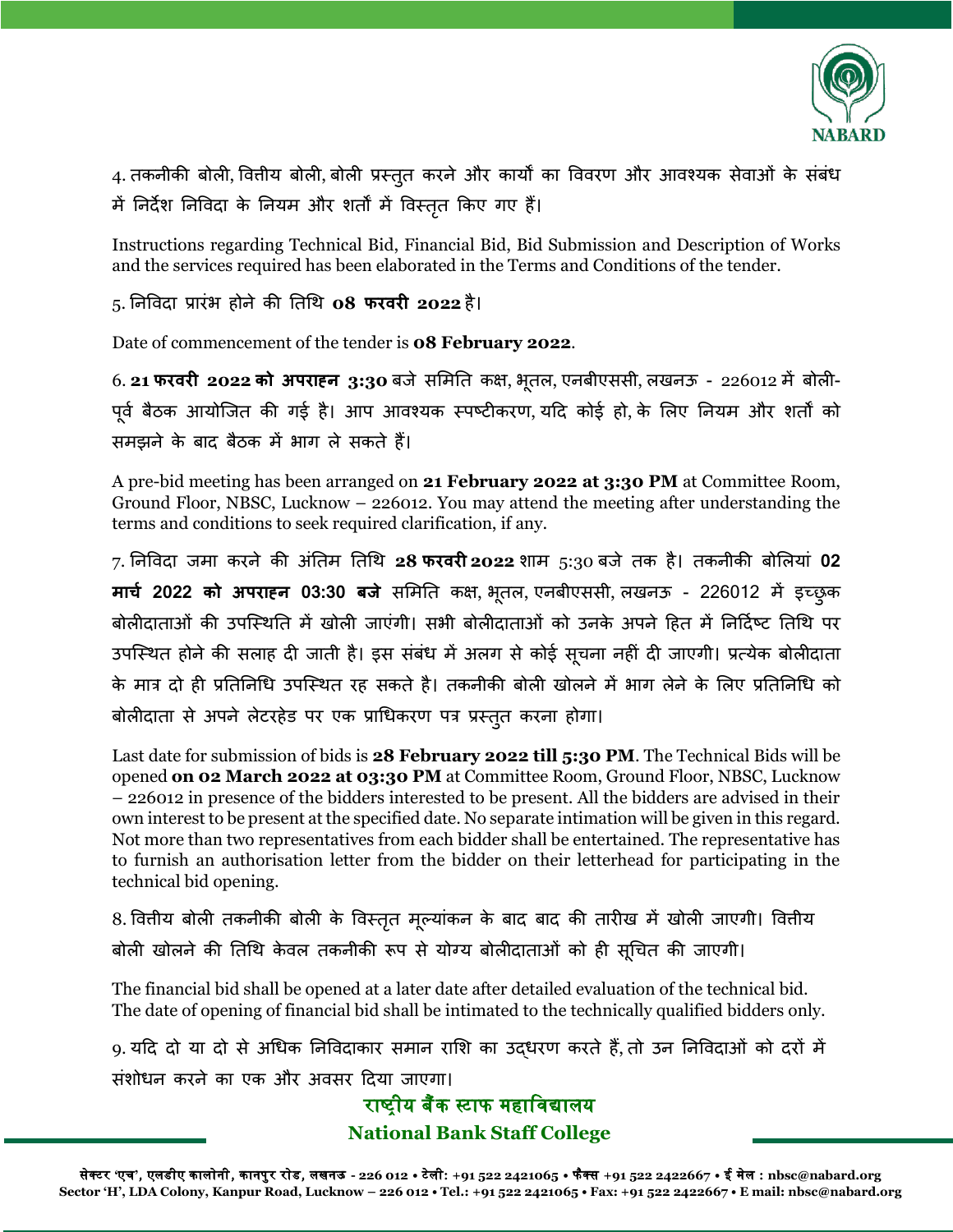

In case two or more tenderers quote identical amount, one more opportunity will be given to those tenders to revise the rates.

```
10. नाबार्ड न्यूनतम बोली स्वीकार करने के लिए बाध्य नहीं है
```
NABARD does not bind itself to accept the lowest bid.

11. तकनीकी और पवत्तीय बोभलयों और ननपवदा प्रकिया के संबंध में बैंक का ननणाय अंनतम होगा। यदद कोई बोलीदाता ननधााररत आवश्यकता से कोई पवचलन प्रस्तापवत करता है तो ननपवदा को अस्वीकार कर ददया जाएगा। नाबार्ड के पास ऐसा करने का कोई कारण बताए बिना किसी भी निविदा को स्वीकार या अस्वीकार करने का अधिकार सुरक्षित है। इस संबंध में बैंक का निर्णय अंतिम होगा। इच्छुक निविदाकर्ता बैंक को संतुष्ट करने में विफल होने की स्थिति में, बैंक को निविदा को अस्वीकार करने का अधिकार सुरक्षित है।

The decision of the bank shall be final with regard to technical and financial bids and the tendering process. The tender will be rejected, if any bidder proposes any deviation from the prescribed requirement. NABARD reserves its right to accept or reject any tender, without assigning any reasons for doing so. The decision of the bank in this regard shall be final. In the event of intending tenderers failure to satisfy the bank, the bank reserves the right to reject the tender.

--sd--

(प्रधानाचार्य) **र रिीय बैंक स्ट फ मह ववद्य लय लखिऊ**

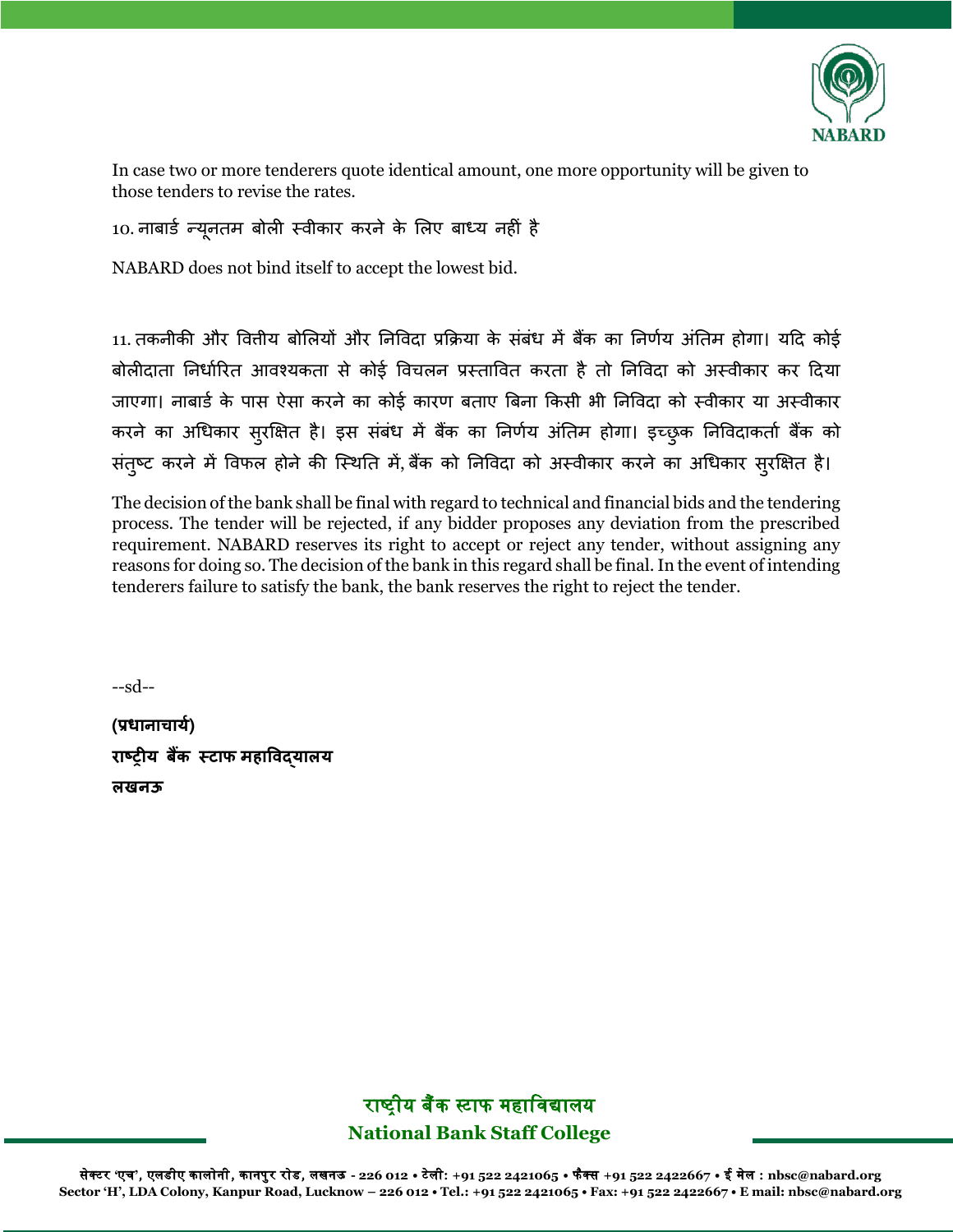# **Tender**

# **For**

## **Providing General Maintenance and Housekeeping Services at**

# **National Bank Staff College, Lucknow**



**Department of Premises, Security and Procurement, National Bank Staff College, Lucknow Sector-H, LDA Colony, Kanpur Road, Lucknow-226012 (email:** *nbsc@nabard.org)*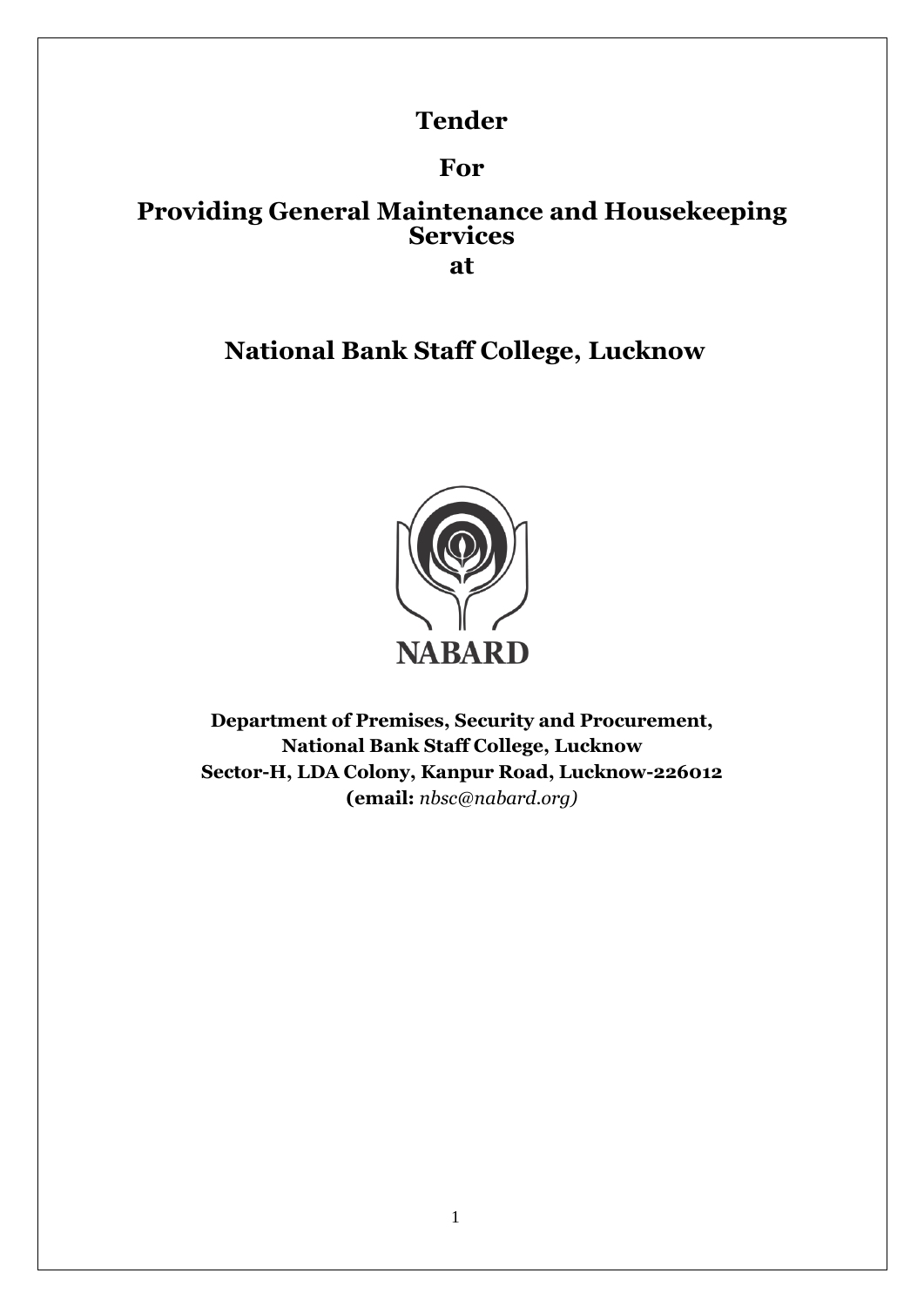## **Contents**

| Sr. No. | <b>Description</b>                              | Page No. |
|---------|-------------------------------------------------|----------|
| 1.      | <b>SECTION 1: TENDER SUMMARY</b>                | 3        |
| 2.      | <b>SECTION 2: BIDDING PROCESS DETAILS</b>       | 5        |
| 3.      | SECTION 3: GENERAL CONDITIONS OF CONTRACT       | 14       |
| 4.      | <b>SECTION 4: SCOPE OF WORK</b>                 | 22       |
| 5.      | <b>SECTION 5: SAFETY CONDITIONS OF CONTRACT</b> | 24       |
| 6.      | <b>ANNEXURE A</b>                               | 25       |
| 7.      | <b>ANNEXURE B</b>                               | 28       |
| 8.      | <b>ANNEXURE C</b>                               | 31       |
| 9.      | <b>ANNEXURE D</b>                               | 32       |
| 10.     | <b>ANNEXURE E</b>                               | 33       |
| 11.     | <b>ANNEXURE F</b>                               | 37       |
| 12.     | <b>ANNEXURE G</b>                               | 39       |
| 13.     | <b>ANNEXURE H</b>                               | 41       |
| 14.     | <b>ANNEXURE I</b>                               | 43       |
| 15.     | <b>ANNEXURE J</b>                               | 46       |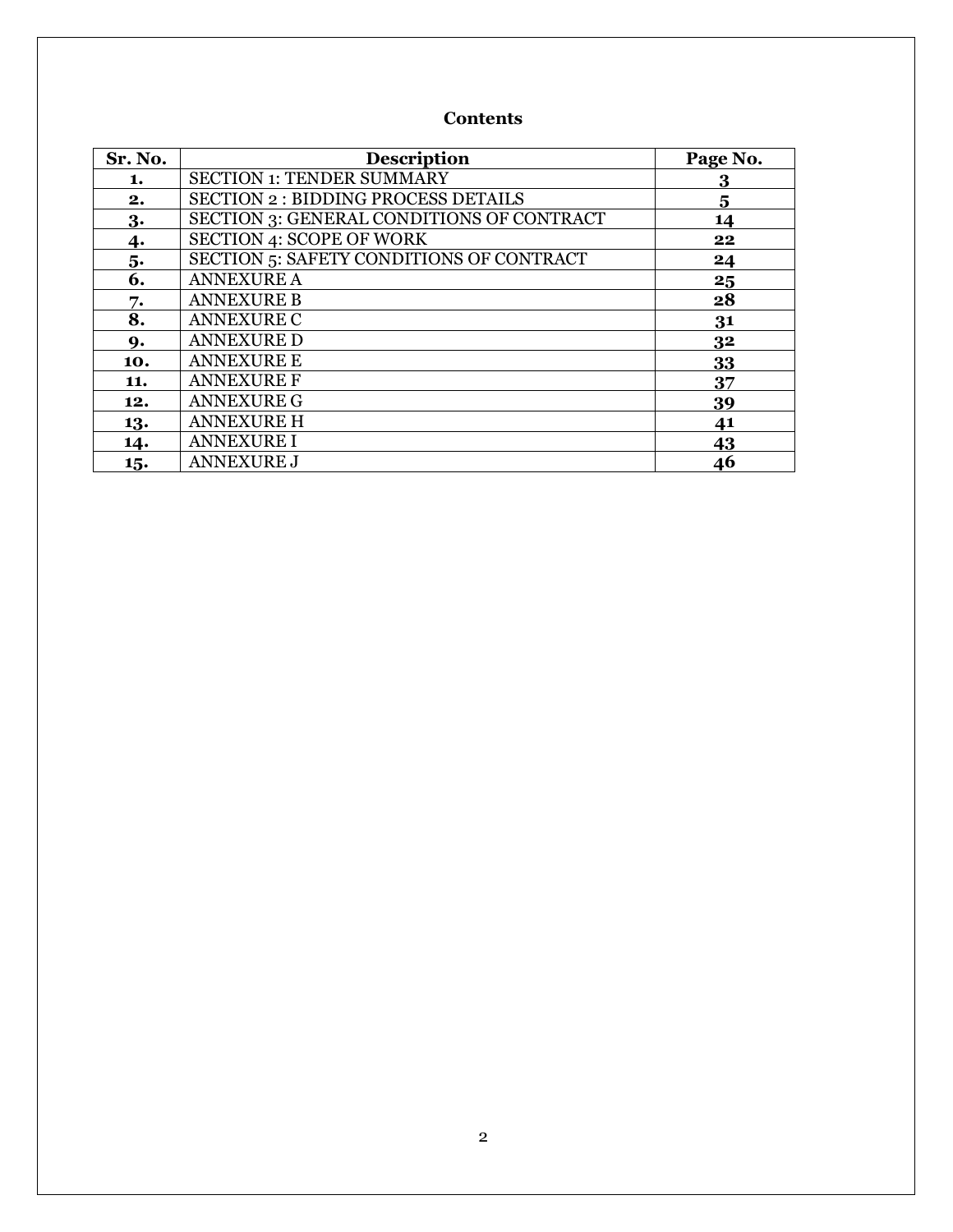#### **SECTION 1: TENDER SUMMARY**

#### **NATIONAL BANK STAFF COLLEGE, LUCKNOW TENDER FOR PROVIDING GENERAL MAINTENANCE AND HOUSEKEEPING SERVICES**

National Bank for Agriculture and Rural Development (NABARD), is a body corporate established under the National Bank for Agriculture and Rural Development Act, 1981 having its Head Office at Plot No. C-24, Block 'G', Bandra-Kurla Complex, Bandra (East), Mumbai - 400051 and Regional Offices (ROs) / Training Establishments (TEs) in different cities across the country. NABARD invites sealed tenders for one of its Training Establishments namely National Bank Staff College (hereinafter referred to as "NBSC") situated at Sector- H, LDA Colony, Kanpur Road, Lucknow under Two-Bid system for **Providing General Maintenance and Housekeeping Services at National Bank Staff College (NBSC), Lucknow**.

NABARD invites e-bids for **"Providing General Maintenance and Housekeeping Services at National Bank Staff College (NBSC),**  Lucknow" from reputed agencies, either by themselves or as a partnership having capacity to provide the required number of trained manpower for providing General Maintenance and Housekeeping services to its campus situated at the above address which also houses **Bankers Institute of Rural Development (BIRD)**.

For the activities to be rendered by agency as mentioned above, the agency will be paid service charges which the bidder is required to quote in financial bid in response to this TENDER. The agency will be paid the service charges as percentage of total wages.

The bidder shall submit **two separate E-bids** for the work - **Technical Bid and Financial Bid.** The same can also be downloaded from the website of https://nabard.eproc.in/.

Tenders may be submitted online not later than **5:30 PM on 28 FEBRUARY 2022**. Tenders received after stipulated date/ time shall not be entertained.

Technical Bids shall be opened online on **02 MARCH 2022** at 3.30 PM at the **Committee Room, Ground Floor**, National Bank Staff College-Lucknow in the presence of the Bidders and/ or their representatives who choose to be present.

The Financial Bid of only those bidders, who fulfill the technical bid requirements, will be opened. The Financial Bid shall be opened at a later date after the detailed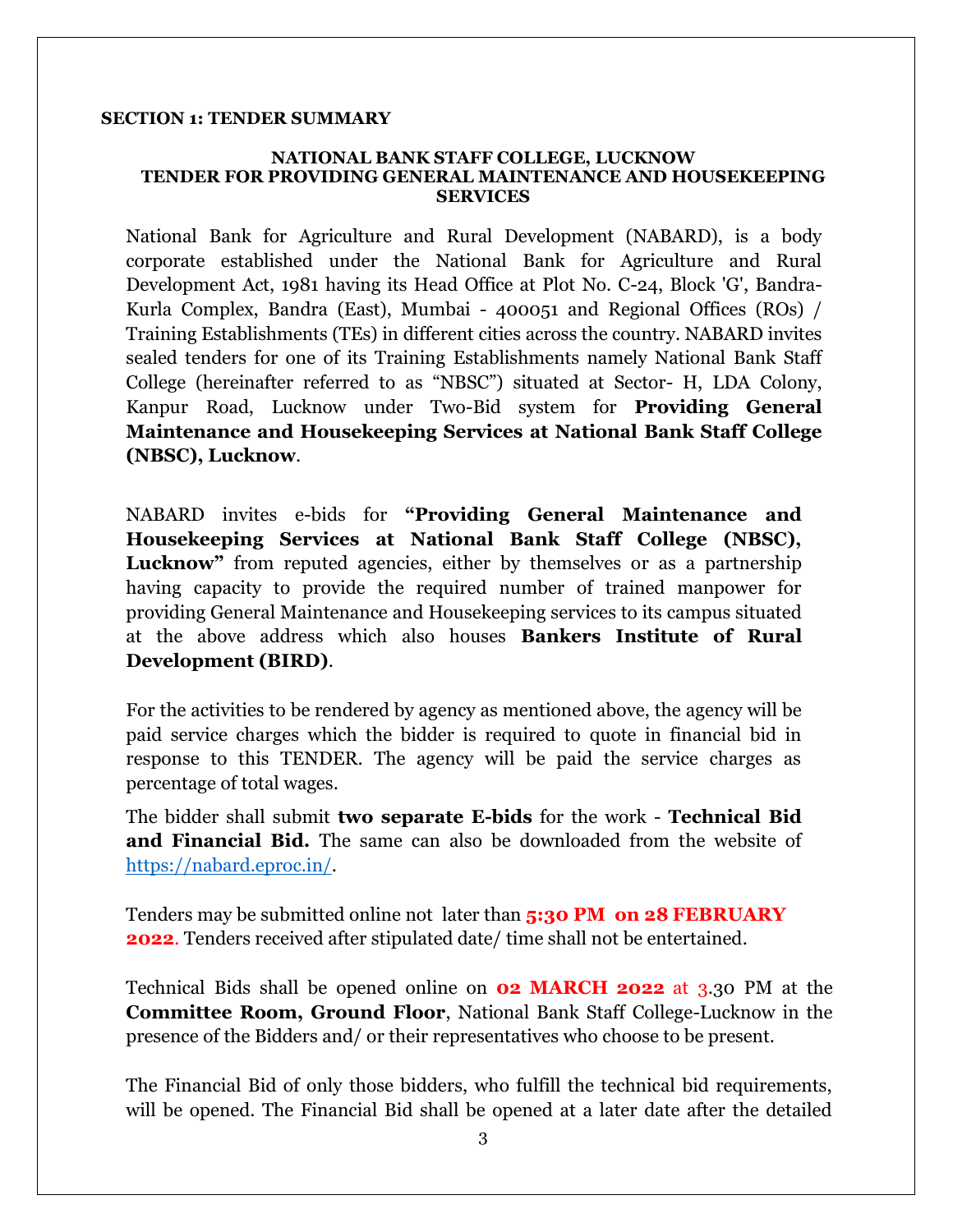evaluation of Technical Bid. The date of opening of Financial Bid shall be intimated to the technically qualified bidders only.

This tender is to identify the bidder for the work on the basis of service charges quoted by the bidder as a percentage of total wages/esi/epf/bonus etc. The shortlisted bidder will not automatically get award of final work and assigned work will be awarded to the bidder complying with all the specifications and Terms and Conditions stipulated to the satisfaction of NABARD. NABARD reserves its right in this regard. Selected Bidder shall have to execute an Agreement with NABARD as per the Terms and Conditions of NABARD. Draft Agreement Enclosed.

PRINCIPAL NATIONAL BANK STAFF COLLEGE LUCKNOW

| Contact details for online e-tendering support |                             |                              |
|------------------------------------------------|-----------------------------|------------------------------|
|                                                | Sr.No.   Name of the person | Contact No.                  |
|                                                | FairlinJivin                | 0124-4302000 (Extension-112) |
|                                                | UjwalaShimpi                | 0124-4302000 (Extension-114) |
|                                                | SachinToraskar              | 0124-4302000 (Extension-200) |
| $\overline{4}$                                 | Email support               | nabardsupport@c1India.com    |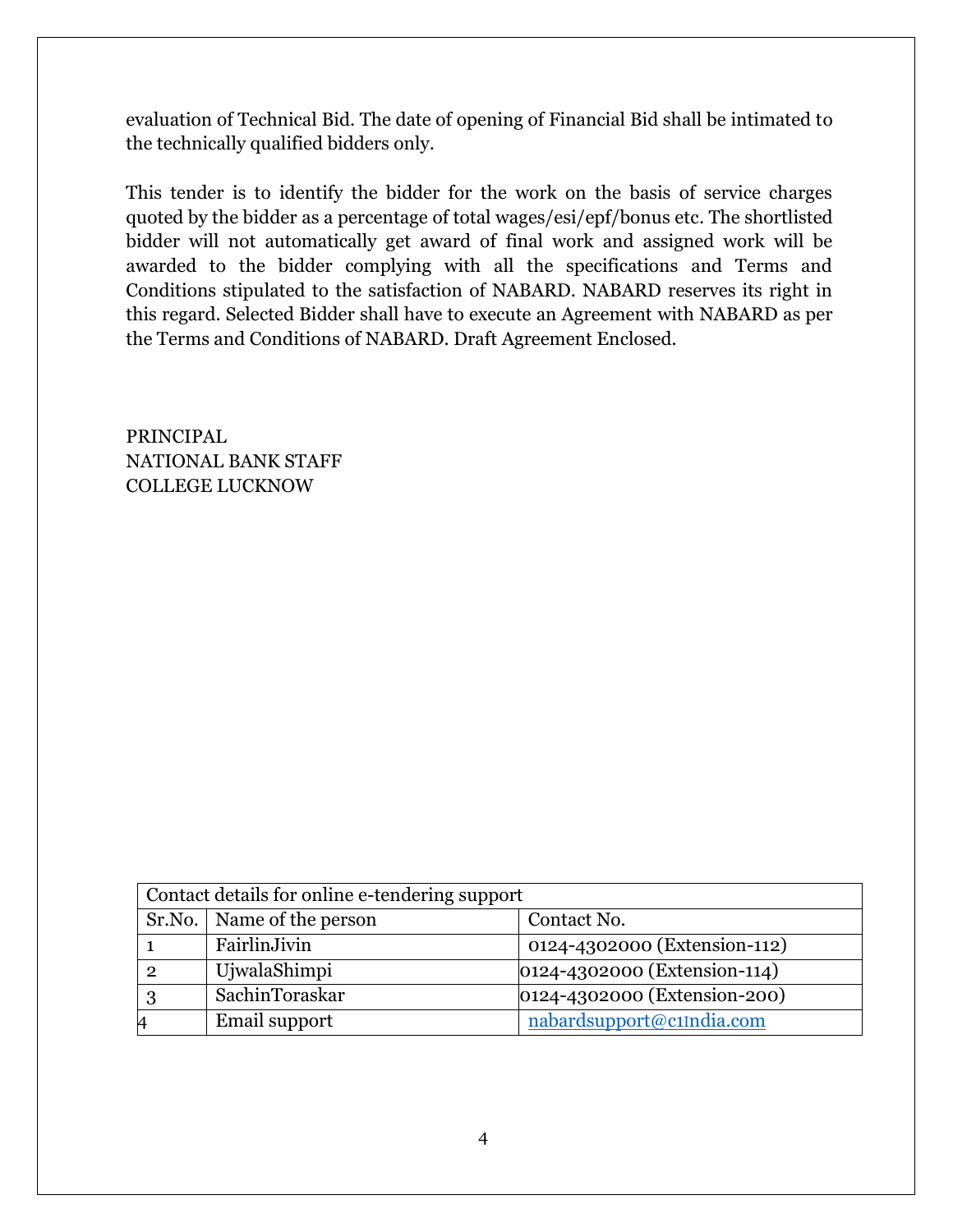## **SECTION 2: BIDDING PROCESS DETAILS**

| 1.  | <b>Tender Inviting Authority</b>                 | Principal, National Bank Staff College,              |
|-----|--------------------------------------------------|------------------------------------------------------|
|     |                                                  | Lucknow                                              |
| 2.  | Job Requirement                                  | Providing<br>General<br>Maintenance<br>and           |
|     |                                                  | Housekeeping Services at National Bank Staff         |
|     |                                                  | College, Lucknow                                     |
| 3.  | Publication of the Notice inviting               | 08 February 2022                                     |
|     | bids<br>newspaper<br>and<br>in                   |                                                      |
|     | Publication<br>of e-tender<br>for                |                                                      |
|     | invitation of bids.                              |                                                      |
| 4.  | Last date for receiving queries/                 | 28 February 2022 (1730 hrs)                          |
|     | clarifications                                   |                                                      |
| 5.  | Date, Time & Venue of Pre-Bid                    | 21 February 2022, National Bank Staff                |
|     | Meeting                                          | College, Lucknow                                     |
| 6.  | Bid Security / Earnest Money                     | $Rs.4,40,000/-$                                      |
|     | Deposit Amount Payable                           |                                                      |
| 7.  | Date, Time & Venue of Opening of                 | 02 March 2022 (1530 hrs), National Bank              |
|     | <b>Technical bids</b>                            | <b>Staff College, Lucknow</b>                        |
| 8.  | Date for the opening of Financial                | Shall be intimated to bidders qualified in           |
|     | Bid for technically qualified                    | Technical Bid separately.                            |
|     | bidders                                          |                                                      |
| The | <b>TENDER</b><br>documents<br>be<br>can          | downloaded<br>online<br>from<br>the<br>of<br>website |
|     | www.nabard.eproc.in, www.nabard.org, www.nbsc.in |                                                      |

**1.**The following table provides information regarding the important dates of the bid process:-

## **2. ELIGIBILTY CRITERIA**

**i)** Bidder should have been in the business of General Maintenance and Housekeeping Services (Manpower Supply) to Institutions of Central Government/State Governments/Public Sector Undertakings which may include training establishments of Banks, Central Govt / State Government Institutions or Educational Institutes of National importance for a minimum period of 7 years as on 31 December 2021.

**ii)** It should have satisfactorily completed at least one single contract of value not less than Rs.220 Lakh during last three years ending 31 December 2021.

(For this purpose cost of work shall mean gross value of the completed contract including taxes)

**iii)** The annual turnover (from similar work) of the Bidder for each of the last three financial years ending on 31st March 2021 must be at least Rs.75 Lakh. The organization should be a profit making entity since last three financial years. A certificate from statutory auditor shall be submitted with the technical bid.

**iv)** To ensure proven track record of the Bidder the following details to be furnished. a. List of similar type of contracts completed in last 3 years supported by documentary evidence.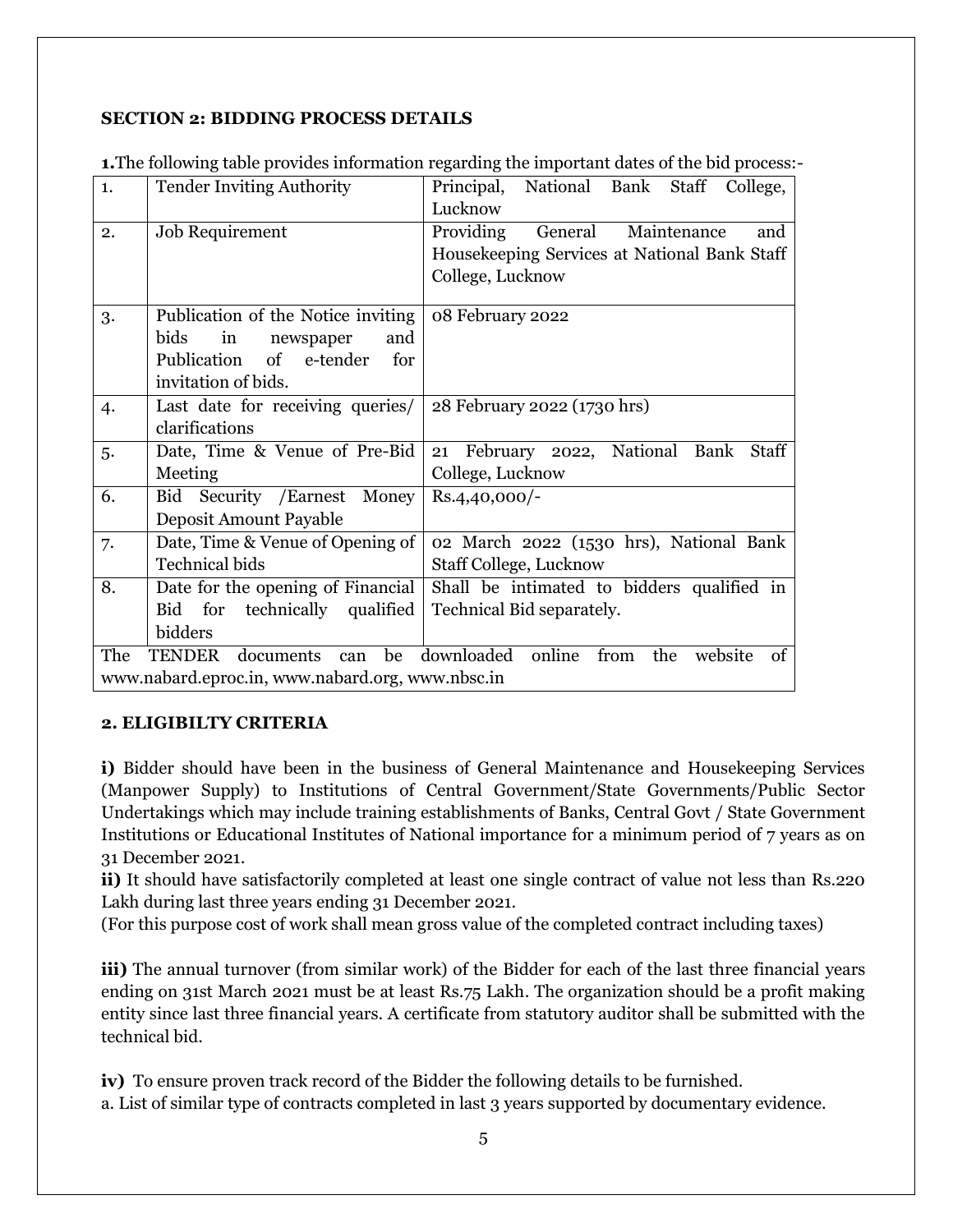b. The Bidder should not have ever failed to perform on any agreement nor been expelled from any contract or agreement nor any agreement terminated for breach by the applicant. c. The Bidder should have capacity to deploy dedicated managerial team at Lucknow.

**v)** Bidders who are debarred or blacklisted by any Govt. Departments are not eligible to participate in the e-tendering process. A certificate is to be submitted along with the bid by bidder to the effect that they are not debarred or blacklisted by any Govt. Department. In case if it is found at later stage that the bidder is a blacklisted company declared by any Govt. Department than the works may be withdrawn and EMD/ BID security shall be forfeited.

**vi)** The bidder shall be based at Lucknow or have a representative establishment at Lucknow (Within Municipal Limits of Lucknow). Bidder must furnish documentary proof for the same.

**vii)** Track record of the bidder shall be clean without any involvement in illegal activities or financial frauds. There shall not be any case with the Police/Court/Regulatory authorities against the bidder. The bidder must not have been prosecuted or suffered any penalty for violation of any statutory laws by any Authority. An undertaking in this regard has to be submitted by the vendor as per format mentioned in Annexure-D.

**viii)** If the performance of the bidder is/has been found to be unsatisfactory for any reasons, whatsoever, in any organization, then NABARD reserves the right to reject the bids submitted by such bidder.

**ix)** The bidder shall have applicable and valid registrations with statutory authorities constituted for Labour welfare and other purposes such as:

(a) Labour License under Uttar Pradesh Shops and Commercial Establishment Act 1962

(b) Labour License under Contract Labour Regulation and Abolition) Act, 1970

(c) ESI

(d) EPF

(e) PAN, TIN, GST, etc. duly supported by copies of certificates of registration.

**x)** Bidding firms/companies shall have current account in a scheduled commercial bank.

**xi)** Financial Bids of only those bidders will be opened who will satisfy the conditions of Technical Bids.

**xii)** Canvassing or offer of an advantage or any other inducement by any person with a view to influencing acceptance of a bid will be an offence under Laws of India. Such action will result in the rejection of bid, in addition to other punitive measures

## **3. PREPARATION OF THE BID DOCUMENTS THROUGH e-TENDERING**

**3.1.** Selection will involve following stages before issuance of letter of appointment.

i) Upload of e-Tender

ii) Receipt of e-bids/e-tender

iii) Opening of technical bids & evaluation of qualified agencies

iv) Opening of financial bids

v) Award of contract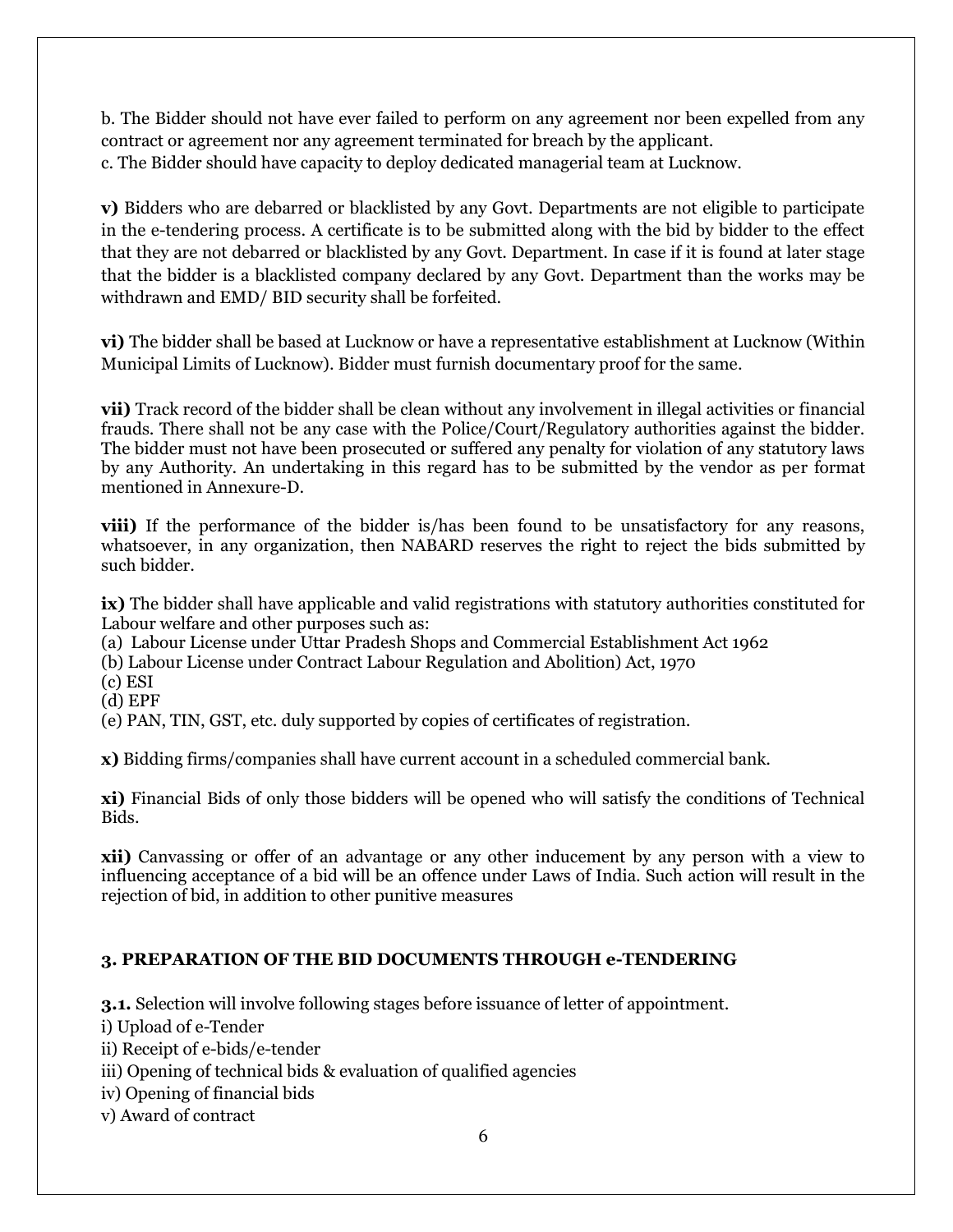## **3.2.** Bid will consist of two parts i.e. Technical Bid and Financial Bid

**3.3.** Bid will be submitted in 3 envelops:

## a) **File 1:**

i) Copy of Bank Statement for Earnest Money Deposit (EMD) of Rs.4,40,000/- will be submitted online to following: **Name of the A/c:** NATIONAL BANK FOR AGRICULTURE AND RURAL DEVELOPMENT Bank Name: NABARD Branch Name: Head Office, Mumbai IFSC Code: NBRD0000002 Account number: NABADMN20 The file should contain a receipt in this regard ii) Duly signed integrity pact as per format enclosed. (to be uploaded along with EMD)

b) **File 2:** Technical bid, duly completed in all respects and signed, to be put into File No.2. This file should be named as "Technical Bid". The Technical Bid should be prepared as per paragraph number 3 of this section and as per Annexure A.

c) **File 3:** Fully completed and signed Financial bid (Annexure B) to be put into File No.3. This file should contain Financial Bid only and it should be named as "Financial Bid".

3.4. The bids, which are not named as mentioned above, are liable to be rejected. If for any reason, it is found that the Technical bid reveals the Financial Bid related details in any manner whatsoever, or, the Financial Bid is swapped in the file marked "Technical Bid", the Bid document will be summarily rejected in the first instance itself.

3.5. Bids, which are not named/marked, may not be considered.

## **4. EARNEST MONEY DEPOSIT**

**4.1.** A Bank Statement or proof EMD of Rs.4,40,000/- only must be submitted with the Bid (File No. 1) .

**4.2.** The Bid Security of all unsuccessful bidders would be returned by Bank within 60 days from the date of opening of financial bid.

**4.3.** Bids submitted without bid security, mentioned above, will be liable for rejection without providing any opportunity to the bidder concerned.

**4.4.** The EMD may be forfeited:

**4.4.1.** If a Bidder withdraws the bid or increases the quoted prices during the period of bid validity or its extended period, if any; or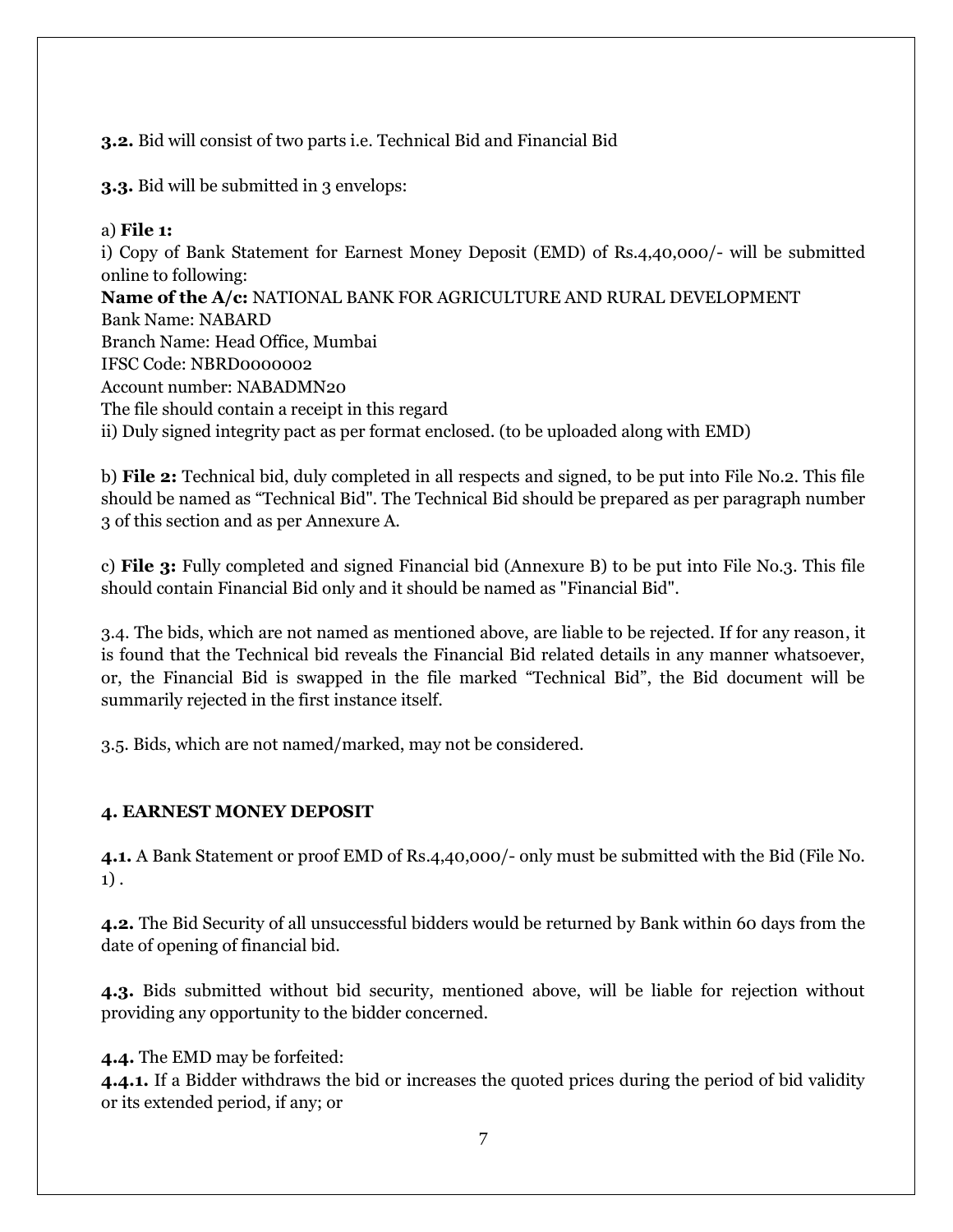**4.4.2.** In the case of a successful bidder, if the Bidder fails to sign the Contract within reasonable time.

**4.4.3.** During the bid process, if any information is found wrong/manipulated/hidden in the bid, the bid is liable to be rejected.

**4.4.4.** In the case of successful bidder, if the bidder has got blacklisted by any Central Government Ministry/ Department or any Central Public Sector Unit during the interim period from submission of bid to signing of contract.

**4.5.** MSE's as defined in MSE Procurement Policy issued by GoI or Bidders who are registered with central Procurement Organizations are exempt from submitting EMD. Notification/circular/instruction/documentary proof of in this regard needs to be submitted along with letter of bidder in the Envelope No. 1.

## **5. TECHNICAL BID**

**5.1.** Technical Bid Documents to be placed in File 2:

**5.1.1.** Technical Bid duly signed and stamped by the authorized person

**5.1.2.** The Technical Bid should be as per Annexure 'A' and should be supported by the documents indicated in the said Annexure.

**5.1.3.** A short profile of the Organization.

**5.1.4.** A detailed note on financial competence of the Organization. (Audited balance sheet of past three financial years i.e. 2018-19,2019-20,2020-21)

**5.1.5.** All the proofs necessary for prequalification as indicated in para 2 of Section 2 of this Document.

**5.1.6.** Irrevocable undertaking of the offer as per Annexure 'D'.

**5.1.7**. Pre-Contract Integrity Pact as mentioned in Annexure E. Technical Bids without properly stamped Pre Contract Integrity Pact is liable to be rejected.

**5.2.** The Bank will open all Technical Bids in the first instance on the appointed date, time & venue.

**5.3.** During evaluation of bids, the Bank may, at his discretion, ask the Bidder for clarification of his bid.

**5.4.** No bidder shall contact the Bank on any matter relating to his bid from the time of the bid opening to the time the issue of work order. All bidders are strongly advised to furnish all material information in the bid itself.

**5.5.** Any effort by bidder to influence the Bank in its decision on bid evaluation, bid comparison or work order decision will lead to rejection of his bid.

**5.6.** The Bank considering Technical Bids may obtain feedback from the clients for whom bidder has executed similar work. Bank will have the discretion to disqualify the bidders based on the feedback received. Decision of the Bank will be full and final in this regard.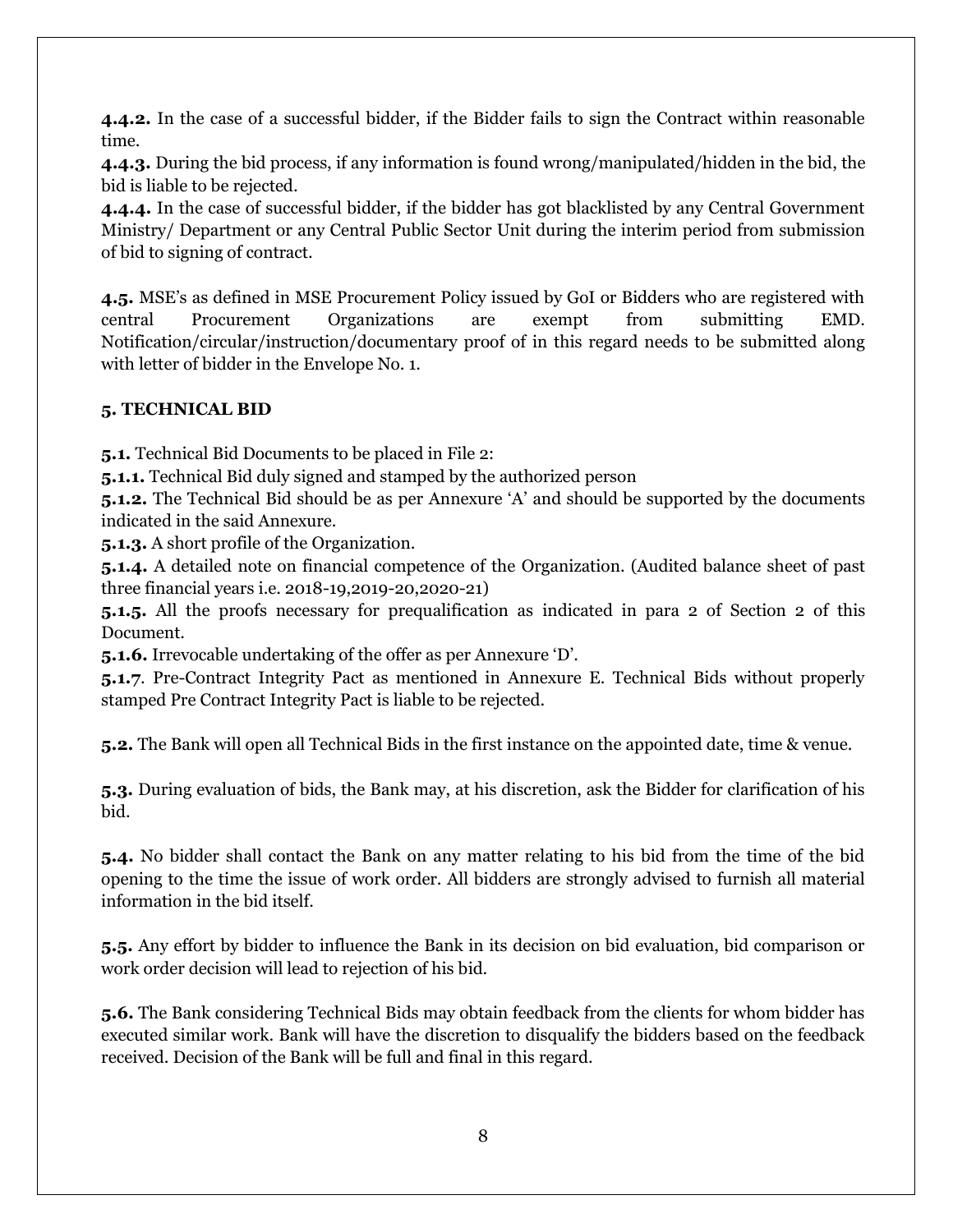## **6. FINANCIAL BID**

**6.1.** The Financial Bid is required to be submitted in format as in Annexure-'B' to this tender document.

**6.2.** The bidders are required to submit tender in respect of service charges as a percentage of total wages.

**6.3.** Initially, only the technical bid will be opened. The Financial bid will be opened, only if, the applicant tenderer is selected in the technical bid.

**6.4.** Rates shall include all statutory and contractual obligations as may be applicable. However rates quoted should be exclusive of GST and associated cess etc.

**6.5.** The offer is valid for a period of 90 days from date of opening of financial bid. During the validity period of the offer the bidder will irrevocably undertake not to withdraw / modify the offer in terms of the price and other terms and conditions. The bidder would submit irrevocable undertaking of the offer as per Annexure 'D'.

**6.6.** The tender will be awarded to the party bidding the lowest service charges as a percentage of total wages.

## **7. COMPLETENESS OF RESPONSE**

**7.1.** Bidders are advised to study all instructions, forms, terms, requirements and other information in the TENDER documents carefully. Submission of bid shall be deemed to have been done after careful study and examination of the TENDER document with full understanding of its implications.

**7.2.** NBSC seeks a specific proposal responsive to this TENDER in every respect and detail, rather than a mere compilation of materials and promotional information used in other transactions. NBSC will be appreciative of the quality and responsiveness of the proposal.

**7.3.** Failure to furnish all information required by the TENDER documents or submission of a proposal not substantially responsive to the TENDER documents will be at the Bidder's risk and may result in rejection of its Proposal.

**7.4.** Notwithstanding anything contained in this TENDER, NBSC reserves the right to accept or reject any Proposal and to annul the selection process and reject all Proposals, at any time without any liability or any obligation for such acceptance, rejection or annulment, and without assigning any reasons thereof.

**7.5.**Without prejudice to the generality of above clause, Bank reserves the right to reject any Proposal if:

**7.5.1.** At any time, a material misrepresentation is made or discovered; or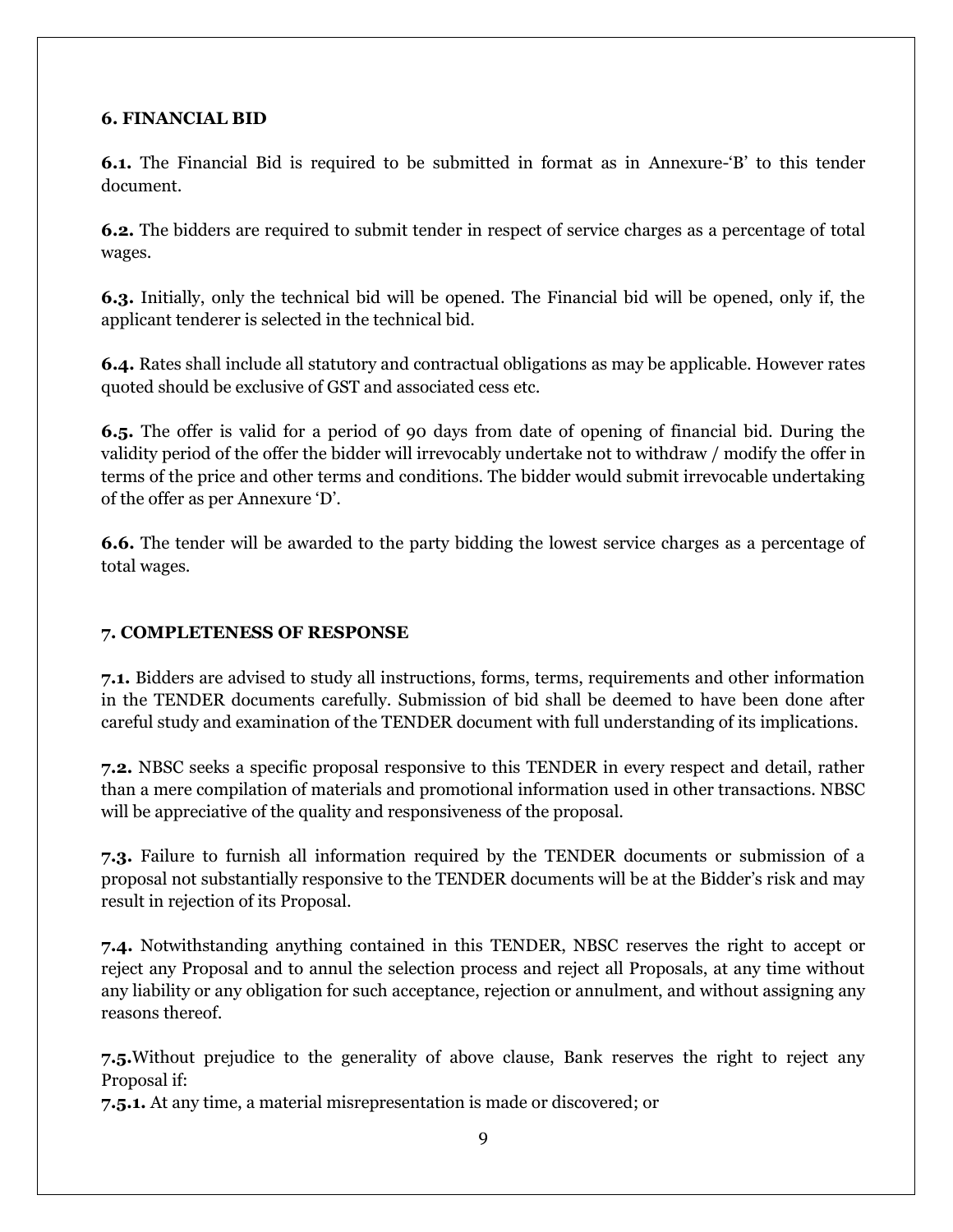**7.5.2.** The Bidder does not provide, within the time specified by the Bank, the supplemental information sought by Bank for evaluation of the Proposal.

**7.5.3.** Misrepresentation/ improper response by the Bidder may lead to the disqualification of the Bidder. If such disqualification / rejection occurs after the Proposals have been opened and the bidder quoting the lowest service charges gets disqualified or bid is rejected, then NBSC reserves the right to consider the next best Bidder, or take any other measure as may be deemed fit in the sole discretion of NBSC , including annulment of the selection process.

**7.6.** All columns in the tender document must be duly filled and no column should be left blank. "Nil" or "Not Applicable" should be marked where there is nothing to report. All the pages of the tender documents should be signed by the authorized signatory of the tenderer.

**7.7.** There should not be any deviation in the terms & conditions as have been stipulated in the tender document. However, in the event of imposition of any other condition, which may lead to deviation with respect of the terms & conditions as mentioned in the tender document, the bidders are advised to bring this in the notice of NBSC during pre-bid meeting.

**7.8.** The original and all copies of the bid shall be typed or written in indelible ink and signed by the Bidder or a person duly authorized to bind the Bidder to the contract uploaded in the system. A letter of authorization shall be supported by a written power-of-attorney accompanying the bid. All pages of the bid, except for un-amended printed literature, shall be initialed and stamped by the person or persons signing the bid.

**7.9.** All the Bid documents submitted shall be serially page numbered and contain the table of contents with page numbers.

**7.10.** The bid shall contain no interlineations, erasures or overwriting except as necessary to correct errors made by the Bidder, in which case such corrections shall be signed by the person or persons signing the bid.

**7.11.** Bids received after due date and those received with rates not quoted in specified proforma will not be accepted.

**7.12.** Bidders are not permitted to alter or modify their bids after expiry of the deadline for receipt of bids.

**7.13.** If a bidder quotes NIL charges/consideration, the bid shall be treated as unresponsive and will not be considered.

**7.14.** The tender is not transferable.

## **8. PRE-BID CONFERENCE**

**8.1.** NBSC will hold a Pre-Bid Conference, scheduled as per bidding schedule above where the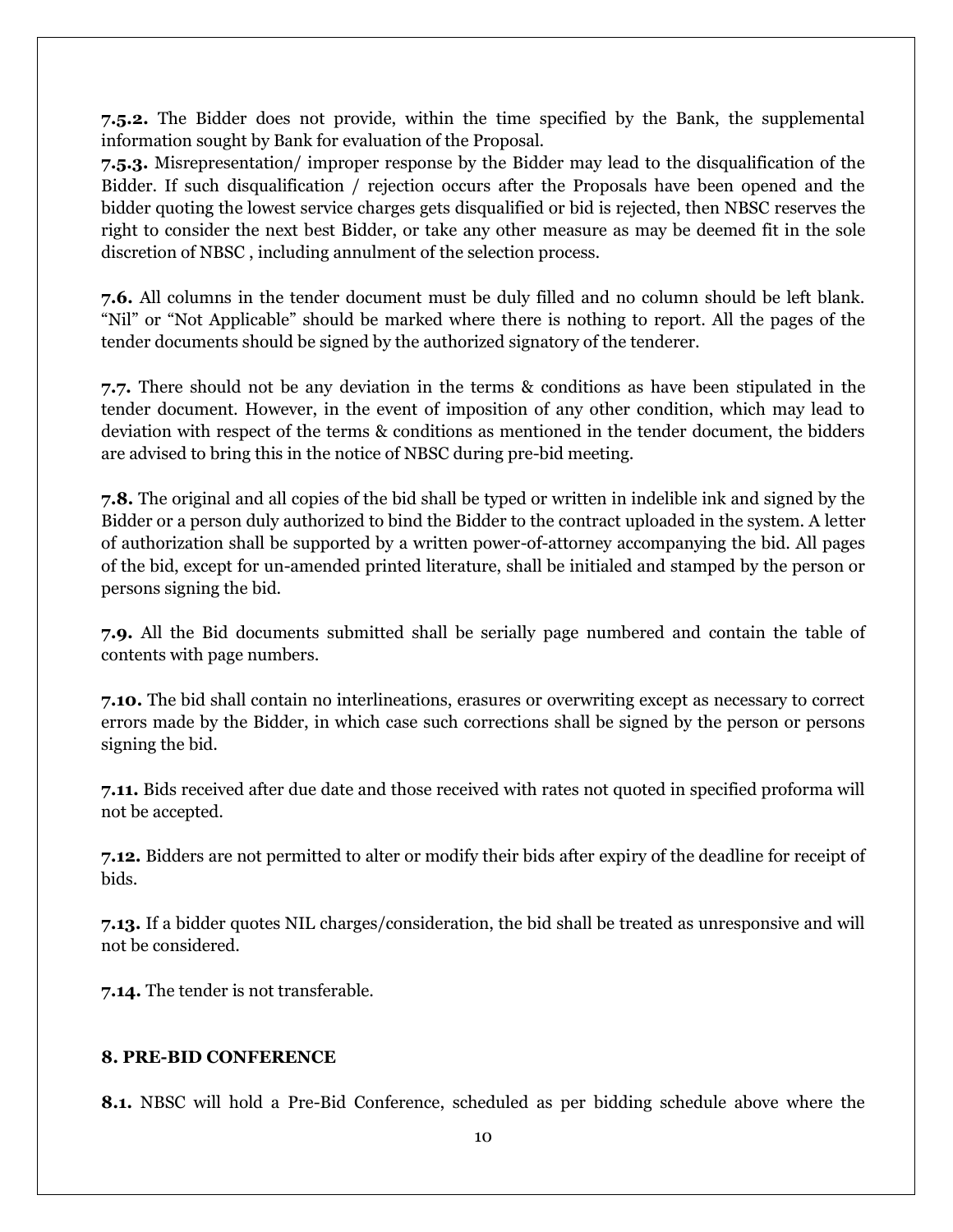intended bidders can have detailed dialogue regarding the tender, procedure for filling-in the Technical Bid, financial Bid or any other matter/clarifications concerning the tender.

**8.2.** Pre-Bid Conference will also provide an opportunity to seek clarifications regarding any aspect of the TENDER including bidding conditions, bidding process and the project. Request for clarifications shall be sent by them through email not later than one day before the pre-bid conference. All the requests shall be addressed to the contact person at email id: nbsc@nabard.org.

**8.3.** All queries relating to the Bid, technical or otherwise, must be in writing only to the designated contact person. NBSC will not answer any communication initiated by prospective bidders later than five business days prior to the due date of opening of the bids. If NBSC, in its absolute discretion, deems that the bidding process will gain an advantage by a response to a question, then NBSC reserves the right to communicate such response to all prospective bidders. Date of pre-bid meeting is 21 February 2022.

## **9. SUPPLEMENTARY INFORMATION TO THE TENDER/CORRIGENDUM/ AMENDMENTS**

**9.1.** If NBSC deems it appropriate to revise any part of this TENDER or to issue additional information to clarify an interpretation of the provisions of this TENDER, it may issue corrigendum/supplements/clarifications to this TENDER. Such corrigendum/ supplementary information will be communicated on its official websites: www.nbsc.org, www.nabard.org and https://nabard.eproc.in/. Any such corrigendum/supplement shall be deemed to be incorporated by this reference into this TENDER. Any other document released by NBSC, is for information purposes only and will not be considered as the part of TENDER or its related corrigendum.

## **10. VENUE AND DEADLINE FOR SUBMISSION OF BID**

**10.1.** The applicant should submit their bids online. No acknowledgement, in respect of receipt of any bid, shall be issued.

**10.3.** Bank may at its discretion, extend the deadline for submission of bids by issuing an addendum and publishing it on its official websites: www.nbsc.org, www.nabard.org and https://nabard.eproc.in/ in which case all rights and obligations of NABARD and the bidders previously subject to the original deadline will thereafter be subject to the deadline as extended.

## **11. LATE BIDS**

**11.1.** Bids received after the due date and the specified time for any reason whatsoever, shall not be entertained.

**11.2.** Tenders received by "Telex/Telegram/Fax/E-mail" or any other mode other than specified in this tender will not be accepted.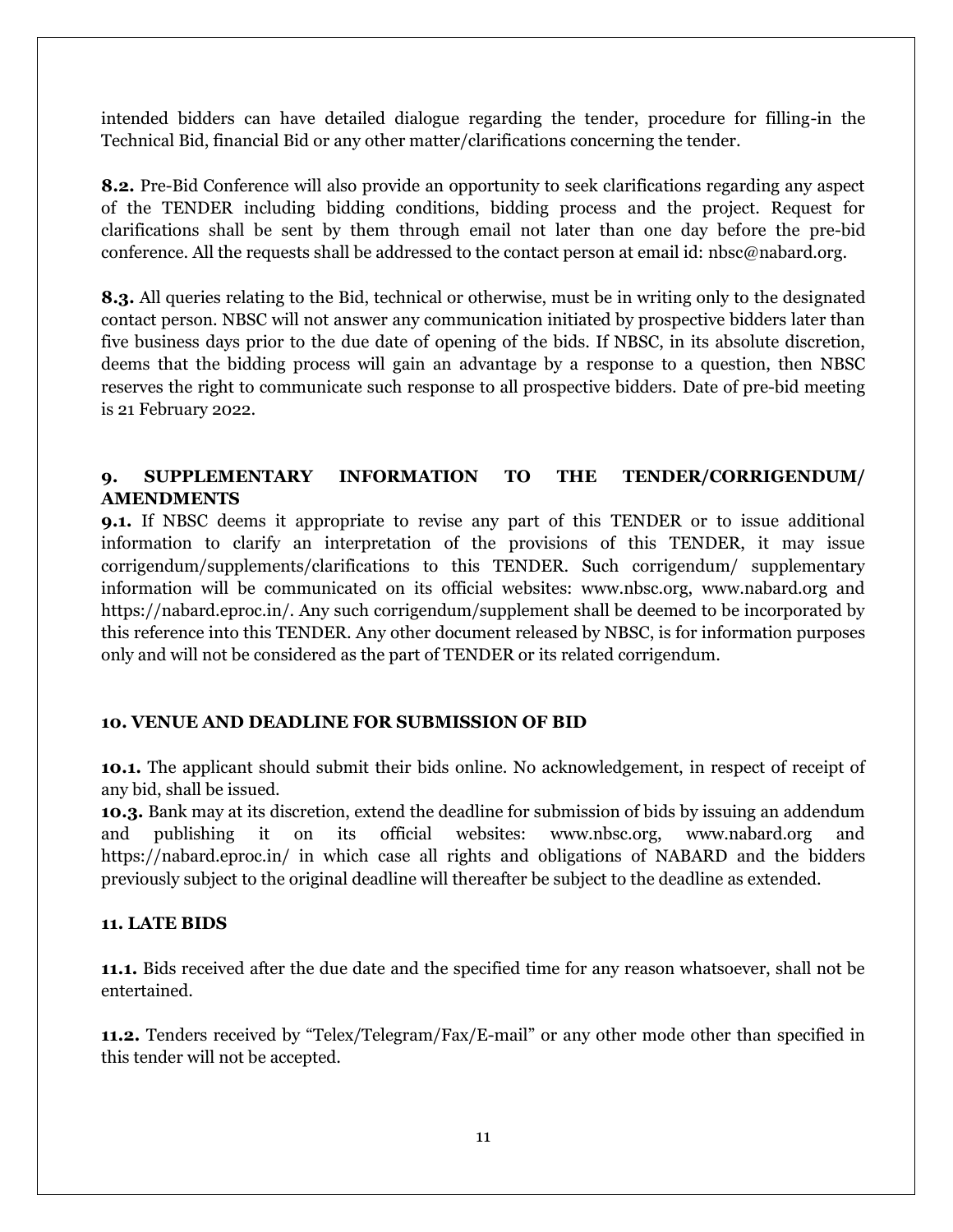#### **12. BID VALIDITY**

**12.1.** The bid / offer shall remain valid for a period of 90 days from the date of opening of financial bid. During the validity period of the offer, the bidder will not withdraw / modify the offer in terms of price and other terms and conditions quoted in the bid. In this regard, the undertaking is to be submitted by the bidder along with the Technical Bid as per the prescribed format (Annexure C).

## **13. OPENING OF TECHNICAL AND FINANCIAL BID**

**13.1.** The Technical Bids will be opened on **02 March 2022 at 03.30 PM** at Committee Room, National Bank Staff College, Lucknow in presence of the bidders interested to be present. All the bidders are advised in their own interest to be present at the specified date and time. No separate intimation will be given in this regard. Not more than two representatives from each bidder shall be entertained. The representative has to furnish an authorization letter from the bidder on their letter head for participating in the Technical Bid opening.

**13.2.** The Financial Bid shall be opened at a later date after the detailed evaluation of Technical Bid. The date of opening of Financial Bid shall be intimated to the technically qualified bidders only.

**13.3.** In case two or more tenderers quote identical amount, one more opportunity will be given to those tenderers to revise the rates.

**13.4.** NBSC does not bind itself to accept the lowest bid.

**13.5.** An unsuccessful bidder may make a written request, within 15 days of such rejection, for reasons for rejection of his bid.

**13.6.** The decision of NBSC shall be final with regard to technical and financial bids and the tendering process.

## **14. AWARD OF CONTRACT:**

14.1. The NBSC, Lucknow, will award the contract to the successful evaluated bidder whose bid has been found to be responsive and who is eligible and qualified to perform the contract satisfactorily as per the terms and conditions incorporated in the bidding document.

14.2. The NBSC, Lucknow, will communicate the successful bidder by letter transmitted by Registered post that his bid has been accepted. This letter (hereinafter and in the condition of contract called the Work Order) shall prescribe the amount which the NBSC, Lucknow will pay to the contractor in consideration of the execution of work/services by the contractor as prescribed in the contract.

14.3. The successful bidder will be required to execute an agreement in the form specified in **Annexure F** within a period of 30 days from the date of issue of Work Order.

14.4. The successful bidder shall be required to furnish a Performance Security for an amount of **Rs.36 Lakh** within 15 days of receipt of Work Order through any one of the following mode:

(a) The Performance Security may be directly credited in our Current Account, the details of which are:-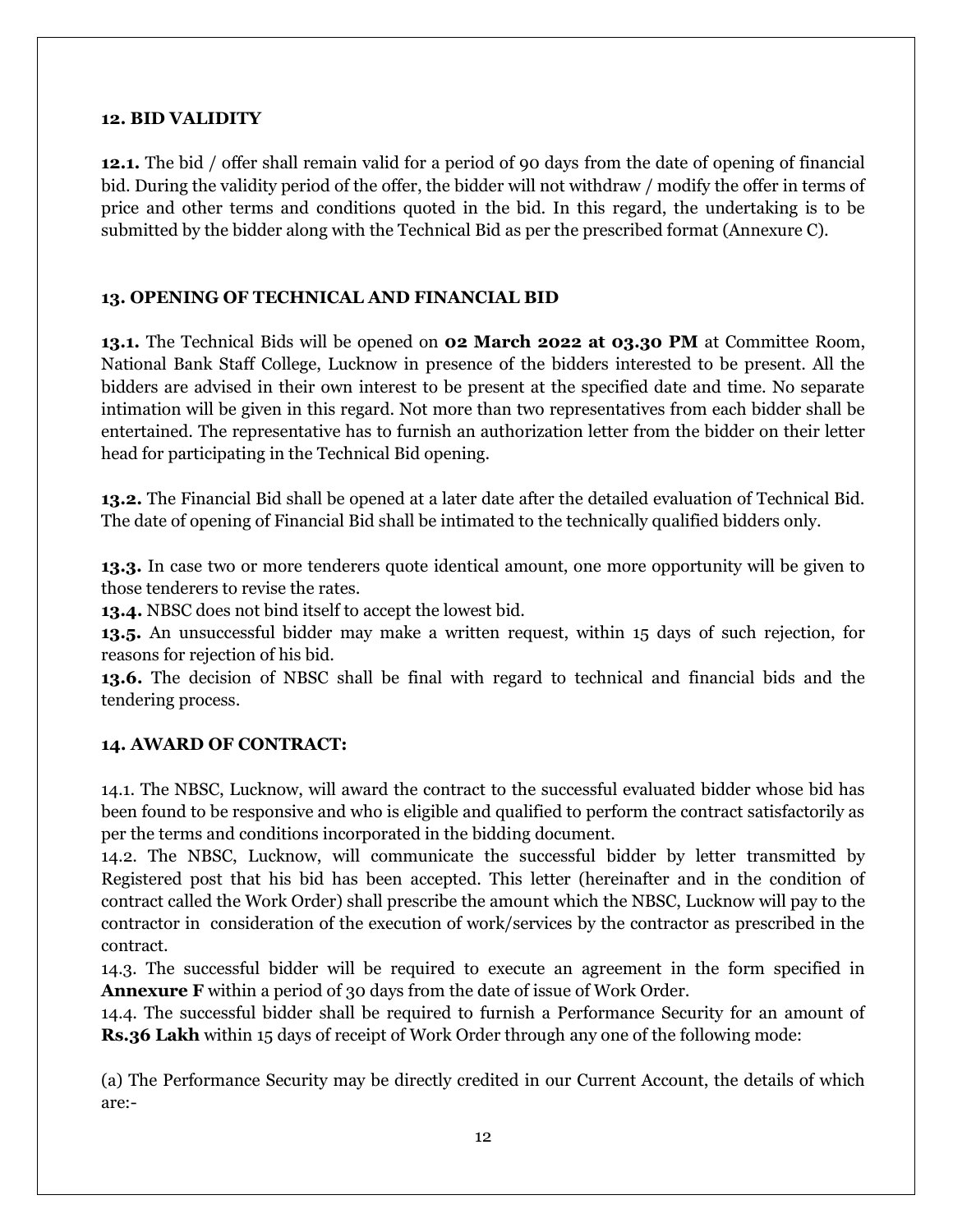## **Name of the A/c:** NATIONAL BANK FOR AGRICULTURE AND RURAL DEVELOPMENT Bank Name: NABARD Branch Name: Head Office, Mumbai IFSC Code: NBRD0000002 Account number: NABADMN20

(b) A confirmed Bank guarantee by an Indian Nationalized Bank, promising payment of the guaranteed sum to the BUYER on demand within three working days without any demur whatsoever and without any reasons whatsoever. The demand for payment by the BUYER shall be treated as conclusive proof of payment.

The EMD of the successful bidder may be converted into RMD / Performance Security and shall not carry any interest whatsoever. The Performance Security shall remain valid for a period of sixty days beyond the date of completion of all contractual obligations. In case the contract period is extended further, the validity of Performance Security shall also be extended by the contractor accordingly. 14.5. Failure of the successful bidder to comply with the requirements of above clauses shall constitute sufficient grounds or the annulment of the award and forfeiture of Bid Security.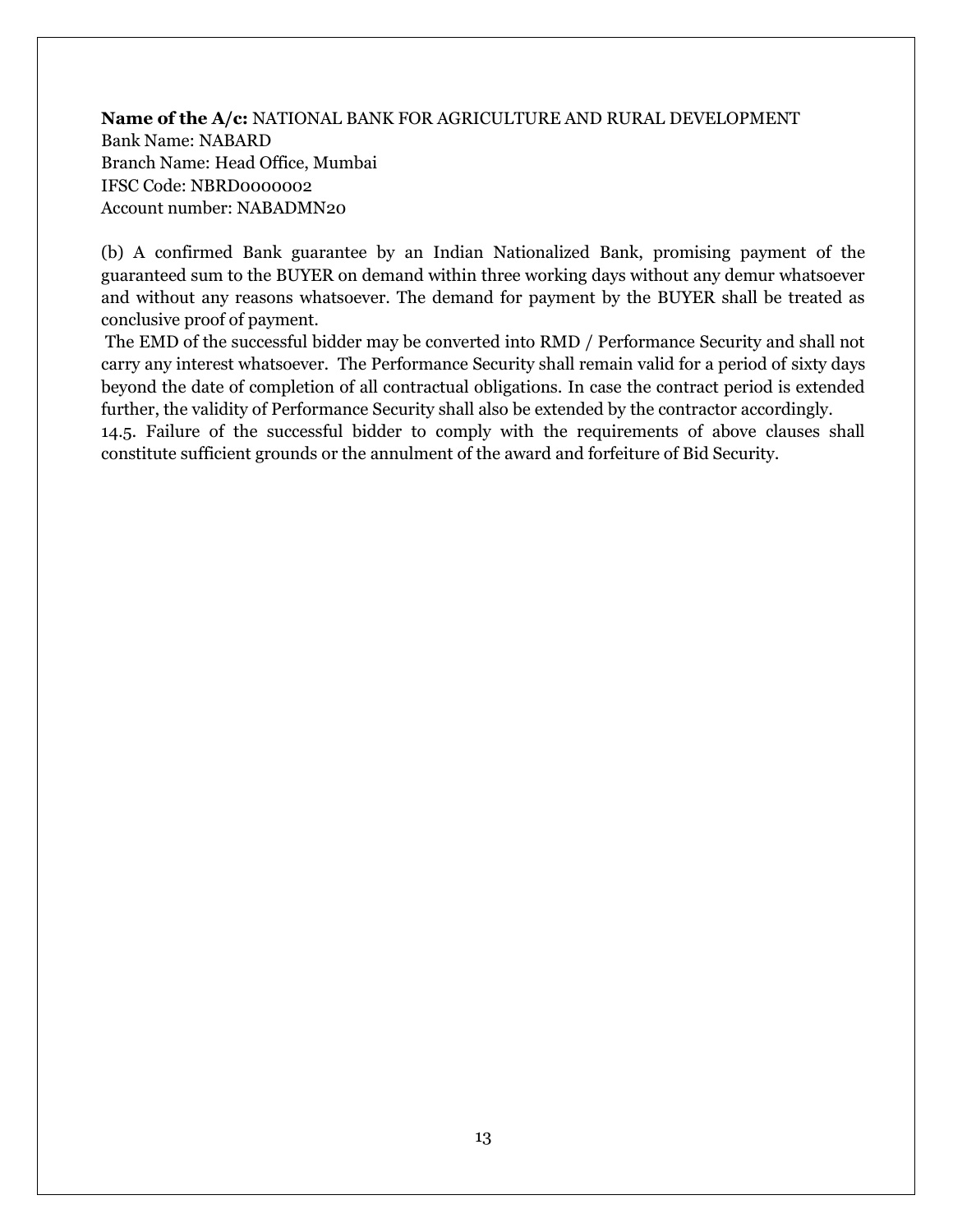## **SECTION 3: GENERAL CONDITIONS OF ANNUAL MAINTENANCE CONTRACT FOR GENERAL MAINTENANCE AND HOUSEKEEPING**

**1.** The personnel provided shall be the employees of the Contractor and all statutory liabilities will be paid by the contractor such as ESI, PF, compliance to Workmen's Compensation Act, Bonus, etc.

**2.** The contractor shall abide by and comply with all the relevant laws and statutory requirements covered under Payment of Minimum Wages Act, 1948,Contract Labour (Regulation & Abolition) Act 1970, EPF etc. with regard to the personnel engaged by him for works. It will be the responsibility of the contractor to provide details of manpower deployed by him, in the NBSC and BIRD, Lucknow and to the concerned Labour Department.

**3.** As far as EPF is concerned, it shall be the duty of the Contractor to get PF code number allotted against which the PF subscription, deducted from the payment of the personnel engaged and equal employer's amount of contribution should be deposited with the respective PF authorities within 7 days of close of every month. Giving particulars of the employees engaged for the NBSC, Lucknow works, is required to be submitted to the NBSC, Lucknow. In any eventuality, if the contractor failed to remit employee/employer's contribution towards PF subscription etc. within the stipulated time the NBSC, Lucknow is entitled to recover the equal amount from any money due or accrue to the Contractor under this agreement or any other contract, duly furnishing particulars of personnel engaged for the NBSC, Lucknow.

**4.** The antecedents of the staff deployed shall be got verified by the contractor from local police authority and an undertaking in this regard to be submitted to the NBSC, Lucknow and NBSC, Lucknow shall ensure that the contractor complies with the provisions.

**5.** The Contractor will maintain a register on which day to day deployment of personnel will be entered. This will be checked and monitored by the authorized official of the NBSC, Lucknow. While raising the bill, the deployment particulars of the personnel engaged during each month, shift wise, should be shown. The Contractor has to give an undertaking (on the format), duly countersigned by the concerned official of the NBSC, Lucknow, regarding payment of wages as per rules and laws in force, before receiving the 2nd payment onwards. Proof of payment of wages to personnel must be submitted, as and when demanded by NBSC.

**6.** All liabilities arising out of accident or death while on duty of the security personnel shall be borne by the contractor. The contractor shall cover all his employees with a comprehensive Group Insurance policy. The contractor shall indemnify the NBSC, Lucknow against all liabilities arising out of any such accidents or deaths.

**7.** Adequate supervision will be provided to ensure correct performance of the said general maintenance and housekeeping services in accordance with the prevailing assignment instructions agreed upon between the two parties. In order to exercise effective control & supervision over the staff of the Contractor deployed, the supervisory staff will move in their areas of responsibility.

**8.** All necessary reports and other information will be supplied immediately as required and regular meetings will be held with the NBSC, Lucknow.

**9.** Contractor and its staff shall take proper and reasonable precautions to preserve from loss, destruction, waste or misuse the areas of responsibility given to them by the NBSC, Lucknow and shall not knowingly lend to any person or company any of the effects of the NBSC, Lucknow under its control.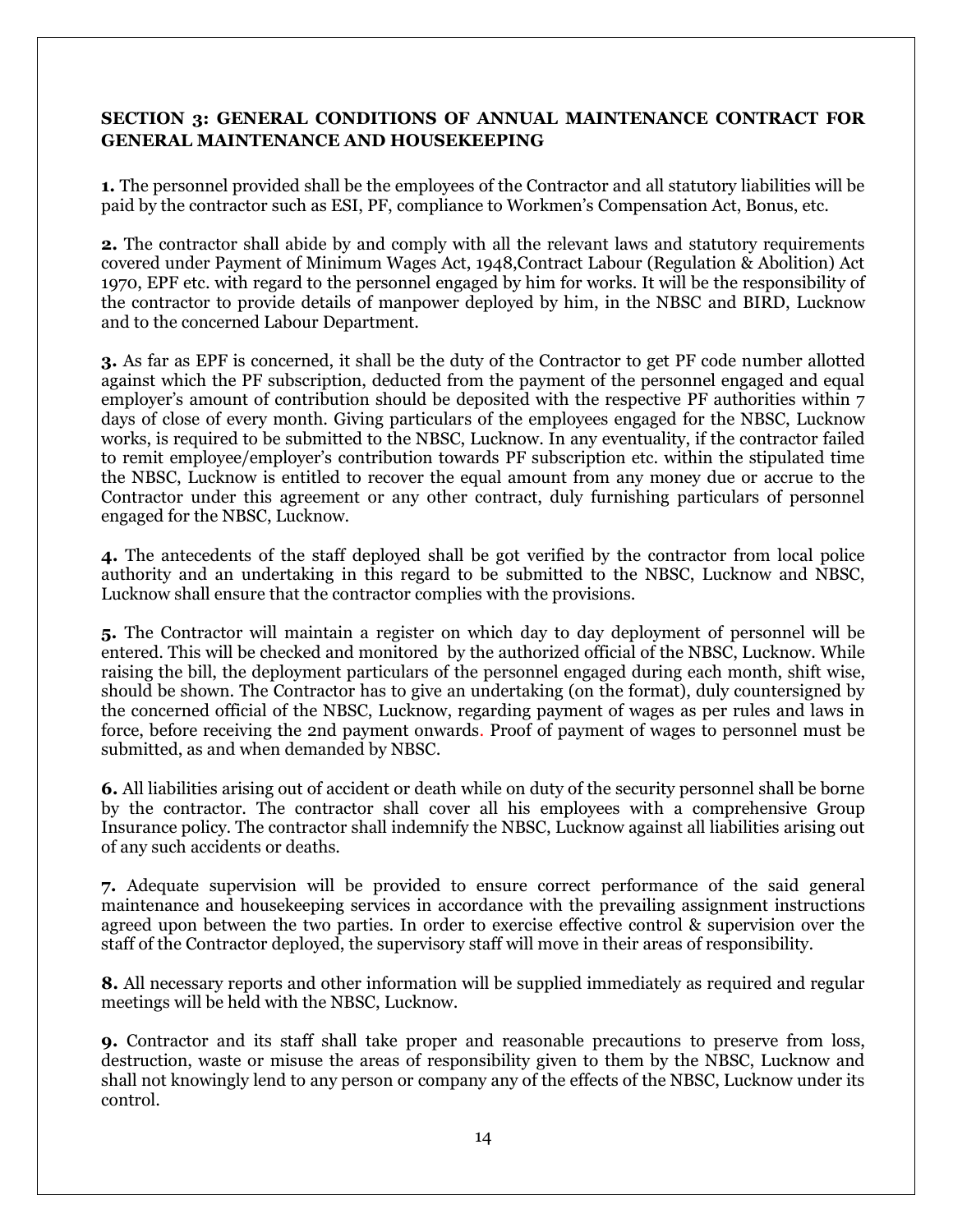**10.** The staff deployed shall not accept any gratitude or reward in any shape.

**11.** The contractor shall provide training at his own cost to ensure correct and satisfactory performance of his liabilities and responsibilities under the contract.

**12.** Under the terms of their employment agreement with the Contractor the general maintenance staff shall not do any professional or other work for reward or otherwise either directly or indirectly, except for and on behalf of the Contractor.

**13.** That in the event of any loss occasioned to the NBSC, Lucknow, as a result of any lapse on the part of the contractor which will be established after an enquiry conducted by the NBSC, Lucknow, the said loss can claim from the contractor up to the value of the loss. The decision of the Principal, NBSC, Lucknow will be final and binding on the agency.

**14.** The contractor shall do and perform all such services, acts, matters and things connected with the administration, superintendence and conduct of the arrangements as per the direction enumerated herein and in accordance with such directions, which the NBSC, Lucknow may issue from time to time and which have been mutually agreed upon between the two parties.

**15.** The NBSC, Lucknow shall have the right, within reason, if any person employed by the contractor is considered to be undesirable or otherwise, to inform to the contractor and contractor shall replace such person immediately.

**16.** The contractor shall be responsible to maintain all property and equipment of the NBSC, Lucknow entrusted to it.

**17.** The contractor will deploy supervisors as agent of the contractor and the instructions given to the supervisor by NBSC will be deemed to be instructions given to the contractor. The supervisor shall be required to follow the instructions of NBSC, Lucknow and ensure that the work done accordingly.

**18.** The contractor will ensure that the persons deployed by them are dressed in neat and clean uniform, failing which invites a penalty of Rs.500/- on each occasions and habitual offenders in this regard shall be liable to be replaced from the campus. The penalty on this account shall be deducted from the Contractor's bills.

**19.** The personnel engaged have to be extremely courteous with very pleasant mannerism in dealing with the Staff/Trainees/Visitors and should project an image of utmost discipline. The NBSC, Lucknow shall have the right to have any person moved in case of patient/staff complaints or as decided by representative of the NBSC, Lucknow if the person is not performing the job satisfactorily or otherwise. The contractor shall have to arrange the suitable replacement in all such cases.

**20.** The eight hours shift generally will be:-

First Shift - 0700 hrs. To 1500 hrs,

Second Shift - 1500 hrs. To 2300 hrs. And,

Third Shift  $-2300$  hrs. To 0700 hrs.

But the timings of the shift are changeable and shall be fixed by the NBSC, Lucknow from time to time depending upon the requirements. Prolong duty hours (more than 8 hrs. at a stretch) shall not be allowed. No payment shall be made by the NBSC, Lucknow for double duty, if any.

**21.** The personnel will have to report to the NBSC, Lucknow security office at least 15 minutes in advance of the commencement of the shift for collecting necessary documents/ instructions, and to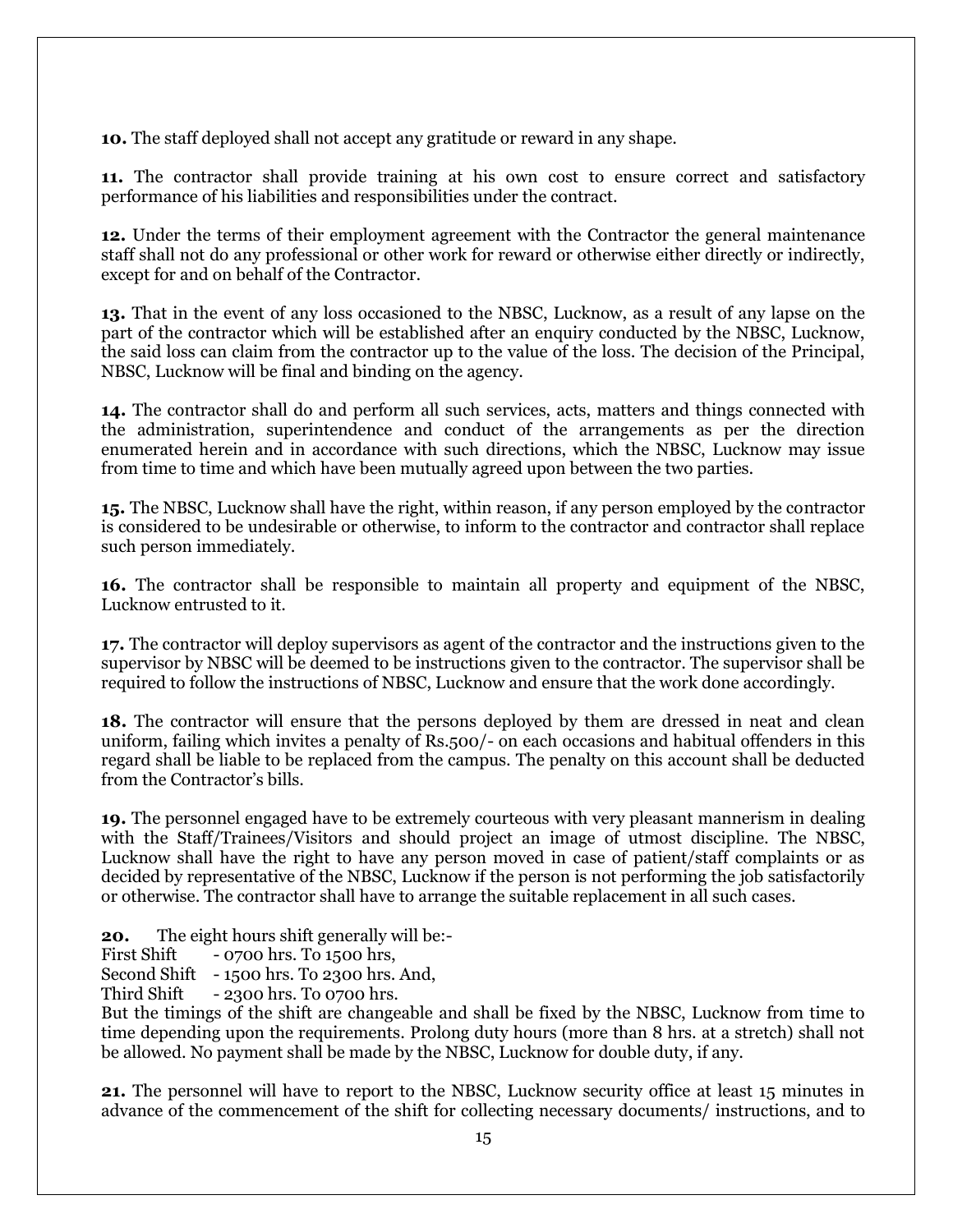complete all other required formalities as approved by the NBSC, Lucknow.

**22.** The payment would be made at the end of every month based on the actual shift manned/operated by the personnel supplied by the contractor and based on the documentary proof jointly signed by the representative of the NBSC, Lucknow and the contractor  $\overline{f}$  his representative/personnel authorized by him. No other claim on whatever account shall be entertained by the NBSC, Lucknow.

**23.** Any damage or loss caused by contractor's persons to the NBSC, Lucknow in whatever from would be recovered from the contractor.

**24.** The NBSC, Lucknow will give basic training/familiarization of the general maintenance and housekeeping services required to be done by the personnel to be deployed by the contractor under the contract for 2 to 3 days and this period will not be counted as shift manned by contractor's personnel for the purpose of payment under the contract.

**25.** In case the contractor fails to commence/execute the work as stipulated in the agreement or does not meet the statutory requirements of the contract or does not comply with the prevailing tax rules and laws, NBSC, Lucknow reserves the right to impose the penalty as detailed below:-

i) 5% of cost of order/agreement per week, upto four weeks' delays.

ii) After four weeks delay NBSC reserves the right to cancel the contract and withhold the agreement and get this job be carried out preferably from other contractor(s). The difference in the cost, if any will be recovered from the defaulter contractor and also shall be black listed for a period of 5 years from participating in such type of tender and his earnest money/security deposit may also be forfeited, if so warranted.

**26.** The contractor shall ensure that its personnel shall not at any time, without the consent of the NBSC, Lucknow in writing, divulge or make known any trust, accounts matter or transaction undertaken or handled by the NBSC, Lucknow and shall not disclose to any information about the affairs of NBSC, Lucknow. This clause does not apply to the information, which becomes public knowledge. The contractor shall also ensure that its personnel shall not at any time, without the consent of the NBSC, Lucknow, in writing, divulge or share any records or documents of the NBSC, Lucknow.

**27.** Contractor / successful bidder shall ensure that no person involved in any litigation against any of the offices of NABARD / NBSC / BIRD shall be deployed under any circumstances.

**28.** Any liability arising out of any litigation (including those in consumer courts) due to any act of contractor's personnel shall be directly borne by the contractor including all expenses / fines. The concerned contractor's personnel shall attend the court as and when required.

#### **29. Force Majeure**

If at any time during the currency of the contract, either party is subject to force majeure, which can be termed as civil disturbance, riots, strikes, tempest, acts of God etc. which may prevent either party to discharge his obligation, the affected party shall promptly notify the other party about the happening of such an event. Neither party shall by reason of such event be entitled to terminate the contract in respect of such performance of their obligations. The obligations under the contract shall be resumed as soon as practicable after the event has come to an end or ceased to exist. The performance of any obligations under the contract shall be resumed as soon as practicable after the event has come to an end or ceased to exist. If the performance of any obligation under the contract is prevented or delayed by reason of the event beyond a period mutually agreed to if any or seven days, whichever is more, either party may at its option terminate the contract.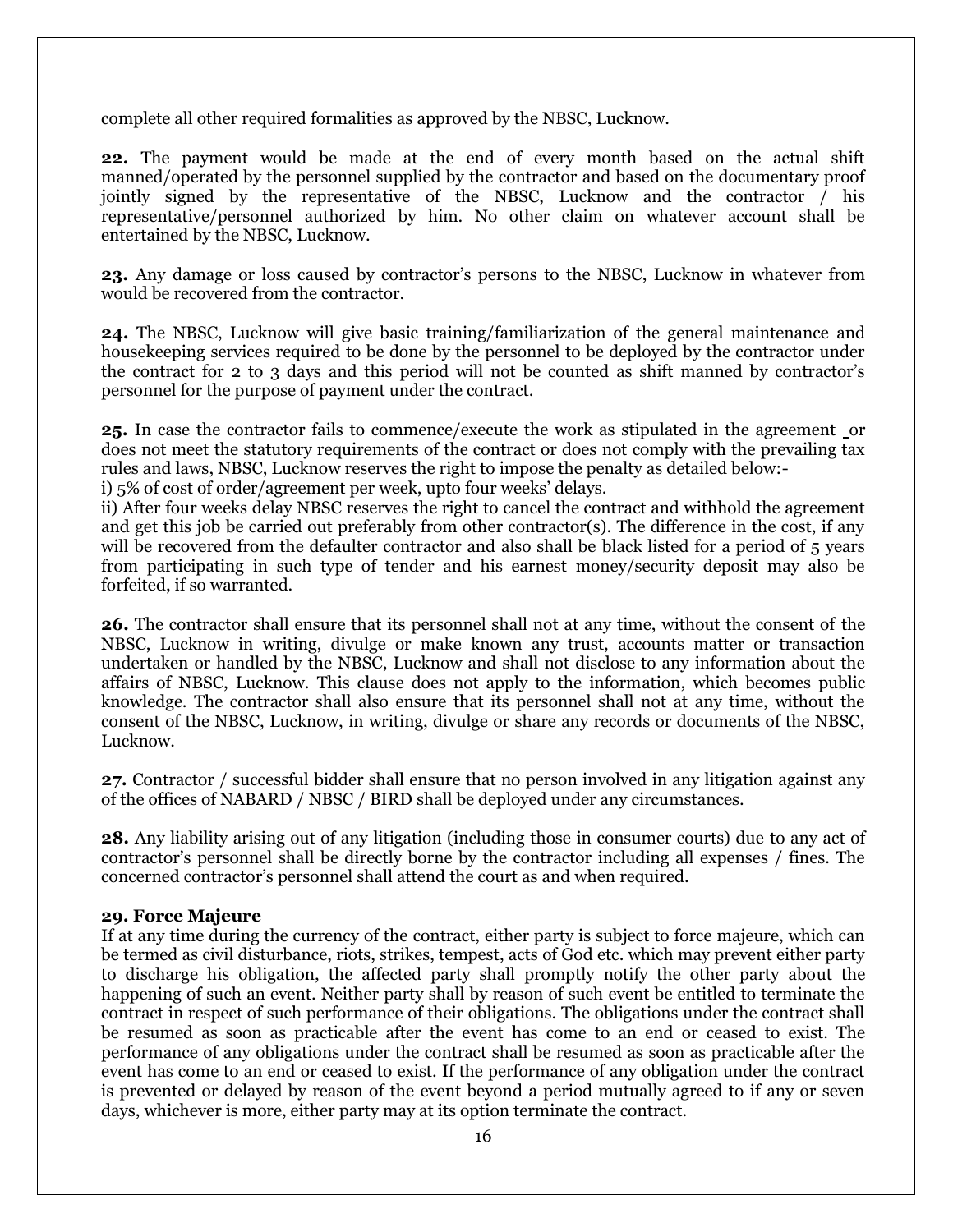**30.** The contractor shall have his own Establishment/Setup/Mechanism, etc. at his own cost to ensure correct and satisfactory performance of his liabilities and responsibilities under the contract.

**31.** 'WORK ORDER' means the notice issued by the NBSC, Lucknow to the contractor communicating the date on which the work/services under the contract are to be commenced.

**32.** If the contractor is a joint venture/consortium/group/partnership of two or more persons, all such persons shall be jointly and severally liable to the NBSC, Lucknow for the fulfillment of the terms of the contract. Such persons shall designate one of them to act as leader with authority to sign. The joint venture / consortium / group / partnership shall not be altered without the approval of the NBSC, Lucknow.

**33.**The contract period will be initially for a period of Twelve (12) months from the date mentioned in the work order extendable twice for one year each, if the services of the service provider firm are found satisfactory.

**34.** During the course of contract, if any contractor's personnel are found to be indulging in any corrupt practices causing any loss of revenue to the NBSC, Lucknow shall be entitled to terminate the contract forthwith duly forfeiting the contractor's Performance Guarantee.

**35.** In the event of default being made in the payment of any money in respect of wages of any person deployed by the contractor for carrying out of this contract and if a claim therefore is filed in the office of the Labour Authorities and proof thereof is furnished to the satisfaction of the Labour Authorities, the NBSC, Lucknow may, failing payment of the said money by the contractor, make payment of such claim on behalf of the contractor to the said Labour Authorities and any sums so paid shall be recoverable by the NBSC, Lucknow from the contractor.

**36.** If any money shall , as the result of any instructions from the Labour authorities or claim or application made under any of the Labour laws, or Regulations, be directed to be paid by the NBSC, Lucknow, such money shall be deemed to be payable by the contractor to the NBSC, Lucknow within seven days. The NBSC, Lucknow shall be entitled to recover the amount from the contractor by deduction from money due to the contractor or from the Performance Security.

**37.** The contractor shall not engage any sub-contractor or transfer the contract to any other person in any manner.

**38.** The contractor shall indemnify and hold the NBSC, Lucknow harmless from and against all claims, damages, losses and expenses arising out of, or resulting from the works/services under the contract provided by the contractor.

**39.** The bidder should be registered with the concerned authorities of Labour Department under Contract Labour (R&A) Act 1970 and relevant Acts or laws (wherever applicable).

**40.** The personnel engaged should project an image of utmost discipline. They should be preferably between the ages of 18 and 55 yrs. NO UNDERAGE / MINOR (below 18 years of age) SHALL BE DEPLOYED UNDER ANY CIRCUMSTANCES. The entire responsibility for such lapse shall be that of the contractor. The Bank shall have right to have any person removed in case the personnel is not performing the job satisfactorily. The contractor shall have to arrange the suitable replacement in all such cases. Manpower so engaged shall be trained for providing general maintenance and housekeeping before joining. During this training, contractor shall have to arrange for substitute for the staff undergoing training.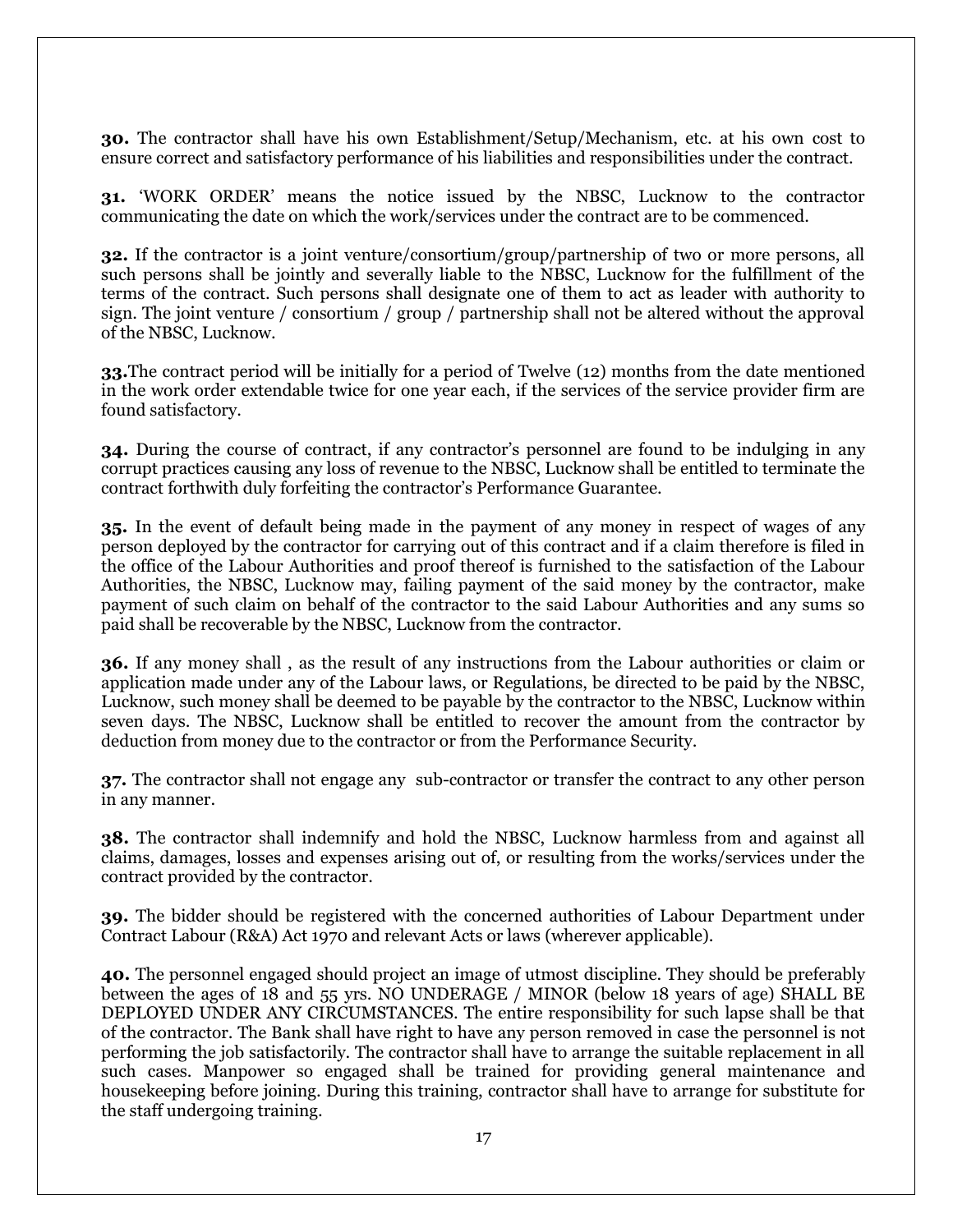**41.** The contractor shall get their staff screened for gross physical disabilities and contagious diseases and will provide a certificate to this effect for each personnel deployed. The contractor shall ensure that all their staff are vaccinated for Covid. NBSC will be at liberty to get anybody re-examined in case of any suspicion. Only physically fit personnel shall be deployed for duty.

**42.** Staff engaged by the contractor shall not take part in any staff union and association activities.

**43.** The contractor shall bear all the expenses incurred on the following items i.e. Provision of torches and cells, stationary for writing duty charts and registers and records keeping as per requirements.

**44.** Agency will provide mobile phones to all supervisors at their own cost to ensure effective timely communication between them.

**45.** NBSC, Lucknow shall not be responsible for providing residential accommodation to any of the employee of the contractor.

**46.** NBSC, Lucknow shall not be under any obligation for providing employment to any of the worker of the contractor after the expiry of the contract. The NBSC, Lucknow does not recognize any employee employer relationship with any of the workers of the contractor.

**47.** If as a result of post payment audit any overpayment is detected in respect of any work done by the agency or alleged to have done by the agency under the tender, it shall be recovered by the NBSC, Lucknow from the agency.

**48.** If any underpayment is discovered, the amount shall be duly paid to the agency by the NBSC, Lucknow.

**49.** The contractor shall provide the copies of relevant records during the period of contract or otherwise even after the contract is over whenever required by the NBSC, Lucknow etc.

**50.** The contractor will have to deposit the proof of depositing employee's contribution towards PF/ESI etc. of each employee in every month. The employer's portion of ESI / EPF shall be reimbursed only on submission of proof of depositing the contribution towards PF/ESI.

**51.** The contractor shall disburse the wages to its staff deployed in the NBSC, Lucknow every month through ECS or by Cheque in the presence of representative of the NBSC, Lucknow.

**52.** The contractor should have round the clock control room service in Lucknow along with quick response teams to deal with emergent situations.

#### **53. PAYMENT**

**53.1.** The contractor shall be required to raise two separate bills for monthly payments as per distribution of personnel's mentioned in Annexure C - One bill to The Principal, NBSC, Lucknow and the Second bill to The Director, BIRD, Lucknow. The payment shall be made as per the Latest Wage Rates as notified by the Office of the Deputy Chief Labour Commissioner (Central), Ministry of Labour& Employment, Government of Indiafrom time to time.

**53.2.** The payment would be made on monthly basis for actual shifts manned/operated by the personnel supplied by the contractor and based on the attendance sheets of the contractor duly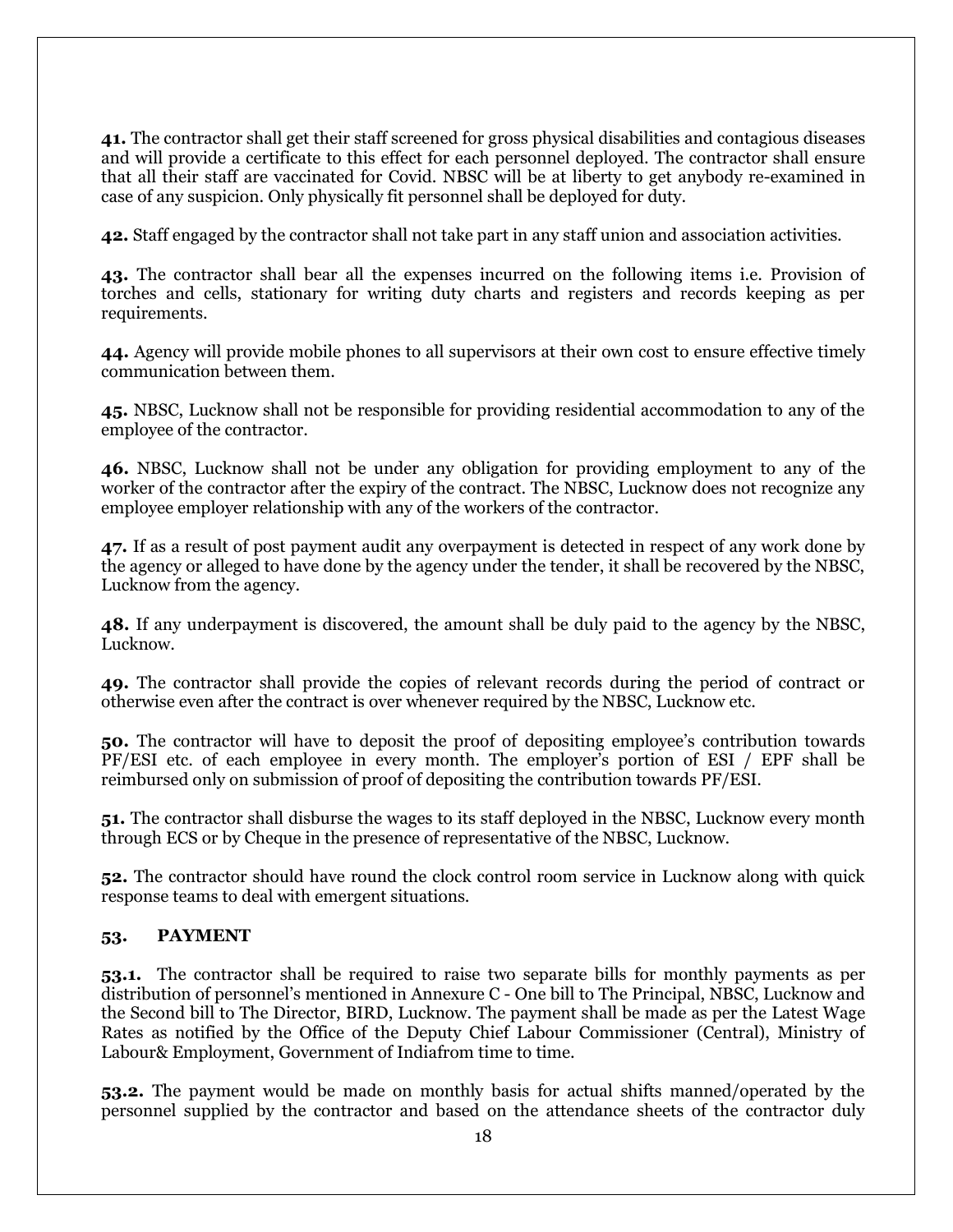verified by the Caretaker of the Bank, attested by the officer nominated by the bank and other supporting documents.No other claim on whatever account shall be entertained by the Bank. The Contractor will ensure that workers engaged by him must receive their entitled wages on time. In view of this, the following procedure will be adopted.

(a) Contractor shall pay the entitled wages of the workers on the last day of the month. It shall not be linked to the payment of the bill.

(b) Payment must be made by the contractor through ECS/NEFT/any other electronic payment system. Under no circumstances payments will be made in cash. To ensure this, service provider will get a bank account opened for every engaged employee.

(c) The service provider must ensure that entitled wages of the employee are credited to their bank account on the last working day of the month. Service provider will not be given any relaxation in this matter.

(d) While submitting the bill for the month, the services provider must file a certificate certifying the following:-

(i) Wages of employees paid as per minimum wages norm applicable have been credited to their bank accounts on (date)

(ii) ESI Contribution relating to workers amounting to Rs.\_\_\_\_\_\_\_\_\_\_\_\_\_\_\_\_ was deposited on (date) (copy of the challan enclosed)

(iii) EPF contribution relating to workers amounting to Rs. The was deposited on (date) (copy of the challan enclosed)

(iv) The service provider is complying with all statutory Labour Laws including Minimum Wage Act. (e) The service provider should submit the bill in accordance with the above time schedule.

(f) The contractor shall compulsorily issue a wage slip to every personnel& supervisor in the format provided below (an indicative format):-

| <b>Name of Employee:</b> | <b>Designation</b>       |  |
|--------------------------|--------------------------|--|
| <b>Month:</b>            | No. of Days present:-    |  |
| <b>WAGE STATEMENT</b>    | ESI No.                  |  |
| Payable / Paid           | PF No.                   |  |
| <b>BASIC</b>             | <b>DEDUCTIONS AMOUNT</b> |  |
| <b>BONUS</b>             | EPF(%)                   |  |
| <b>HRA</b>               | $ESI$ $(\% )$            |  |
| <b>GRATUITY</b>          | <b>DEDUCTIONS</b>        |  |
| <b>OTHERS ALLOW.</b>     | <b>(TAXES AND ANY</b>    |  |
|                          | <b>OTHER CHARGES)</b>    |  |
|                          |                          |  |
|                          |                          |  |
| <b>GROSS WAGES</b>       | <b>TOTAL DEDUCTION:</b>  |  |
|                          |                          |  |
|                          |                          |  |
| NET PAYABLE (Rs.)        |                          |  |

**53.3.** Any damage or loss caused by contractor's persons to NBSC in whatever form would be recovered from the contractor.

**53.4.** Deduction will be done proportionally from the salary.

**53.5.** In case any public complaint is received attributable to misconduct/misbehavior of contractor's personnel & is assessed as true by the Bank, a penalty or Rs.500/- for each such incident shall be levied and the same shall be deducted from contractor's bill. Besides the personnel found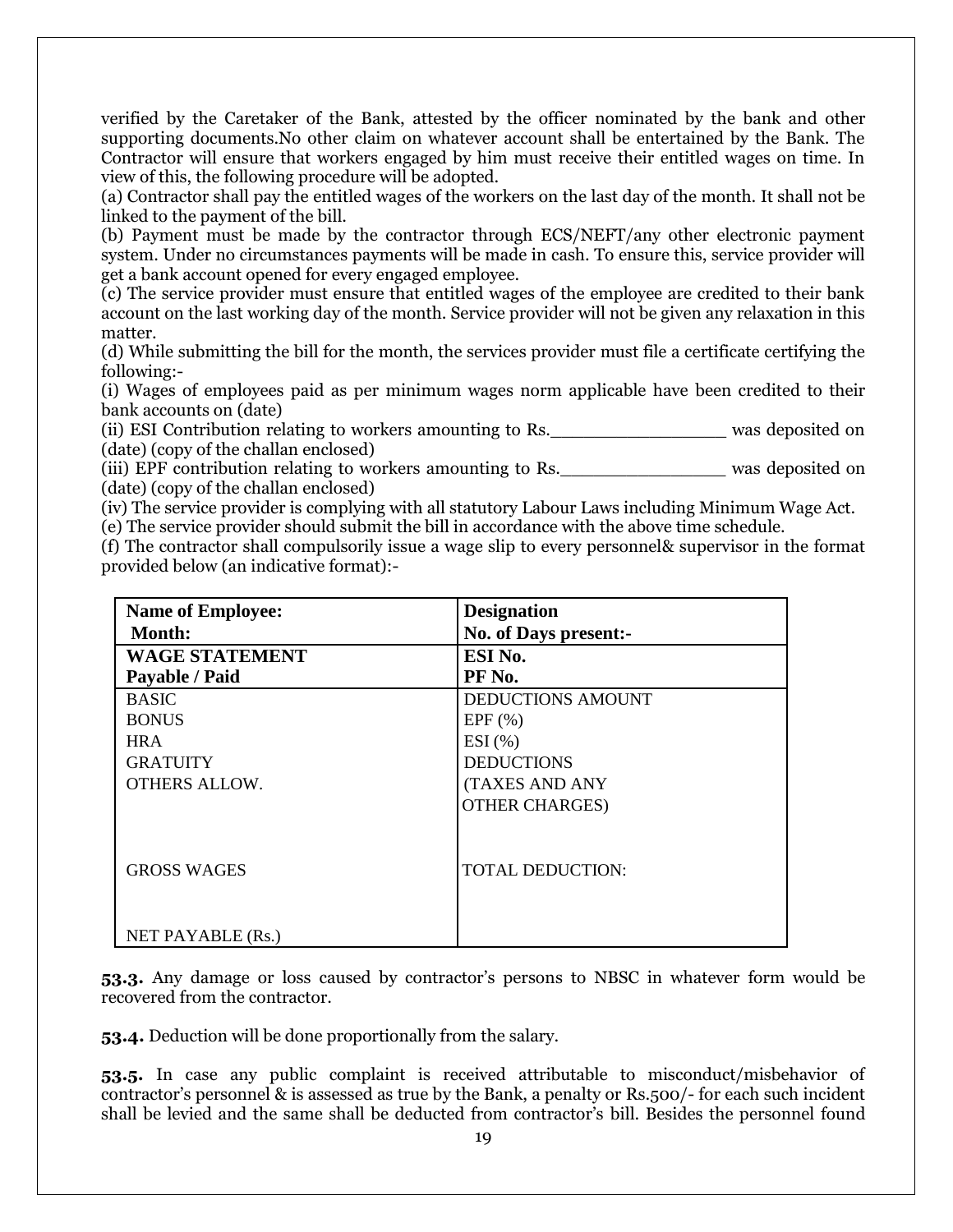involved in the incident shall be removed from the Premises immediately. In case the contractor fails to commence/execute the work as stipulated in the agreement or gives unsatisfactory performance or does not meet the statutory requirements.

**53.6. Penalty Clause:** The services provided for the month shall/may be reviewed by the "Maintenance Committee" constituted respectively by NBSC and BIRD. If the committee is of the view that the general maintenance and upkeep work provided by the contractor is not up to mark, the committee may prescribe a penalty in the range of 5 % to 20 % of the contract value of that month. The decision of NBSC shall be final and binding on the contractor in this regard. The contractor shall not pass on the burden of penalty to the workers deployed by him/her and should ensure payment of minimum wages to the workers irrespective of the penalty.

#### **OBLIGATION OF THE CONTRACTOR:**

**54.** The contractor shall ensure full compliance with tax laws of India with regard to this contract and shall be solely responsible for the same. Goods & Services Tax returns should be filed within the permissible limits as provided by Government of India and documentary proof of the same should be submitted to NBSC and BIRD Lucknow on monthly basis. The delay in filing of Goods and Services Tax returns may result in termination of contract by giving a one month notice in writing. The performance security deposited with NBSC Lucknow shall be released only after all the GST dues are cleared by the vendor. The contractor shall submit copies of acknowledgements evidencing filing of returns every month and shall keep the Employer fully indemnified against liability of tax, interest, penalty etc. of the contractor in respect thereof, which may arise.

#### **55. Dispute Resolution**

(a) Any dispute and or difference arising out of or relating to this contract will be resolved through joint discussion of the representatives of the concerned parties. However, if the disputes are not resolved by joint discussions, then the matter will be referred for adjudication to a sole arbitrator appointed by the Principal NBSC, Lucknow.

(b) The award of the sole Arbitrator shall be final and binding on all the parties. The arbitration proceeding's shall be governed by Indian Arbitration and Conciliation Act 1996 as amended from time to time.

(c) The cost of Arbitration shall be borne by the respective parties in equal proportions. During the pendency of the arbitration proceeding and currency of contract, neither party shall be entitled to suspend the work/service to which the dispute relates on account of the arbitration and payment to the contractor shall continue to be made in terms of the contract. Arbitration proceedings will be held at Lucknow only.

#### **56. JURISIDICTION OF COURT**

The courts at Lucknow shall have the exclusive jurisdiction to try all disputes, if any, arising out of this agreement between the parties.

#### **57. EXIT:**

i. First three months of the contract shall be on a trial basis. If the work is not satisfactory, the contract may be terminated.

ii. The contract is liable for termination by giving one month notice by the Bank and three months' notice by the contractor. However, the contract may be terminated by the Bank without allowing notice period, if the quality of the work is found not satisfactory. The Security Deposit under these circumstances will be forfeited.

**58.** Contractors should provide 2 sets of uniforms and two pair of shoes of approved colour and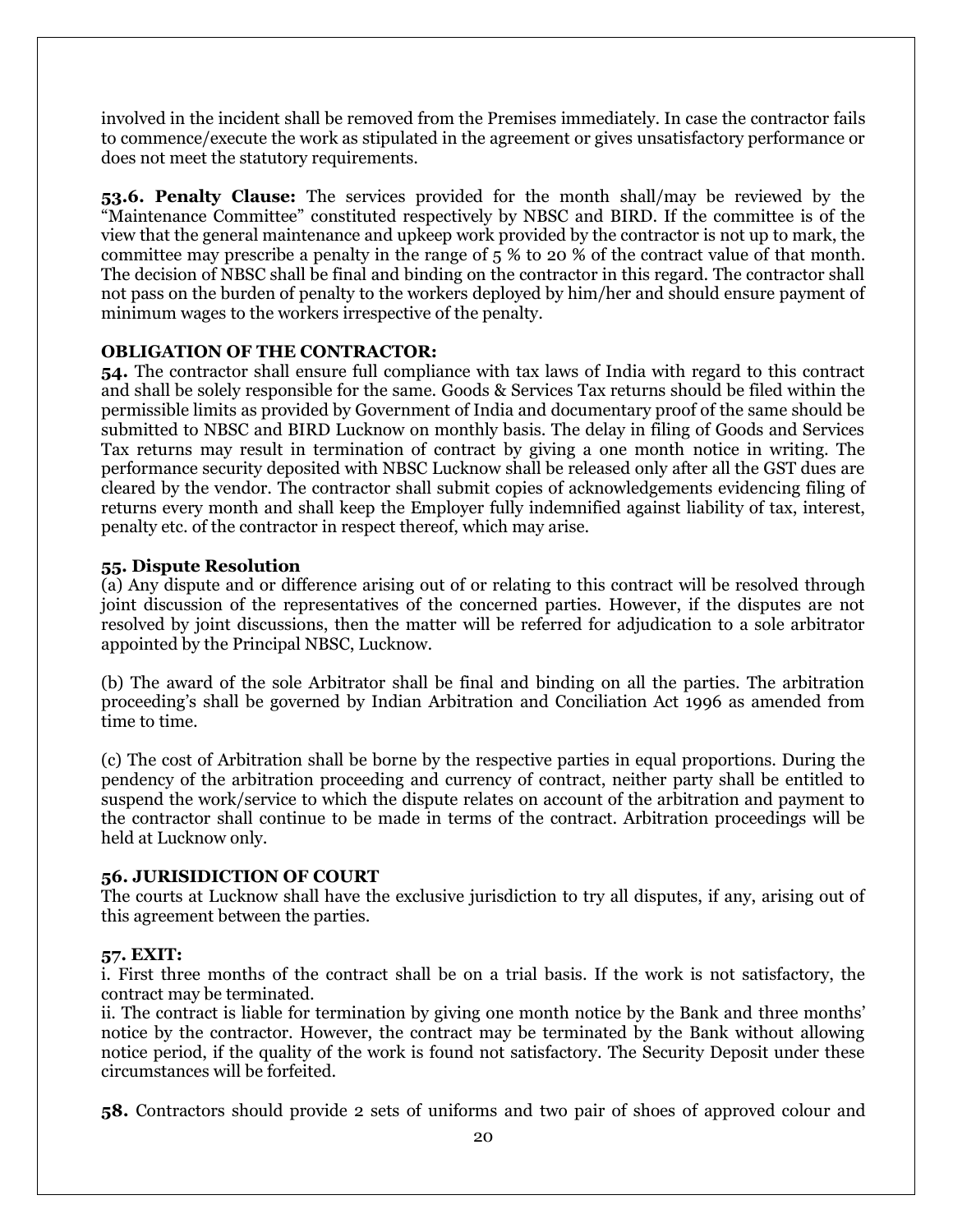quality, once in a year, to the employees deployed for the job at NBSC at his own cost. The contractor should ensure that the uniforms provided to the staff are maintained in proper and clean condition.

**59.** The contractor shall ensure to provide an alternate qualified manpower or replace with a standby in case any of the regular staff deployed is absent or on leave.

**60.** On site storage space will be provided to the Contractor. NBSC will not be responsible for safety or upkeep of contractor's materials. The contractor may be required to vacate the storage space and sheds at short notice without any extra cost to NBSC.

**61.** The contractor shall provide necessary Tools & Plants (T&P) or any other equipment, labour, etc for the proper execution of the works.

**62. VALIDITY OF TENDER:** 90 Days from the date of opening of the Tenders.

**63.** The contractor shall use necessary safety equipment and maintain all safety measures during the execution of works and ensure compliance of Safety Code as per rules and Regulations in force.

**64.** Contractor shall be required to furnish NBSC, as and when required, the following:

i. The Power of Attorney, name and signature of his authorized representative, who will be incharge of execution of this contract.

ii. Wage Book, Muster Book pertaining to labours engaged under this contract.

iii. Validity of Insurance Policies, Labour Contract License relating to staff engaged at NBSC site. The Contractor shall take all precautions necessary and shall be responsible for safety of work and risk involved in works carried out by their personnel.

iv. Contractor shall vouchsafe bonafides, conduct and fidelity of the staff employed by him. Any damage caused willfully or in negligence to the works executed, shall be borne by the contractor.

**65.** The Contractor shall at his own cost and expenses provide all the labour, supervision tools, plant apparatus, ladders, trolleys, conveyance, uniforms etc. required for execution of the work covered by this contract to the entire satisfaction of NBSC.

**66. Forfeiture Clause:** In case of negligence/dereliction of duty by contractor's staff, the above contract shall be terminated without giving any notice and the security deposit shall be forfeited.

**67.** Recovery of income tax, education cess, work contract tax etc. as applicable & in force shall be deducted from the bill during the currency of the contract.

**68.** Transit accommodation for use by shift staff may be made available in NBSC campus.

**69. Note :**The property shall be handed over to contractor for maintenance on as-is-where-is basis and the contractor shall be required to do the pending work (if any), without any extra cost. In regard to the pending works (as per scope of work) contractor shall not give excuse such as so and so work should have been done by the previous AMC contractors and is not within their scope.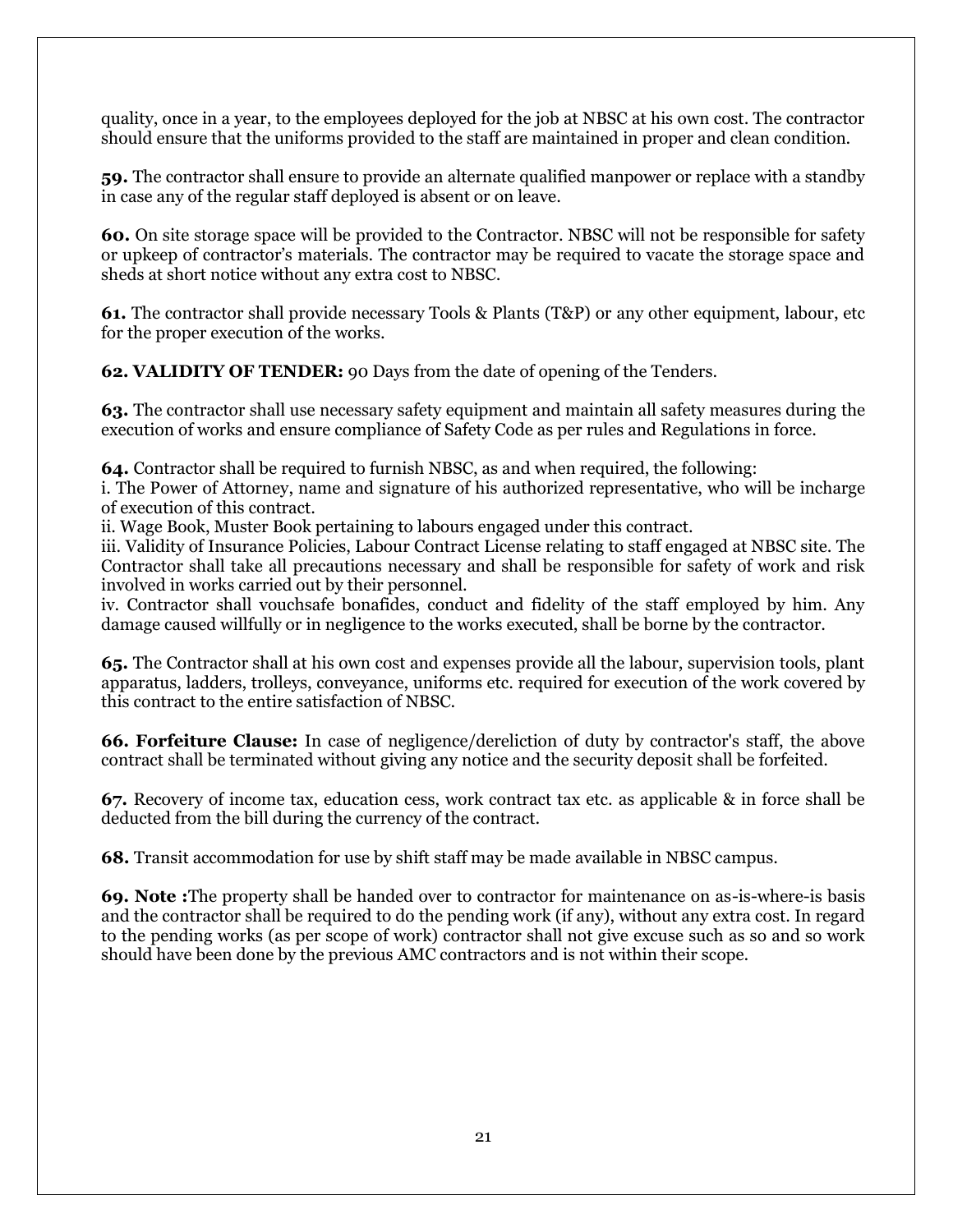## **SECTION 4: SCOPE OF WORK**

**1.** NBSC is desirous of having a maintenance contractor responsible for maintenance and upkeep of its Training Establishment namely National Bank Staff College (which also houses Bankers Institute of Rural Development (BIRD). The details of such services to be provided by the contractor has been enclosed in **Annexure I.**

**2.** All the cleaning materials and consumables/trainee kits etc. shall be provided by NBSC and BIRD as per actual requirement. The contractor has to give indent for such items to the Assistant Care Taker (ACT)/Hostel Supervisor (HS) well in advance. Proper record of the material received and consumed shall be maintained by the contractor and submitted to NBSC for inspection/verifications as and when required.

**3.** The said premises includes all the covered areas within the boundary wall and also the vacant/fallow land falling within the boundary wall and pucca construction between the gate and the road.

**4.** NBSC is desirous of keeping out all the work related to 'Horticulture, Plumbing & Electrical work' in its premises out of the bound of this agreement. The contractor shall not be responsible for the upkeep of lawns, plants, shrubs etc., planted within the said premises. The contractor shall not be responsible for cleaning of dining hall (both in hostel & office) and kitchens. But the Washrooms within the dining halls are to be cleaned by contractor.

**5.** The maintenance contractor shall keep, at conspicuous and specified places complaint book/books in which complaints and suggestions, if any, may be recorded and the complaint book/books shall be open to inspection by the officers of the Bank.

**6.** The maintenance contractor shall put up complaint book/books/registers on every 15th day of the month and if the same were public holiday the same may be submitted on the next working day immediately following that day to care taker.

**7.** The maintenance contractor shall maintain and update any or all registers/documents relating to maintenance work, as asked to do from time to time by the Bank, for attending complaints and upkeeping the premises etc.

**8.** Contractor will submit his demand of consumable items, in prescribed format giving quantity required along with balance quantity with them, duly approved by the competent authority. Contractor will also inform to Bank about the compliance of the complaints.

**9.** Contractor shall ensure adequate number of experienced supervisors to supervise the work of persons during execution of work including cleaning of the premises.

**10.** Contractor will provide qualified receptionist (for all the three shifts i.e. 24 hours x 365 days) having qualities of politeness, etiquette, acquainted with protocol services, dealing with guest in well behaved and cool manner, at any point of time. Minimum qualifications for receptionists shall be 10+2 class pass.

**11.** Contractor will provide a skilled carpenter, if required for promptly addressing various maintenance related complaints.

**12.** Contractor will maintain records of day-to-day remedial work and materials required/used for the same.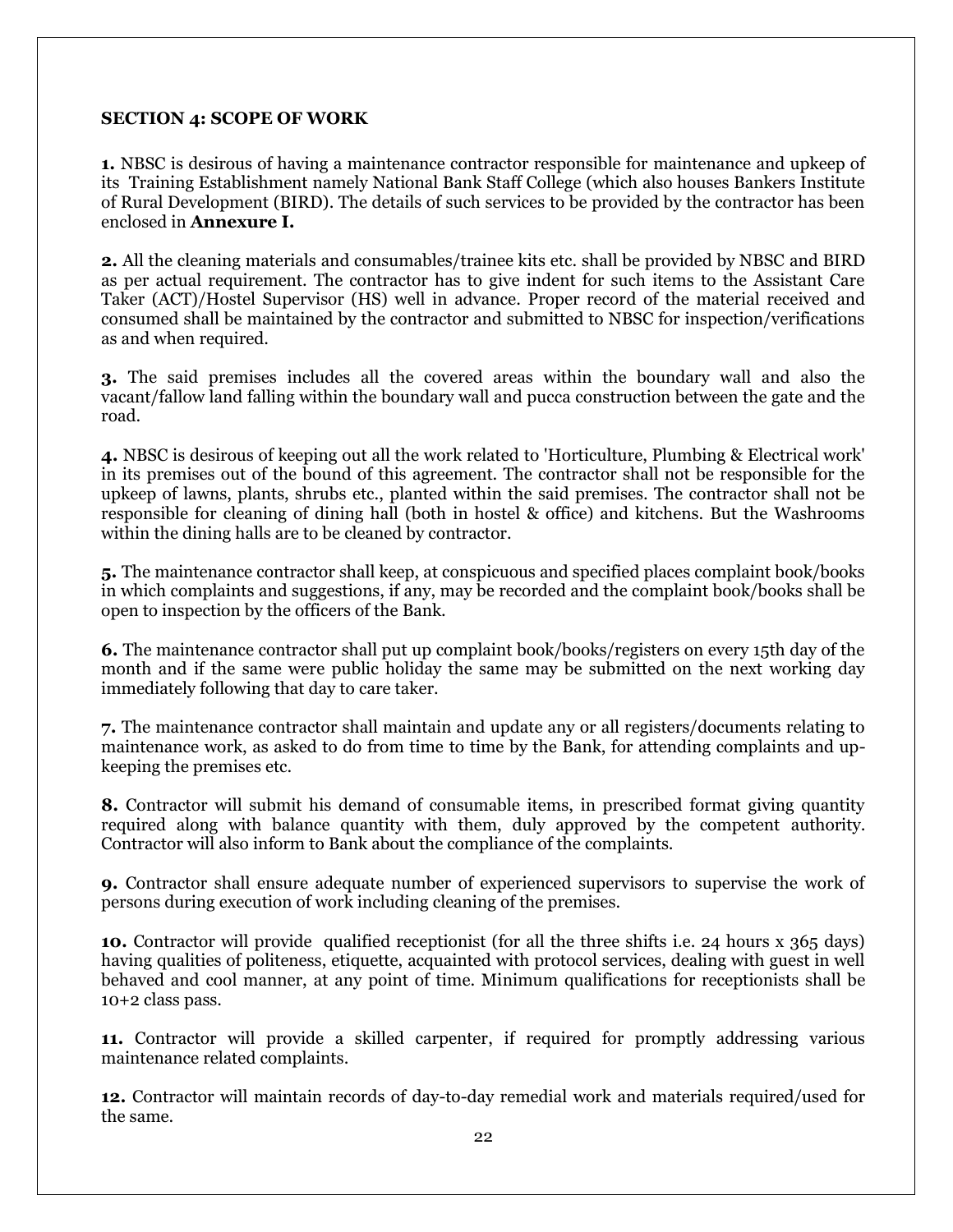**13.** The officer/s of the Bank may at any time inspect the maintenance work/job and all items/articles handed over by Bank to the maintenance contractor and deemed to be in possession of the maintenance contractor and the maintenance contractor shall give all assistance for this purpose to officers deputed in this behalf.

**14.** The Contractor will have to arrange for the garbage disposal of entire NBSC and BIRD Campus as per the Solid Waste Management Rules-2016. All the cost for garbage disposal shall be borne by the Contractor and should be part of the service charges. No payment shall be made by NBSC/BIRD in this regard.

**15.** The materials/equipment owned by NBSC/BIRD campus will be handed over to NBSC/BIRD on completion of contract, with due acknowledgement.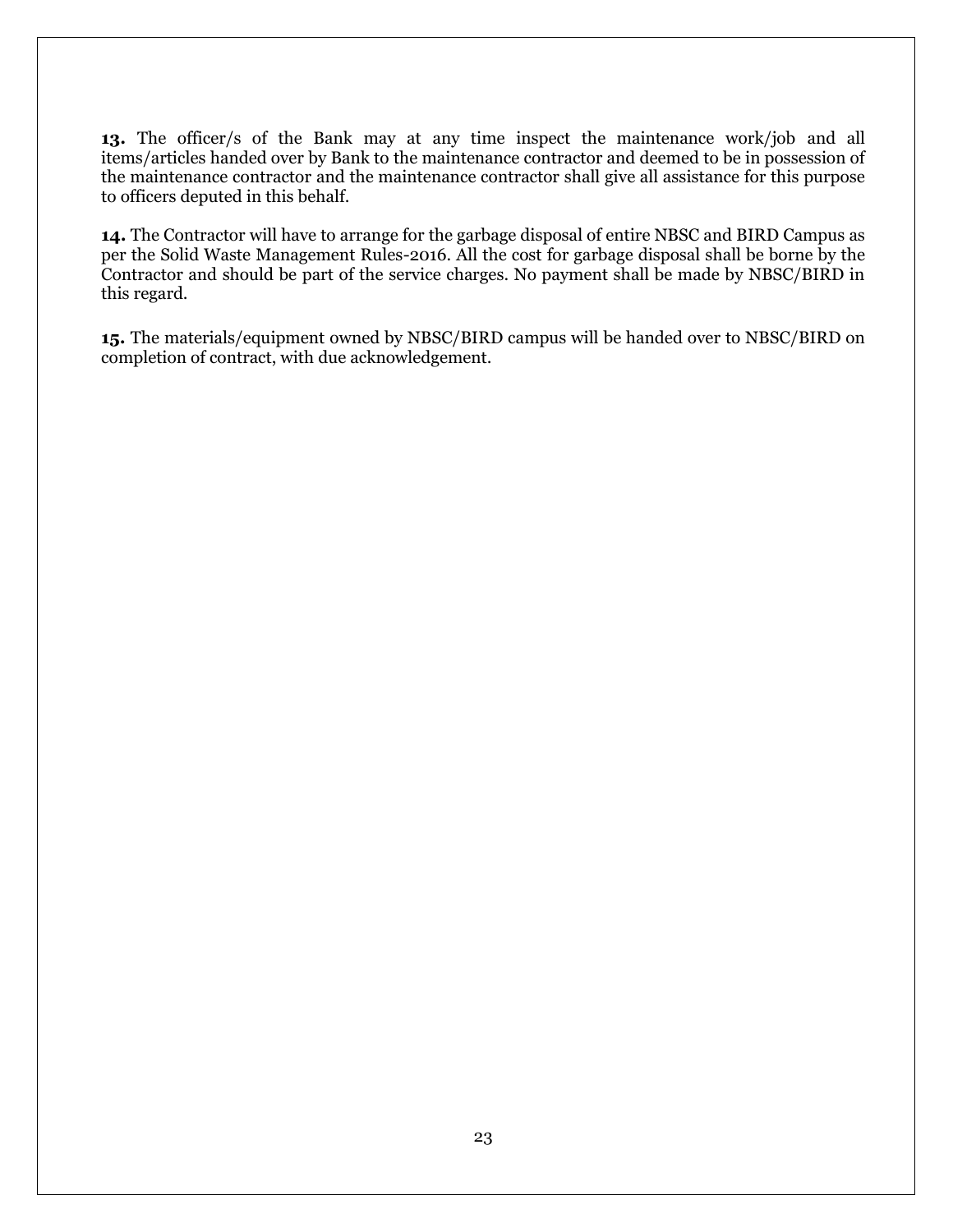#### **SECTION 5: SAFETY CONDITIONS OF THE CONTRACT**

As part of the contract, the contractor must satisfy the undermentioned safety requirements and must ensure at all time that these are followed without any deviation.

#### **A. GENERAL**

1. Smoking and chewing pan are prohibited in the Institute.

2. For any job involving welding, soldering, lighting of flames, use of heat source or temporary electrical connection, prior permission of NBSC's engineer shall be taken before execution of the same. No job involving heat source are permitted to be carried out after office hours and on holidays/Sundays without prior permission.

3. It is entirely the responsibility of the contractor to see that safety appliances such as safety belts, life lines, helmets, rubber gloves of appropriate voltage (1100V) rating etc., depending on the job demand, are made available to his staff at contractor's cost. If the contractor need any suggestion on the mater, he may approach NBSC's engineer for the same. Any lapse on safety will be viewed seriously.

4. The contractor shall ensure that the persons posted for the work are well conversant with the operation of fire extinguishers.

5. The contractor shall take all precautions to avoid accidents and causes of accidents. He must be careful regarding safety during working of his staff in the premises.

#### **B. SAFETY PRECAUTIONS FOR PORTABLE ELECTRICAL APPLIANCES**

Precaution in handling portable electrical appliances are more significant under monsoon conditions. Some likely situations are highlighted here for contractor's attention and action to ensure that conditions and methods of usage conform to the safety of personnel and property.

1. Broken sockets/pin plug /loose connections: These conditions cause sparks which lead to fault conditions or electrical shock situations. Wires shall not be directly inserted into the sockets as the earth lead of the equipment inserted into the phase socket may give shock to the operator.

2. Polarity of phase/neutral and earth: Certain appliances like Poroscope may give violent electrical shock during work if polarity conditions are not satisfied.

3. Joints in flexible cables: Usage of portable appliance is such that electrical and physical integrity of joint may be suddenly affected, leading to severe sparking and fire if combustible / inflammable materials are present near the joint. Sometimes this may not be noticed by the operator at all.

4. Appliance body grounding and system grounding: In absence of or ineffective appliance body grounding, operator may receive severe shock in case of phase to earth fault during usage. All earth pins in sockets must have low impedance and mechanically firm earthling according to Indian Electricity Rules/BIS 3043 so that safety is assured to operators even under fault condition.

5. Water leakage: Water reduces efficiency of insulation depending upon exposure. Presence of moisture on ordinary switches may give a shock during operation, switches in chronic leakage areas should preferably be de-energized until the rectification is done.

6. Excavation/Addition/Alteration of the Buildings: During excavations, alterations of the building etc. every care shall be taken that electric shock or damages to cables, are avoided. De-energisation of circuits must be considered whenever required.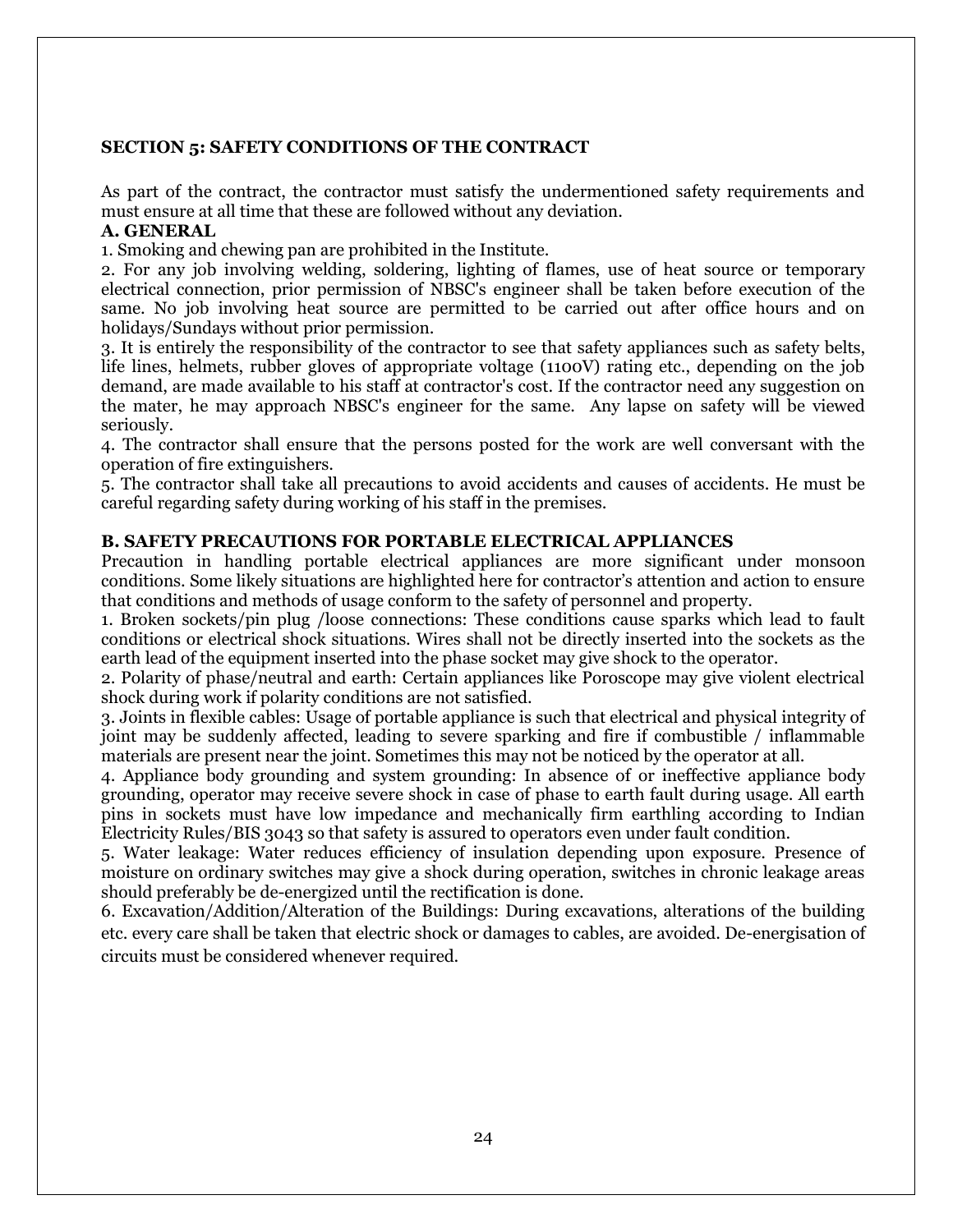## **Annexure A**

## **TECHNICAL BID**

## **"Providing General Maintenance & Housekeeping Services at NBSC Lucknow"**

## **(On the letter head of the concern submitting the bid)**

**To The Principal National Bank Staff College Lucknow**

| Sl. No. | <b>Particulars</b>                                                                                   |  |
|---------|------------------------------------------------------------------------------------------------------|--|
| 1.      | Name of the Organisation                                                                             |  |
| 2.      | Complete address of the Registered Office                                                            |  |
| 3.      | Phone No., Fax No. & Email id                                                                        |  |
| 4.      | Date<br>of<br>of<br>certificate<br>incorporation<br>of<br>(enclose)<br>the<br>copy<br>incorporation) |  |
| 5.      | Permanent Account Number<br>(enclose document)                                                       |  |
| 6.      | <b>Corporate Registration Number (enclose</b><br>document)                                           |  |
| 7.      | GST REGISTRATION NO.                                                                                 |  |
| 8.      | Name, designation and contact details of the<br>contact<br>person                                    |  |
| 9.      | Income Tax Returns for last three financial years<br>ending 31.03.2021<br>(enclose documents)        |  |
| 10.     | Annual turnover for past three years:<br>2020-21<br>2019-20                                          |  |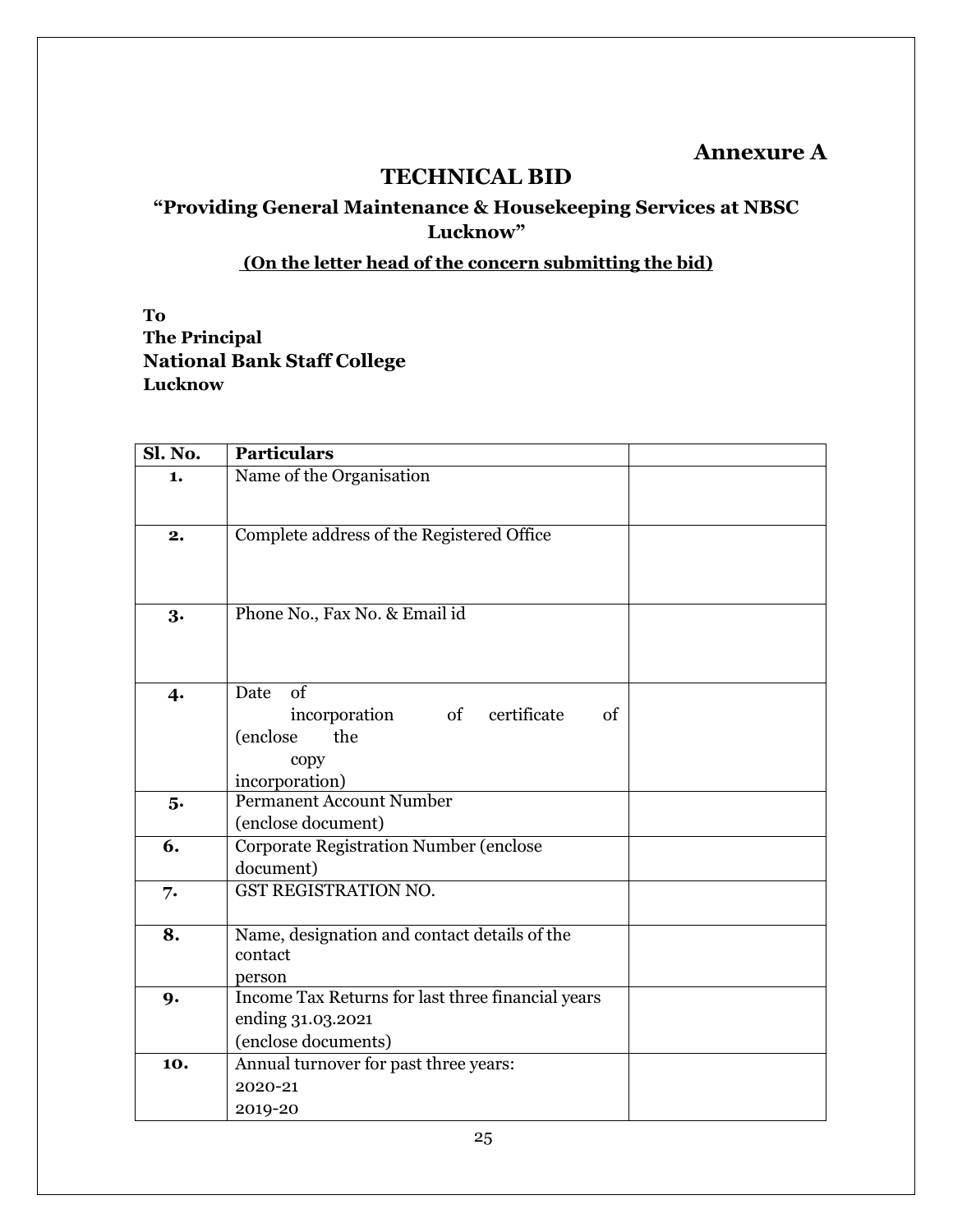|     | 2018-19<br>(Copy of audited balanced sheets for above<br>mentioned durations to be attached)                                                                                         |        |
|-----|--------------------------------------------------------------------------------------------------------------------------------------------------------------------------------------|--------|
| 11. | Whether the Organization is in the same<br>business (similar work) for a minimum period of 7<br>years as on 31 December 2021.                                                        | YES/NO |
| 12. | If the answertopoint 11aboveis yes, pleases ubmit<br>documents to substantiate.                                                                                                      |        |
| 13. | Whether the Organization has satisfactorily<br>completed at least one single contract of value not<br>less than Rs.220 Lakh during last three years<br>ending 31 December 2021.      | YES/NO |
| 14. | If the answertopoint 11aboveis yes, pleases ubmit<br>documents to substantiate                                                                                                       |        |
| 15. | WhetherturnoveroftheOrganizationinlastthreefinan YES/NO<br>cialyearsendingon 31.03.2021 wasmorethanRs.75<br>Lakh.                                                                    |        |
| 16. | If the answer to point 15 above is yes, please submit<br>copies of Audited Report including balance<br>sheet, profit & loss for the last three financial years<br>ending 31.03.2021. |        |
| 17. | Whether organization has a Labour License under<br><b>Uttar Pradesh Shops and Commercial Establishment</b><br>Act 1962. If yes attach a copy of the same                             |        |
| 18. | Whether organization has a Labour License under<br>Contract Labour Regulation and Abolition) Act,<br>1970.<br>If yes attach a copy of the same                                       |        |
| 19. | Whether the organization has a valid<br><b>ESIC</b><br>Registration. If yes attach a copy of the same                                                                                |        |
| 20  | Whether the organization has a valid<br><b>EPFO</b><br>Registration. If yes attach a copy of the same                                                                                |        |
| 21. | Whether the organization has a valid<br><b>GST</b><br>Registration. If yes attach a copy of the same                                                                                 |        |

*I/We hereby certify that the information furnished above is full and correct to the*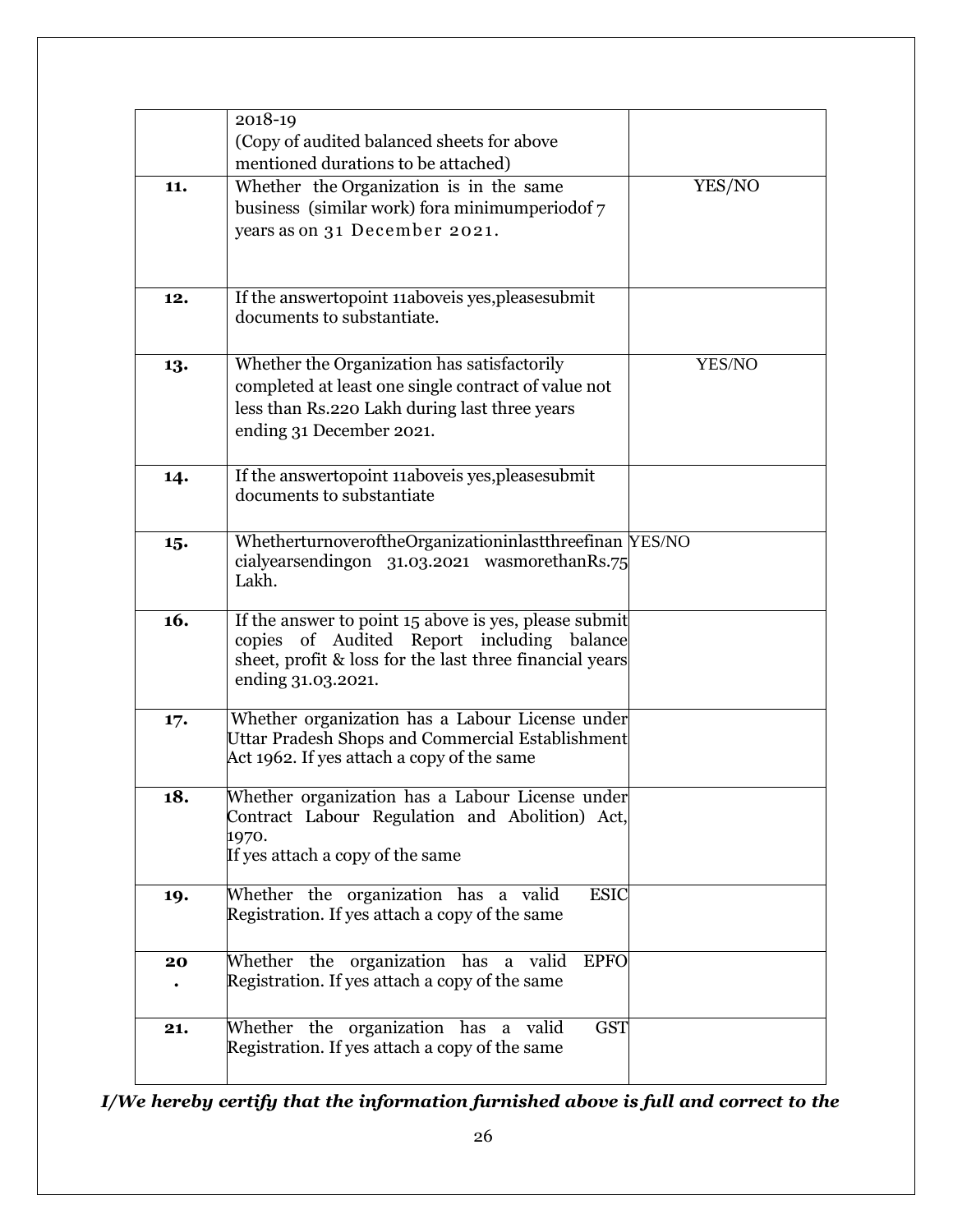*best of my/our knowledge and belief. I/We understand that in case any deviation is found in the above statement at any stage, the company will be blacklisted and will not have any dealing with the Department in future.*

**Name oftheOrganisation:**

**Name, Designation and Signature ofthe Authorized Signatory**

**Seal**

**Date**

**Place**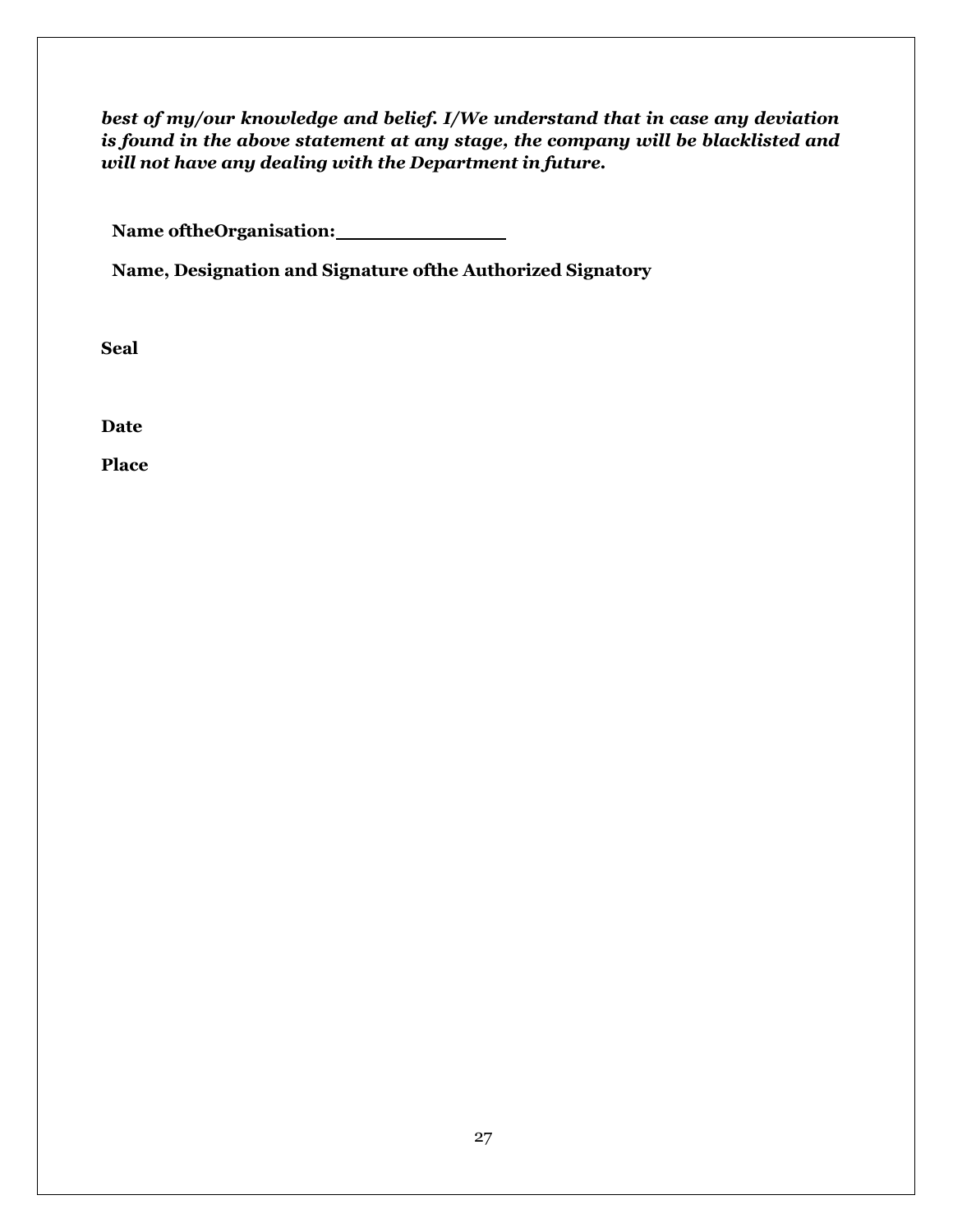**Annexure B**

## **FINANCIAL BID (To be filled online)**

## **PREAMBLE**

- **1)** Quoted rates should be workable and reasonable and should include incidental and all overheads and profits. The worksheet, showing the break-up of the total rates quoted, enclosed with the Schedule of Quantity should be filled carefully. The contractor should furnish Rate Analysis for scrutiny of the rates if required by NBSC.
- 2) Contractor shall pay the ESI & EPF contributions of all employees as per the prevailing Employees Insurance and Employees Provident Funds Acts under the contract, if ESI & EPF Act is applicable to the contractor as per law. The expenditure incurred by the contractor towards payment of employer's share of ESI & EPF contributions, if any, for this contract, shall be reimbursed by NBSC and BIRD, as the case may be, on production of proof of payment (counterfoils) & other documents such as registration number, photo card etc. alongwith monthly bill. The rates in the Schedule of Quantity should be quoted EXCLUSIVE of ESI & PF benefits, but should be based on the minimum wages as notified by office of the Dy. Chief Labour Commissioner (CENTRAL), Kanpur, Ministry of Labour& Employment, Government of India for Category A from time to time.
- 3) The rates quoted should be **exclusive** of expenditure pertaining to Payment of Bonus Act, 1965. The Bonus as applicable shall be reimbursed to the contractor on production of proof of payment.
- 4) The rates quoted should be **inclusive** of expenditure pertaining to Payment of Gratuity Act, 1972.
- 5) The rates quoted SHOULD NOT include Goods and Services Tax. Service tax, as applicable, shall be paid depending upon the rate decided by Government of India from time to time.
- 6) The rates quoted SHOULD include cost pertaining to the disposal of garbage as indicated in Scope of Work confirming to the Solid Waste Management Rules 2016.
- 7) In case the rates quoted are found unreasonable and do not conform to the specifications or stipulations given in the tender document, the financial bids submitted would be rejected outright and the final decision in this regard will be that of NBSC.
- 8) Rates shall have to be quoted both in words and figures.
- 9) The manpower indicated in the financial-bid is indicative. It may be increased or decreased by National Bank Staff College by giving a notice in writing to the contractor.
- 10) Contractor at his own cost will provide 2 new sets of uniform to each worker deployed at NBSC every year and an Identity Card. The uniform should be made from cloth of a reputed brand like Siyaram, Donear, etc. and each set will include a shirt, trouser, sweater for winter season and one pair of black shoes. Minimum cost of each set of uniform (including a pair of shoe) shall be Rs.2,000/-. The Uniform shall be approved by NBSC, Lucknow.
- 11) The bid not adhering to above mentioned directions is liable to be rejected.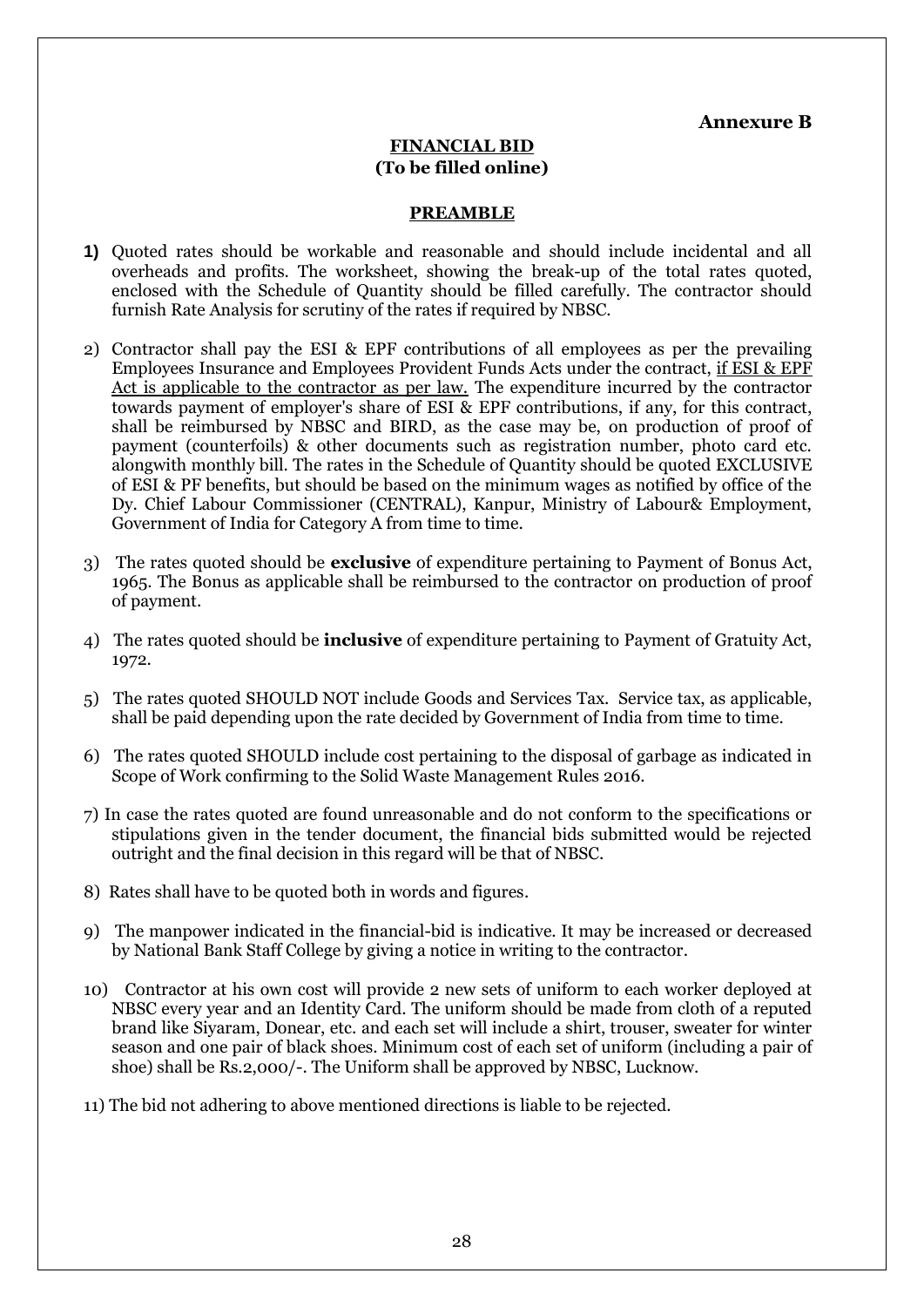## **SCHEDULE OF QUANTITY AND CALCULATION SHEET SHOWING BREAK-UP OF THE RATES QUOTED FOR NATIONAL BANK STAFF COLEEGE AND BANKERS INSTITUTE OF RURAL DEVELOPMENT**

| <b>PART-A (WAGES FOR NBSC)</b> |                                                                                                                                                                                                                                      |                               |          |                                                               |
|--------------------------------|--------------------------------------------------------------------------------------------------------------------------------------------------------------------------------------------------------------------------------------|-------------------------------|----------|---------------------------------------------------------------|
|                                | <b>Category of Staff Employed</b>                                                                                                                                                                                                    | Minimum                       | Wage     | <b>Wages</b><br>per                                           |
|                                |                                                                                                                                                                                                                                      | number of Staff               | rate per | annum (Rs.)                                                   |
|                                |                                                                                                                                                                                                                                      | to be employed                | day      |                                                               |
|                                |                                                                                                                                                                                                                                      | indicated in<br><b>as</b>     | (Rs.)    |                                                               |
|                                |                                                                                                                                                                                                                                      | <b>Annexure C</b>             |          |                                                               |
| $\mathbf{i}$                   | Unskilled                                                                                                                                                                                                                            | 16                            | 654      | $38,19,360/$ -                                                |
| $\overline{ii}$                | Semi-Skilled/Unskilled<br>Supervisory/Carpenter                                                                                                                                                                                      | 9                             | 724      | $23,78,340/-$                                                 |
| iii                            | Skilled/Clerical i.e.<br>Receptionist/Skilled<br>Supervisory                                                                                                                                                                         | $\overline{4}$                | 795      | $11,60,700/-$                                                 |
| $\mathbf{A}$                   | <b>Total</b>                                                                                                                                                                                                                         |                               |          | $Rs.73,58,400/-$                                              |
|                                |                                                                                                                                                                                                                                      |                               |          |                                                               |
|                                |                                                                                                                                                                                                                                      | <b>PART-B(WAGES FOR BIRD)</b> |          |                                                               |
|                                | <b>Category of Staff Employed</b>                                                                                                                                                                                                    | Minimum                       | Wage     | <b>Wages</b><br>per                                           |
|                                |                                                                                                                                                                                                                                      | number of Staff               | rate per | annum (Rs.)                                                   |
|                                |                                                                                                                                                                                                                                      | to be employed                | day      |                                                               |
|                                |                                                                                                                                                                                                                                      | indicated in<br><b>as</b>     | (Rs.)    |                                                               |
|                                |                                                                                                                                                                                                                                      | <b>Annexure C</b>             |          |                                                               |
| $\mathbf{i}$                   | Unskilled                                                                                                                                                                                                                            | 26                            | 654      | 62,06,460/-                                                   |
| $\overline{ii}$                | Semi-Skilled/Unskilled                                                                                                                                                                                                               | $\overline{4}$                | 724      | $10,57,040/$ -                                                |
|                                | Supervisory                                                                                                                                                                                                                          |                               |          |                                                               |
| iii                            | Skilled/Clerical i.e. Receptionist                                                                                                                                                                                                   | 3                             | 795      | 8,70,525/                                                     |
|                                |                                                                                                                                                                                                                                      |                               |          |                                                               |
| B                              | <b>Total</b>                                                                                                                                                                                                                         |                               |          | $\overline{\text{Rs}}.81,34,025/$                             |
| $\mathbf C$                    | <b>TOTAL WAGES FOR NBSC AND BIRD (PER</b><br>ANNUMM)(Rs.)                                                                                                                                                                            |                               |          | 1,54,92,425/                                                  |
|                                | (MANAGERIAL AND ADMINISTRATIVE CHARGES)<br>$PART - C$                                                                                                                                                                                |                               |          |                                                               |
| D                              | Managerial & Administrative fees for executing the work<br>inclusive of Contractor's Profit (Per Annum) for both NBSC<br>and BIRD (in Rs.) (Will include all contractual obligations<br>mentioned in the Preamble to financial-bid). |                               |          | (To be quoted by<br><b>Bidder in figures</b><br>and in words) |
| ${\bf E}$                      | Premium towards third party insurance cover of minimum<br>Rs.10 lakh to safeguard against any damage caused to NBSC<br>and BIRD.                                                                                                     |                               |          | (To be quoted by<br><b>Bidder in figures</b><br>and in Words) |
| ${\bf F}$                      | Group Insurance premium for approx. 62 persons with risk<br>cover of atleast Rs. 5,00,000 per person per annum.                                                                                                                      |                               |          | (To be quoted by<br><b>Bidder in figures</b><br>and in Words) |
| G                              | Total Managerial and Administrative Charges ( $D + E + F$ )                                                                                                                                                                          |                               |          | Rs.                                                           |
| $PART - D$                     | (CALCULATION OF RATE OF SERVICE CHARGE) (AS % OF                                                                                                                                                                                     |                               |          |                                                               |
| <b>WAGES)</b><br>$\bf H$       | $G / C * 100 \%$                                                                                                                                                                                                                     |                               |          |                                                               |

\* Latest Wage Rates as notified by the Office of the Deputy Chief Labour Commissioner (Central), Ministry of Labour& Employment, Government of India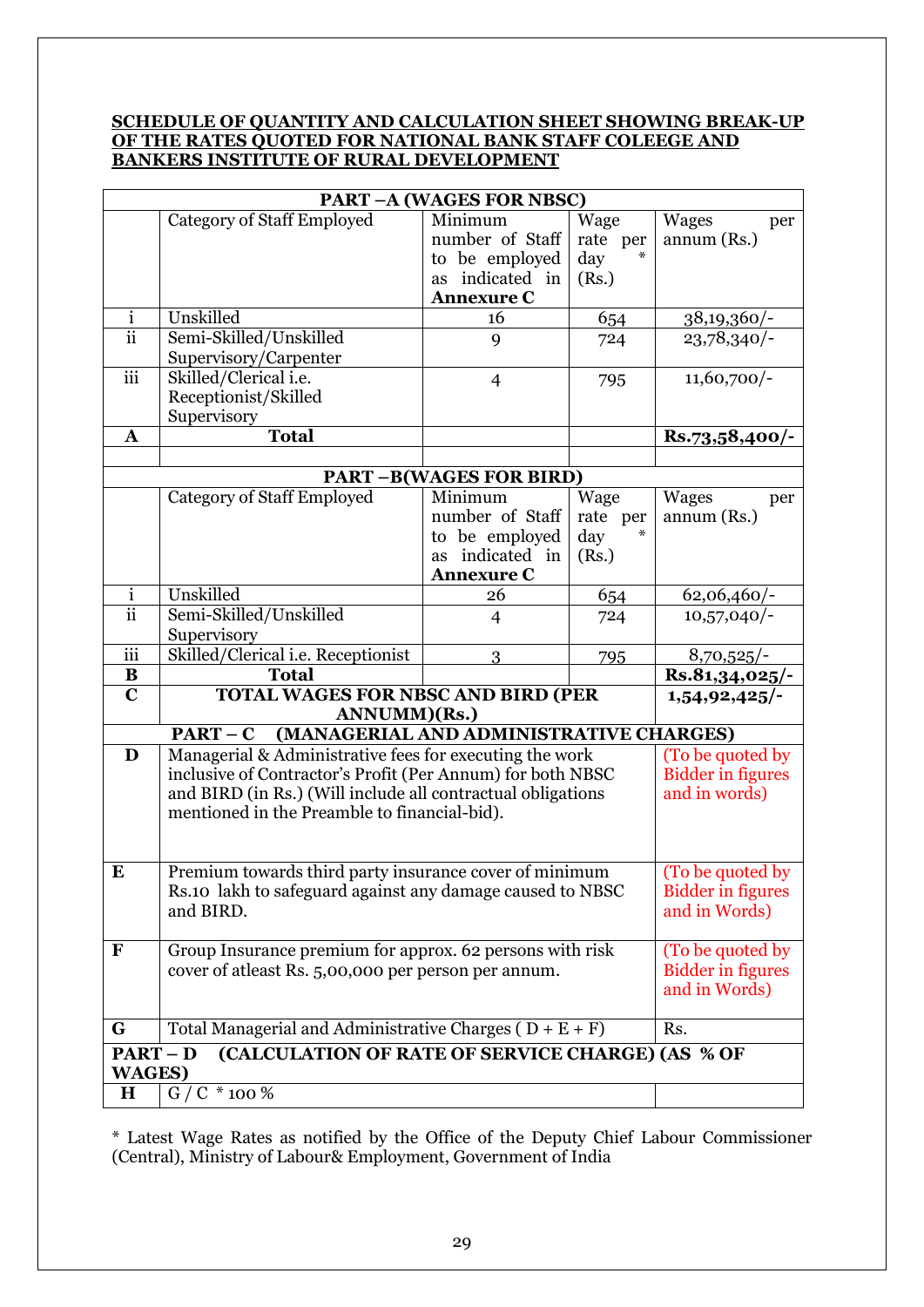**Note: The contractor shall be paid per month the minimum wages of the workers deployed plus the Managerial &Administrative Charges as a percentage of the minimum wages separately for National Bank Staff College and Bankers Institute ofRural Development. That percentage will be "H" arrived above and will remain firm for the entire duration of the contract.**

**SIGNATURE OF THE BIDDER WITH SEAL DATE: PLACE:**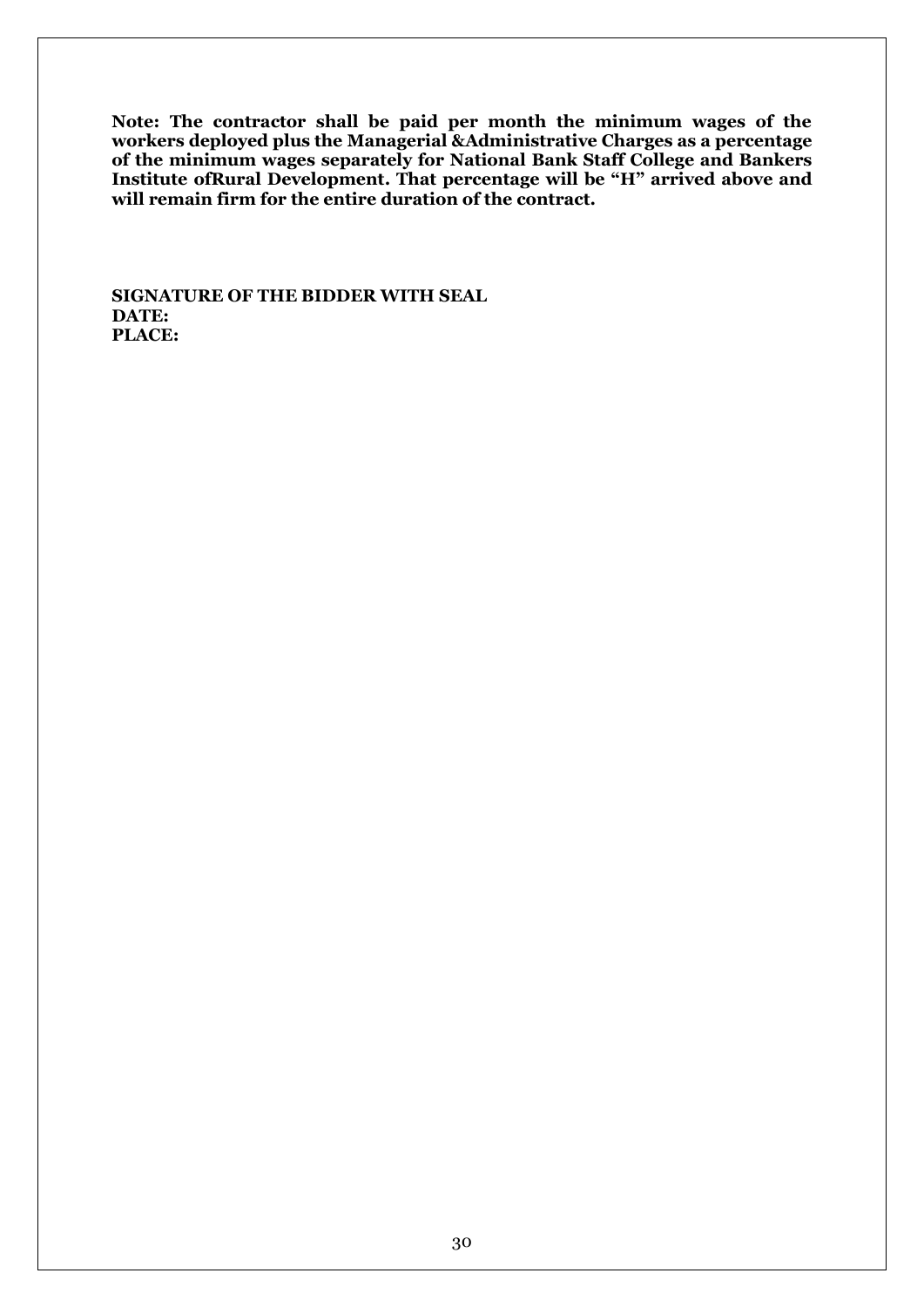## **Average number of personnel to be deployed by the contractor for undertaking the work as per our assessment of the work involved:**

The minimum number of personnel to carry out the work under the scope of this contract satisfactorily for **National Bank Staff College** is **29** as per the details given below :

| S No           | <b>Particulars</b>                                                         | Average<br>deployment |
|----------------|----------------------------------------------------------------------------|-----------------------|
|                |                                                                            | per day               |
|                | Qualified Supervisor having 5-10 years experience to carry out such        |                       |
|                | maintenance work. (Unskilled supervisory)/ Carpenter                       |                       |
| 2              | Qualified receptionists with minimum qualification of $10+2$ class passed, |                       |
|                | having good manners and etiquettes and possessing necessary                |                       |
|                | communication skills for carrying out the job/Skilled Supervisor having    |                       |
|                | Diploma in Civil Engineering (Skilled/Clerical)                            |                       |
| $\overline{3}$ | Other personnel (sweepers, water boys & bell boys for carrying luggage     | 16                    |
|                | etc.) having practical experience of 5 years for working in this field     |                       |
|                | (Unskilled)                                                                |                       |
|                | Total minimum number of personnel proposed to be deployed                  | 29                    |
|                | per day                                                                    |                       |

The minimum number of personnel to carry out the work under the scope of this contract satisfactorily for **Bankers Institute of Rural Development** is **33** as per the details given below:

|              |                                                                            | Average    |
|--------------|----------------------------------------------------------------------------|------------|
| S No         | <b>Particulars</b>                                                         | deployment |
|              |                                                                            | per day    |
| l1           | Qualified Supervisor having 5-10 years experience to carry out such        |            |
|              | maintenance work. (Unskilled supervisory)                                  |            |
| $\mathbf{2}$ | Qualified receptionists with minimum qualification of $10+2$ class passed, | 3          |
|              | having good manners and etiquettes and possessing necessary                |            |
|              | communication skills for carrying out the job. (Skilled/Clerical)          |            |
| 3            | Other personnel (sweepers, water boys & bell boys for carrying luggage     | 26         |
|              | etc.) having practical experience of 5 years for working in this field     |            |
|              | (Unskilled)                                                                |            |
|              | Total minimum number of personnel proposed to be deployed                  | 33         |
|              | per day                                                                    |            |

**Note:** The manpower indicated is indicative. It may be increased or decreased by National Bank Staff College by giving a notice in writing to the contractor.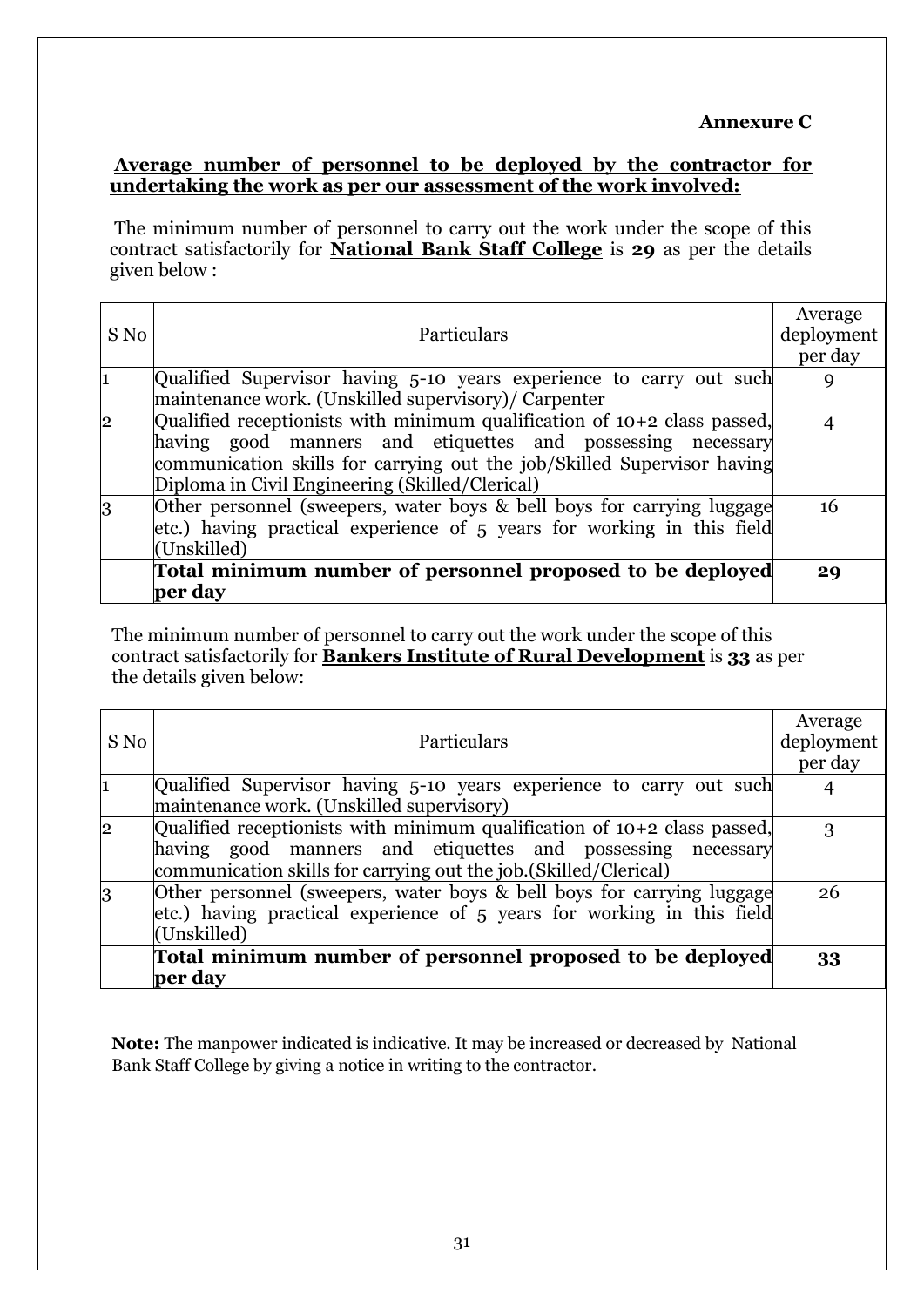#### **Annexure D**

## **(On stamp paper of Rs.500/- and duly notarized) IRREVOCABLE UNDERTAKING**

To, Principal National Bank Staff College Lucknow

Pursuant to your advertisement on websites: www.nbsc.in, www.nabard.org, https://nabard.eproc.in/ and newspapers dated for the "Providing general Maintenance and Housekeeping Services at National Bank Staff College, Lucknow, I/we submit my/our offer. The offer is valid for a period of 90 days from date of opening of financial bid. I/We, in consideration of you agreeing to the process and consider our proposal, irrevocably undertake that during the currency of my/our bid, I/we will not withdraw or modify the offer in terms of the price quoted or in terms of other terms and conditions on which the offer is made.

I/We are not debarred or blacklisted by any Govt. Department.

Our Track record is clean without any involvement in illegal activities or financial frauds. There is no case with the Police/Court/Regulatory authorities against us. We are not prosecuted or suffered any penalty for violation of any statutory laws by any Authority.

As NABARD has invested good amount of money and time for processing my/our proposal, in the event of my/our committing default of this undertaking, or for any reason whatsoever, I/We hereby further undertake to pay NABARD liquidated damages equivalent to the Earnest Money Deposit (EMD).

This undertaking is executed on this day of 2022.

Signature

Name

Address

NOTARY SEAL & SIGN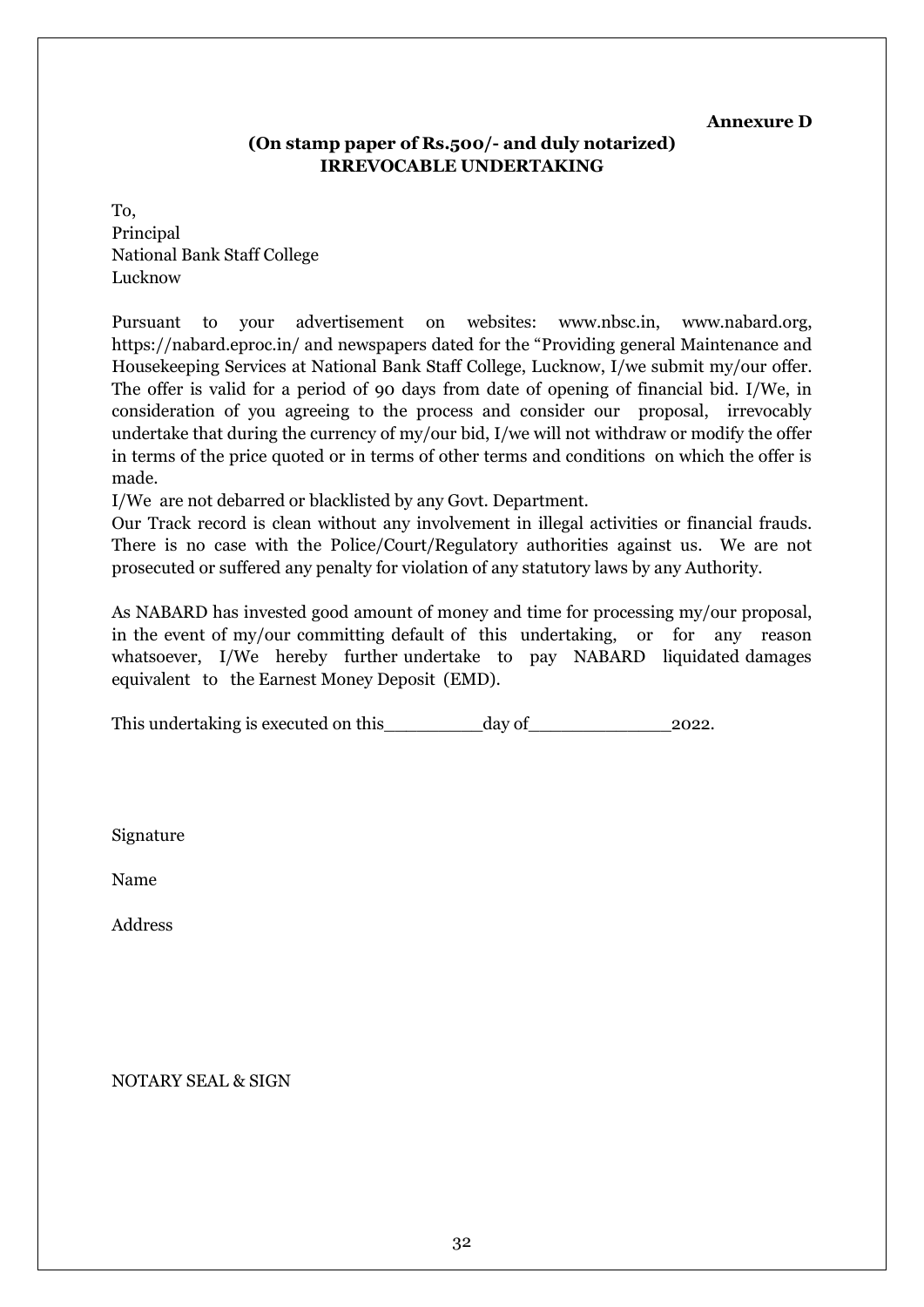**Annexure E**

## **PRE CONTRACT INTEGRITY PACT**

#### (To be submitted on Rs. 200 Stamp Paper only on first page and remaining document on normal A4 size pages duly signed by the bidder)

Between

National Bank for Agriculture and Rural Development (NABARD) hereinafter referred to as "The Principal"

And

…………………………………………. hereinafter referred to as "The Bidder/Contractor"

#### **Preamble**

The Principal intends to award, under laid down organizational procedures, contract/s for **Providing General Maintenance & Housekeeping Services at NBSC, Lucknow** . The Principal values full compliance with all relevant laws of the land, rules, regulation, and economic use of resources and of fairness /transparency in its relations with its Bidder(s) and/or Contractor(s).

In order to achieve these goals, the Principal will appoint Independent External Monitors (IEMs) who will monitor the tender process and the execution of the contract for compliance with the principles mentioned above.

#### **Section 1 – Commitments of the Principal**

(1) The Principal commits itself to take all measures necessary to prevent corruption and to observe the following principles:-

a. No employee of the Principal, personally or through family members, will in connection with the tender for, or the execution of a contract, demand, take a promise for or accept, for self or third person, any material or immaterial benefit which the person is not legally entitled to.

b. The Principal will, during the tender process treat all Bidder(s) with equity and reason. The Principal will, in particular, before and during the tender process, provide to all Bidder(s) the same information and will not provide to any Bidder(s) confidential / additional information through which the Bidder(s) could obtain an advantage in relation to the tender process or the contract execution.

c. The Principal will exclude from the process all known prejudiced persons.

(2) If the Principal obtains information on the conduct of any of its employees which is a criminal offence under the IPC/PC Act, or if there be a substantive suspicion in this regard, the Principal will inform the Chief Vigilance Officer and in addition can initiate disciplinary actions.

## **Section 2 – Commitments of the Bidder(s)/Contractor(s)**

(1) The Bidder(s) / Contractor(s) commit themselves to take all measures necessary to prevent corruption. The Bidder(s) / Contractor(s) commit themselves to observe the following principles during participation in the tender process and during the contract execution:

a. The Bidder(s) / Contractor(s) will not, directly or through any other person or firm, offer, promise or give to any of the Principal's employees involved in the tender process or the execution of the contract or to any third person any material or other benefit which he/she is not legally entitled to, in order to obtain in exchange any advantage of any kind whatsoever during the tender process or during the execution of the contract.

b. The Bidder(s)/Contractor(s) will not enter with other Bidders into any undisclosed agreement or understanding, whether formal or informal. This applies in particular to prices, specifications, certifications, subsidiary contracts, submission or non-submission of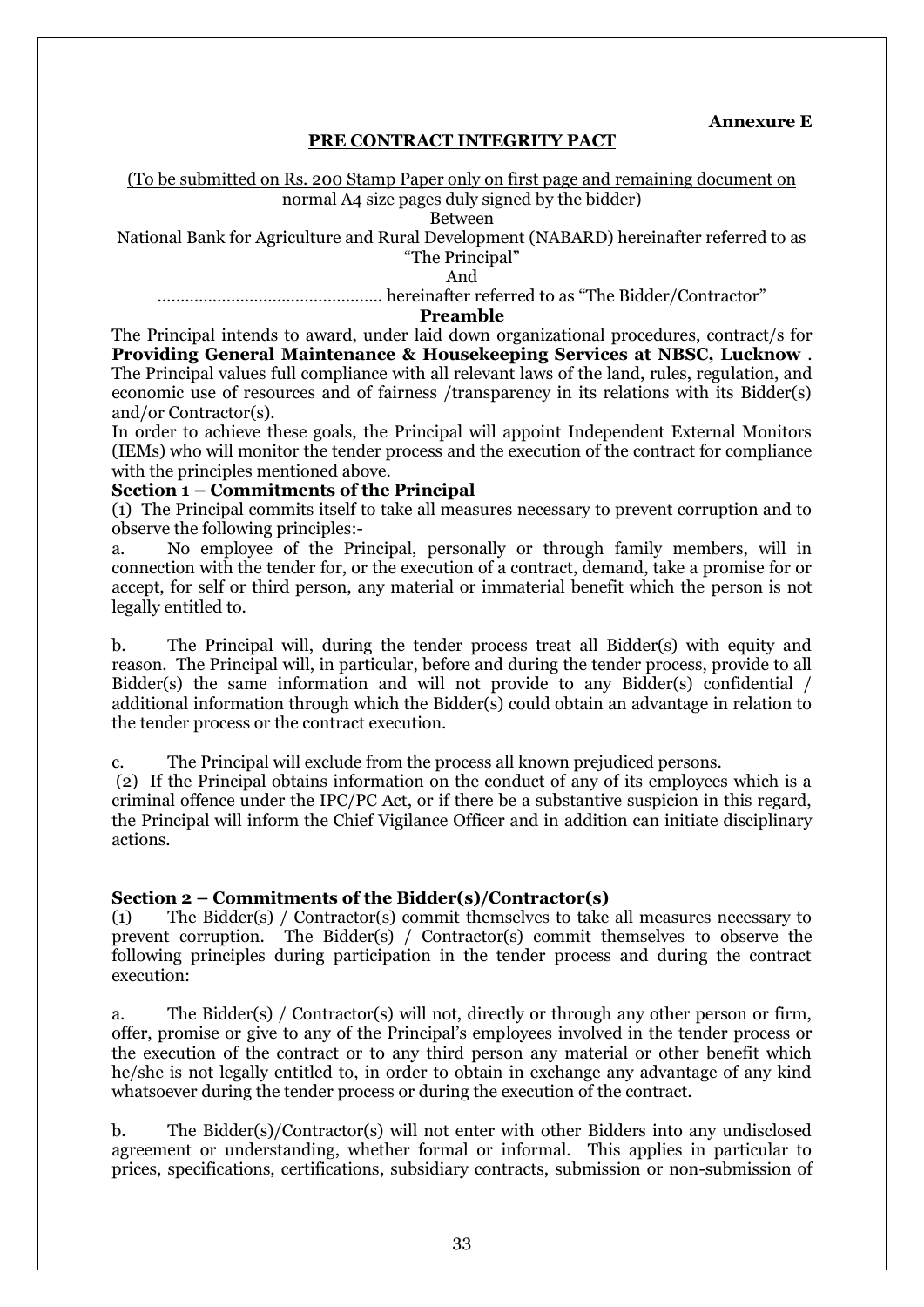bids or any other actions to restrict competitiveness or to introduce cartelization in the bidding process.

c. The Bidder(s)/Contractor(s) will not commit any offence under the relevant IPC/PC Act; further the Bidder(s) / Contractor(s) will not use improperly, for purposes of competition or personal gain, or pass on to others, any information or document provided by the Principal as part of the business relationship, regarding plans, technical proposals and business details, including information contained or transmitted electronically.

d. The Bidder(s)/Contractor(s) of foreign origin shall disclose the name and address of the Agents/representatives in India, if any. Similarly the Bidder(s)/Contractors(s) of Indian Nationality shall furnish the name and address of the foreign principals, if any.

e. The Bidder(s) /Contractor(s) will, when presenting their bid, disclose any and all payments made, is committed to or intends to make to agents, brokers or any other intermediaries in connection with the award of the contract.

f. Bidder(s) /Contractor(s) who have signed the Integrity Pact shall not approach the Courts while representing the matter to IEMs and shall wait for their decision in the matter.

(2) The Bidder(s) /Contractor(s) will not instigate third persons to commit offences outlined above or be an accessory to such offences.

### **Section 3 – Disqualification from tender process and exclusion from future contracts**

If the Bidder(s) /Contractor(s), before award or during execution has committed a transgression through a violation of Section 2, above or in any other form which put their reliability or credibility in question, the Principal is entitled to disqualify the Bidder(s) /Contractor(s) from the tender process.

## **Section 4 – Compensation for Damages**

(1) If the Principal has disqualified the Bidder(s) from the tender process prior to the award according to Section 3, the Principal is entitled to demand and recover the damages equivalent to Earnest Money Deposit/Bid Security.

(2) If the Principal has terminated the contract according to Section 3, or if the Principal is entitled to terminate the contract according to Section 3, the Principal shall be entitled to demand and recover from the Contractor liquidated damages of the Contract value or the amount equivalent to Performance Bank Guarantee.

## **Section 5 – Previous transgression**

(1) The Bidder declares that no previous transgressions occurred in the last three years with any other Company in any country conforming to the anti-corruption approach or with any Public Sector Enterprise in India that could justify his exclusion from the tender process.

(2) If the Bidder makes incorrect statement on this subject, he can be disqualified from the tender process.

## **Section 6 – Equal treatment of all Bidders / Contractors/ Subcontractors**

(1) In case of Sub-contracting, the Principal Contractor shall take the responsibility of the adoption of Integrity Pact by the Sub-contractor.

(2) The Principal will enter into agreements with identical conditions as this one with all Bidders and Contractors

(3) The Principal will disqualify from the tender process all bidders who do not sign the Pact or violate its provisions.

## **Section 7 – Criminal charges against violating Bidders(s) / Contractor(s)/ Subcontractor(s)**

If the Principal obtains knowledge of conduct of a Bidder, Contractor or Subcontractor, or of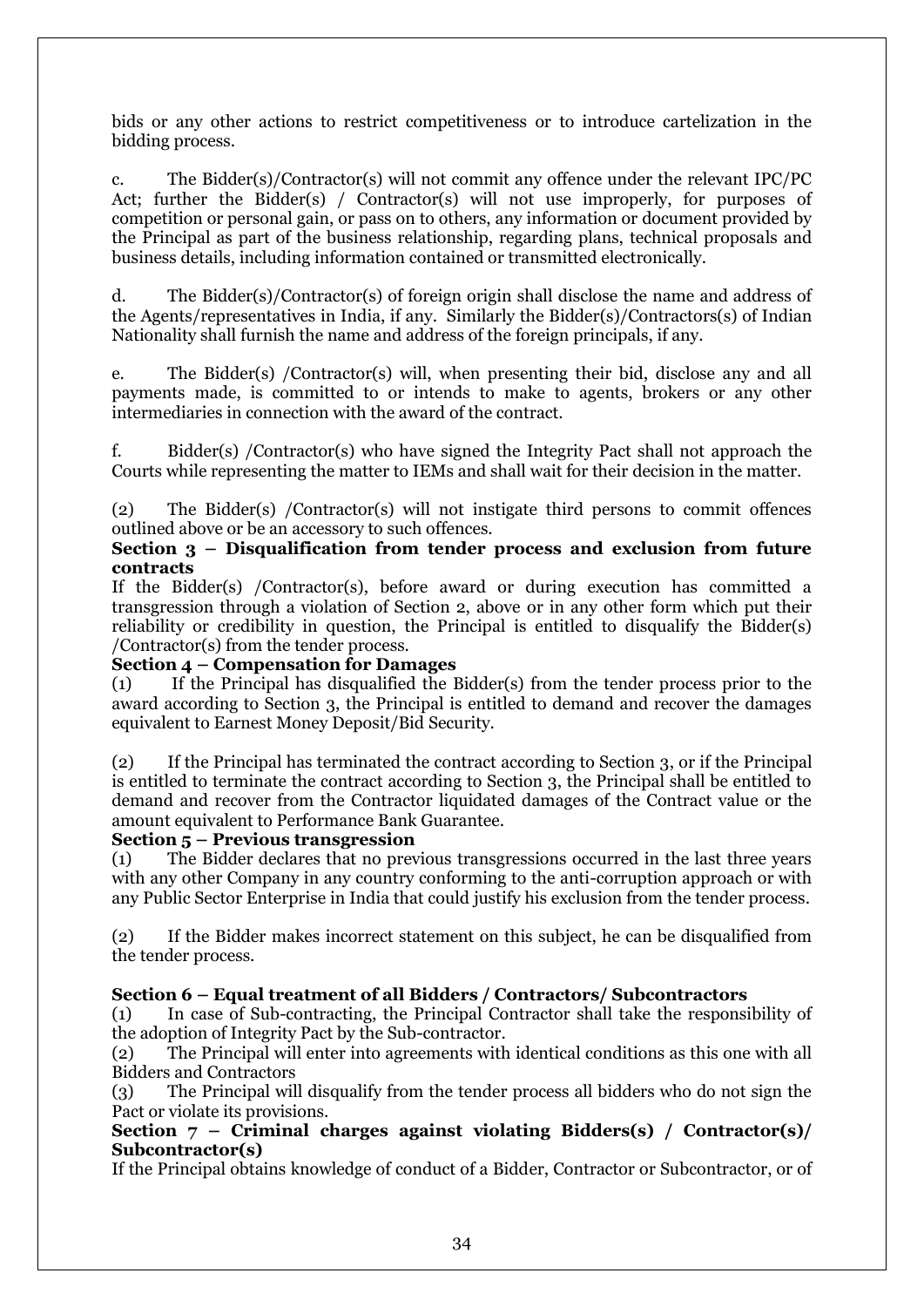an employee or a representative or an associate of a Bidder, Contractor or Subcontractor which constitutes corruption, or if the Principal has substantive suspicion in this regard, the Principal will inform the same to the Chief Vigilance Officer.

## **Section 8 – Independent External Monitor**

(1) The Principal appoints competent and credible Independent External Monitor for this Pact after approval by the Central Vigilance Commission. The task of the Monitor is to review independently and objectively, whether and to what extent the parties comply with the obligations under this agreement.

The Independent External Monitor appointed for NABARD is:

i) Dr. Sanjay Kumar Panda Retd. IAS SideshwarSahi, Cuttack City, Odisha-753008

(2) The Monitor is not subject to instructions by the representatives of the parties and performs his/her functions neutrally and independently. The Monitor would have access to all Contract documents, whenever required. It will be obligatory for him / her to treat the information and documents of the Bidders /Contractors as confidential. He / she reports to the Chairman, NABARD.

(3) The Bidder(s)/Contractor(s) accepts that the Monitor has the right to access without restriction to all Project documentation of the Principal including that provided by the Contractor. The Contractor will also grant the Monitor, upon his/her request and demonstration of a valid interest, unrestricted and unconditional access to their project documentation. The same is applicable to Sub-contractors.

(4) The Monitor is under contractual obligation to treat the information and documents of the Bidder(s) /Contractor(s) / Sub-contractor(s) with confidentiality. The Monitor has also signed declarations on 'Non-disclosure of Confidential Information and of 'Absence of Conflict of Interest'. In case of any conflict of interest arising at a later date, the IEM shall inform Chairman, NABARD and recuse himself/herself from that case.

(5) The Principal will provide to the Monitor sufficient information about all meetings among the parties related to the Project, provided such meetings could have an impact on the contractual relations between the Principal and the Contractor. The parties offer to the Monitor the option to participate in such meetings.

(6) As soon as the Monitor notices, or believes to notice, a violation of this agreement, he/she will so inform the Management of the Principal and request the Management to discontinue or take corrective action, or to take other relevant action. The monitor can in this regard submit non-binding recommendations. Beyond this, the Monitor has no right to demand from the parties that they act in a specific manner, refrain from action or tolerate action.

(7) The Monitor will submit a written report to the Chairman, NABARD within 8 to 10 weeks from the date of reference or intimation to him by the Principal and, should the occasion arise, submit proposal for correcting problematic situations.

(8) If the Monitor has reported to the Chairman, NABARD, a substantiated suspicion of an offence under the relevant IPC/PC Act, and the Chairman NABARD has not, within reasonable time, taken visible action to proceed against such offence or reported it to the Chief Vigilance Officer, the Monitor may also transmit this information directly to the Central Vigilance Commissioner.

(9) The word 'Monitor' would include both singular and plural.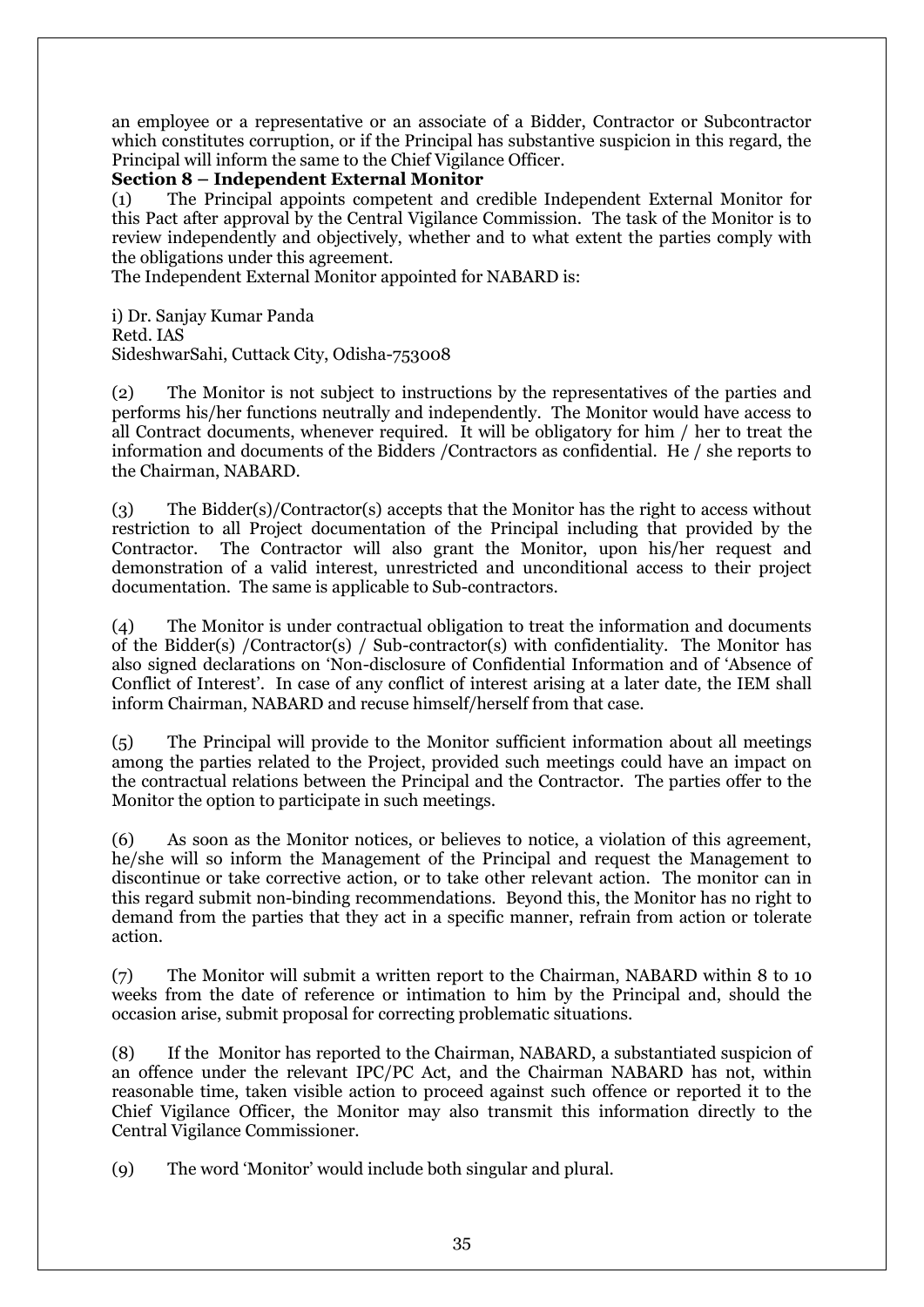## **Section 9 – Pact Duration**

This Pact begins when both parties have legally signed it. It expires for the Contractor 12 months after the last payment under the contract, and for all other Bidders 6 months after the contract has been awarded. Any violation of the same would entail disqualification of the bidders and exclusion from future business dealings.

If any claim is made/lodged during this time, the same shall be binding and continue to be valid despite the lapse of this pact as specified above, unless it is discharge/determined by the Chairman of NABARD.

#### **Section 10 – Other provisions**

(1) This agreement is subject of Indian Law, Place of performance and jurisdiction is the Head Office of the Principal, i.e. Mumbai.

(2) Changes and supplements as well as termination notices need to be made in writing. Side agreements have not been made.

(3) If the Contractor is a partnership or a consortium, this agreement must be signed by all partners or consortium members.

(4) Should one or several provisions of this agreement turn out to be invalid, the remainder of this agreement remains valid. In this case, the parties will strive to come to an agreement to their original intentions.

(5) Issues like Warranty/Guarantee etc. shall be outside the purview of IEMs.

 $\mathcal{L}_\text{max}$  , and the contract of the contract of the contract of the contract of the contract of the contract of  $\frac{1}{2}$  , and the set of the set of the set of the set of the set of the set of the set of the set of the set of the set of the set of the set of the set of the set of the set of the set of the set of the set of the set

 $\frac{1}{\sqrt{2}}$  ,  $\frac{1}{\sqrt{2}}$  ,  $\frac{1}{\sqrt{2}}$  ,  $\frac{1}{\sqrt{2}}$  ,  $\frac{1}{\sqrt{2}}$  ,  $\frac{1}{\sqrt{2}}$  ,  $\frac{1}{\sqrt{2}}$  ,  $\frac{1}{\sqrt{2}}$  ,  $\frac{1}{\sqrt{2}}$  ,  $\frac{1}{\sqrt{2}}$  ,  $\frac{1}{\sqrt{2}}$  ,  $\frac{1}{\sqrt{2}}$  ,  $\frac{1}{\sqrt{2}}$  ,  $\frac{1}{\sqrt{2}}$  ,  $\frac{1}{\sqrt{2}}$  $\frac{1}{2}$  , and the set of the set of the set of the set of the set of the set of the set of the set of the set of the set of the set of the set of the set of the set of the set of the set of the set of the set of the set

(6) In the event of any contradiction between the Integrity Pact and its Annexure, if any, the Clause in the Integrity Pact will prevail.

(Office Seal) (Office Seal)

\_\_\_\_\_\_\_\_\_\_\_\_\_\_\_\_\_\_\_\_\_\_\_ \_\_\_\_\_\_\_\_\_\_\_\_\_\_\_\_\_\_\_\_\_\_\_\_\_\_\_\_\_ (For & On behalf of the Principal) (For & on behalf of the Bidder/Contractor)

Place \_\_\_\_\_\_\_\_\_\_\_\_\_\_\_ Date  $\Box$ 

Witness 1: (Name & Address)

Witness 2: (Name & Address)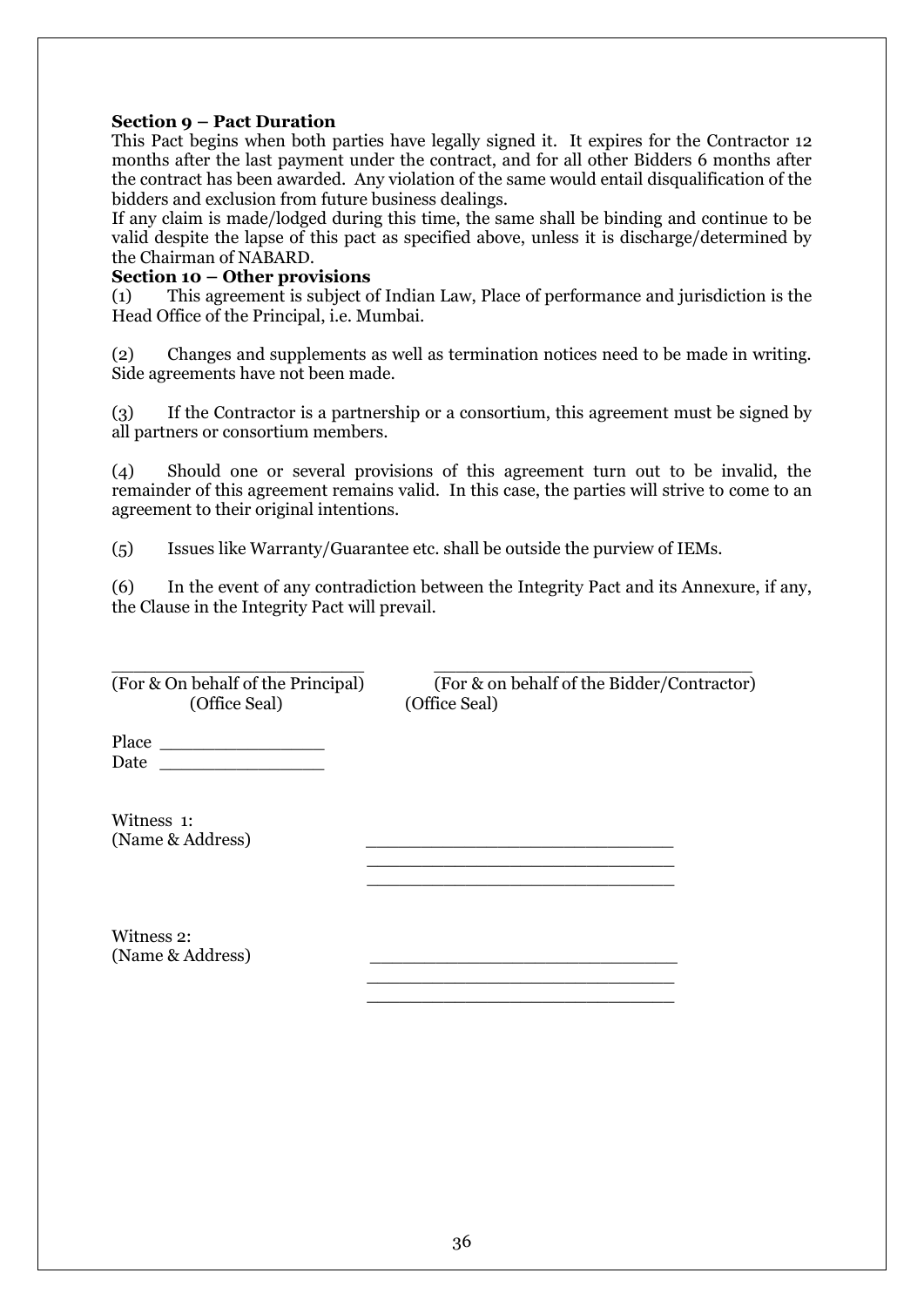#### **Annexure F**

#### **NATIONAL BANK STAFF COLLEGE, LUCKNOW** FORM OF AGREEMENT

THIS AGREEMENT is made on the the day (Month) (Year) Between National Bank for Agriculture and Rural Development (NABARD) through the Principal, National Bank Staff College, Lucknow (hereinafter called "the NBSC, Lucknow" which expression shall, unless excluded by or repugnant to the context be deemed to include his successors in office and assigns) of the one part AND \_\_\_\_\_\_\_\_\_\_\_\_\_\_\_\_\_\_\_\_\_\_\_\_ (Name and address of the contractor) through Shri \_\_\_\_\_\_\_\_\_\_\_\_\_\_\_\_\_, authorized representative (hereinafter called "the contractor" which expression shall, unless excluded by or repugnant to the context, be deemed to include his successors, heirs, executors, administrators, representatives and assigns) of the other part for providing General Maintenance and Housekeeping Services to its Campus situated at Sector H, LDA Colony, Kanpur Road, Lucknow – 226012, which also houses Bankers Institute of Rural Development, thereafter called "BIRD, Lucknow" which expression shall, unless excluded by or repugnant to the context be deemed to include his successors in office and assigns the conforming party to the agreement.

NOW THIS AGREEMENT WITNESSETH as follows:-

1. In this Agreement words and expression shall have the same meanings as are respectively assigned to them in the Terms and Conditions of contract hereinafter referred to.

2. The following documents shall be deemed to form and be read and constructed as part of this Agreement, viz:

a. Letter of acceptance of award of contract;

b. Terms and Conditions;

c. Notice inviting Tender and the terms and conditions contained in the Tender;

d. Bill of Quantities;

e. Scope of work;

f. Addendums, if any; and

g. Any other documents forming part of the contract.

3. In consideration of the payments to be made by the NBSC, Lucknow to the Contractor as hereinafter mentioned, the Contractor hereby covenants with the NBSC, Lucknow to execute the contract for **Providing General Maintenance and Housekeeping Servicess at National bank Staff College, Lucknoww.e.f \_\_\_\_\_\_\_\_\_\_\_\_\_\_\_ as per the provisions** of this Agreement and the tender document.

4. The NBSC, Lucknow hereby covenants to pay the contractor in consideration of the execution and completion of the works/services as per this Agreement and tender document, the contract price of Rs. \_\_\_\_\_\_\_\_\_\_\_\_\_\_\_ (Rupees in words \_\_\_\_\_\_\_\_\_\_\_\_\_\_\_\_\_\_\_\_\_\_\_\_\_\_\_\_\_\_\_\_\_\_\_\_\_\_\_ )

5. Being the sum stated in the letter of acceptance subject to such additions thereto or deductions therefrom as may be made under the provisions of the contract at the times in manner prescribed by the contract.

6. In case, any dispute or issue arises regarding the interpretation of any of the clauses of this agreement or of any of the documents prepared or to be prepared in this regard, the contents of the Tender Documents shall prevail over this agreement and /or any other document.

IN WITNESS WHEREOF the parties hereto have signed the Agreement the day and the year first above written.

| (Signature of the Bidder)<br>Name and Address of the Bidder.<br>Telephone No. | Signature of Authorized Signatory<br>of National Bank Staff College, Lucknow |
|-------------------------------------------------------------------------------|------------------------------------------------------------------------------|
|                                                                               | Signature of Authorized Signatory                                            |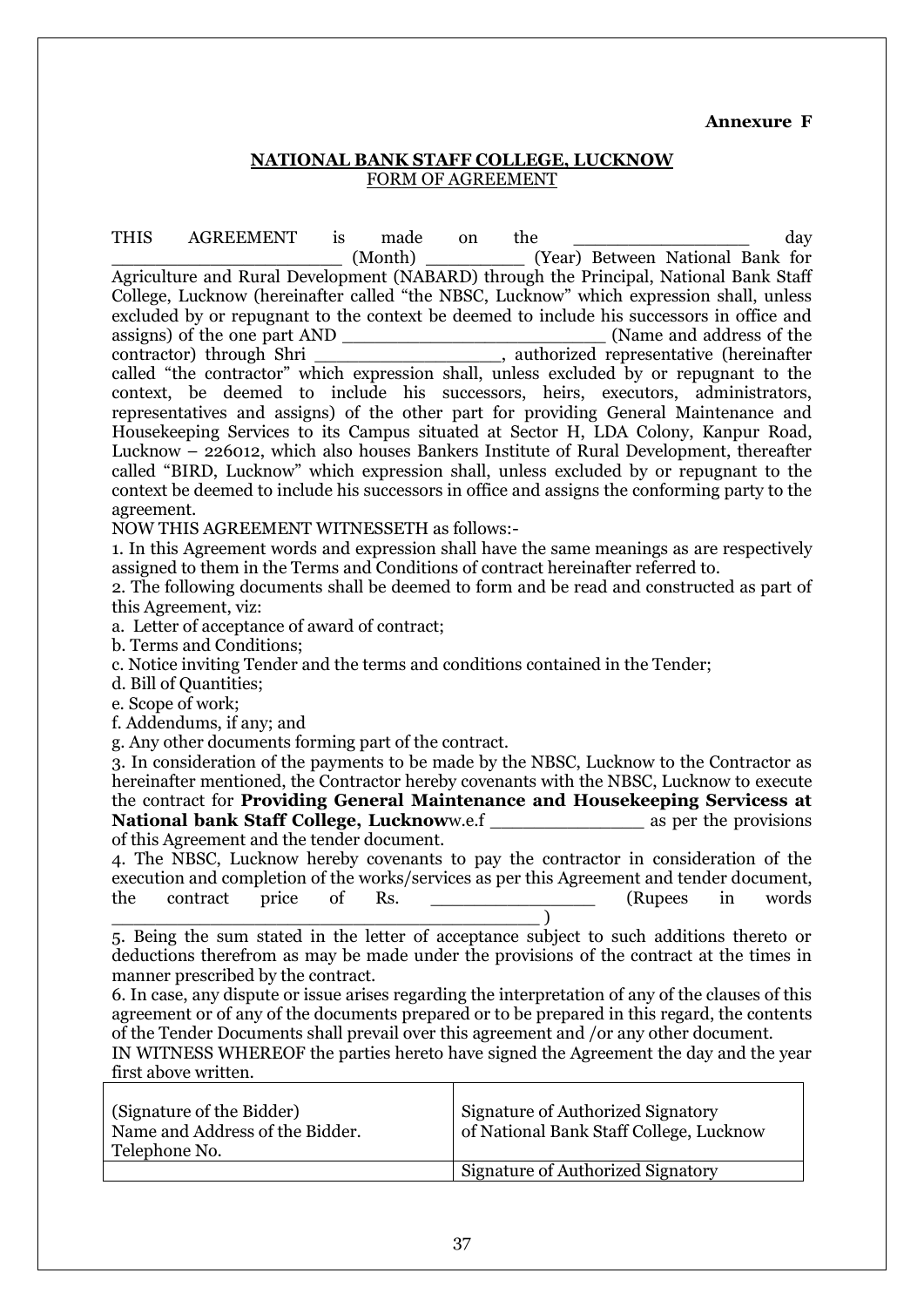|                           | of Confirming Party                                 |
|---------------------------|-----------------------------------------------------|
|                           | Bankers' Institute of Rural Development,<br>Lucknow |
| (Signature of Witness 1)  | (Signature of Witness 1)                            |
| Name of Witness           | Name of Witness                                     |
|                           |                                                     |
| <b>Address of Witness</b> | <b>Address of Witness</b>                           |
| (Signature of Witness 2)  | (Signature of Witness 2)                            |
| Name of Witness           | Name of Witness                                     |
|                           |                                                     |
| <b>Address of Witness</b> | <b>Address of Witness</b>                           |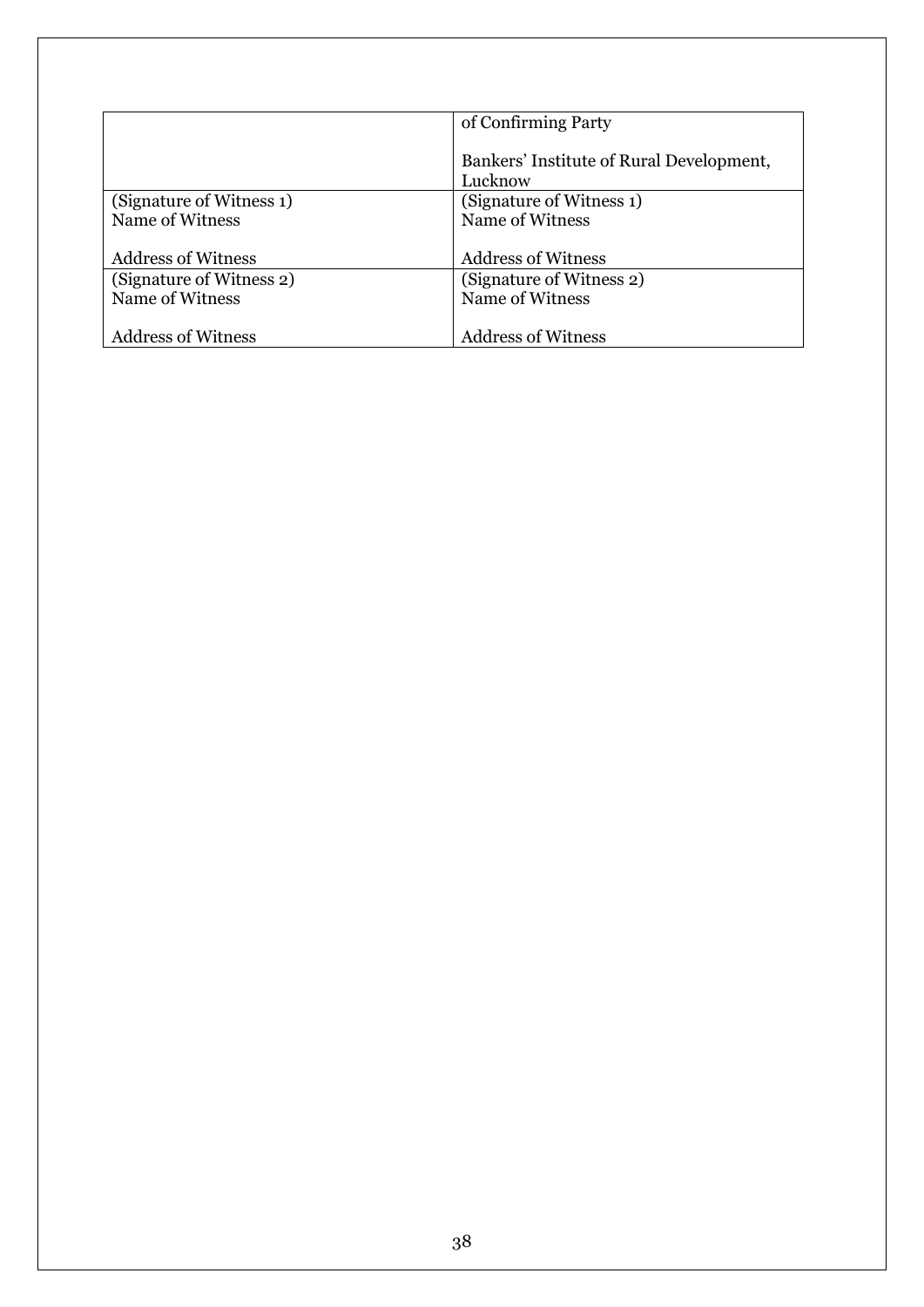**Annexure G**

## **FORM OF BANK GUARANTEE FOR BID SECURITY**

(To be stamped properly as per applicable law)

KNOW ALL MEN by these present that we

(Name and address of Bank), having our registered office at

(hereinafter called "the Bank") are bound unto The NBSC, Lucknow - 226012 (hereinafter called "NBSC, Lucknow") in sum of Rs.

for which payment will and truly to be made to the said Employer, the Bank binds himself, his successors and assigns by these presents.

WHEREAS **EXECUTE:** (Name of Bidder) (hereinafter called "the Bidder") has submitted his bid dated for providing General Maintenance & Housekeeping Services (hereinafter called "the Bid").

WHEREAS the Bidder is required to furnish a Bank Guarantee for the sum of Rs. **Research COVIDENT** (Amount in figures and words) as Performance Security against the Bidder's offer as aforesaid.

AND WHEREAS (Name of Bank) have at the request of the Bidder, agreed to give this guarantee as hereinafter contained.

WE further agree as follows:-

1. That the NBSC, Lucknow may without affecting this guarantee grant time of other to or indulgence to or negotiate further with the Bidder in regard to the conditions contained in the said tender and thereby modify these conditions or add thereto any further conditions as may be mutually agreed upon between the NBSC, Lucknow and the Bidder.

2. That the guarantee herein before contained shall not be affected by any change in constitution of our Bank or in the constitution of the Bidder.

3. That this guarantee commences from the date hereof and shall remain in force till:-

a. The Bidder, in case the bid is accepted by the NBSC, Lucknow, executes a formal agreement after furnishing the Performance Guarantee of a Scheduled Commercial Bank based in India.

b. Forty five days after the date of validity or the extended date of validity of the Tender, as the case may be, whichever is later.

4. That the expression "the Bidder" and "the Bank" herein used shall, unless such an interpretation is repugnant to the subject or context, include their respective successors and assigns.

THE CONDITIONS of this obligation are:

(i) If the Bidder withdraws his bid during the period of Tender validity specified in the Form of Tender; or

(ii) If the Bidder refuses to accept the corrections of errors in his bid; or

(iii) If the Bidder having been notified of the acceptance of his bid bythe NBSC, Lucknow during the period of tender validity and (a) fails or refuses to furnish them Performance Guarantee and/or (b) fails or refuses to enter into a contract within the time limit specified in para of the NIT.

(iv) If the tender is terminated on the allegation of production of false/forged documents for obtaining the contract.

(v) If the contract is terminated for the reason that the agency is blacklisted in any PSU / PSB / or in any other departments of State Governments / Union Government.

WE undertake to pay to the NBSC, Lucknow upto the above amount upon receipt of their first written demand, without the NBSC, Lucknow having to substantiate their demand provided that in their demand the NBSC, Lucknow will note that the amount claimed (i), (ii), (iii) (a), (iii) (b), (iv) or (v) mentioned above, specifying the occurred condition or conditions.

**Authorized Signatory Date: Place:**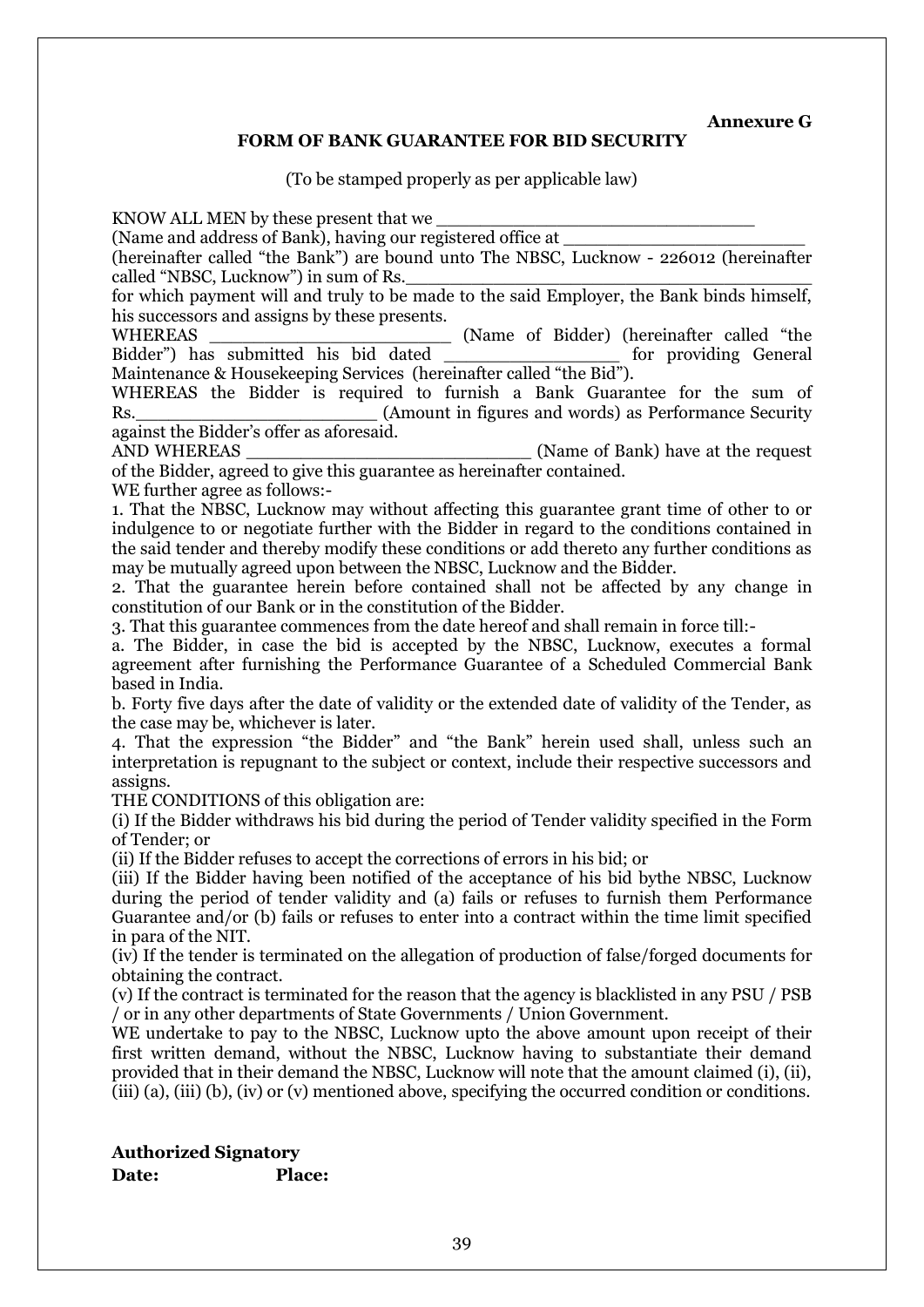#### **Annexure H**

#### **FORM OF BANK GUARANTEE FOR PERFORMANCE SECURITY**

(To be stamped properly as per applicable law)

1. THIS DEED of Guarantee made this day of the set of the between \_\_\_\_\_\_\_\_\_\_\_\_\_\_\_\_\_\_\_\_\_\_ (Name of the Bank) (hereinafter called the "Bank") of the one part and the NBSC, Lucknow (hereinafter called the "NBSC, Lucknow") of the other part. 2. WHEREAS the NBSC, Lucknow has awarded the contract for Providing General Maintenance and Housekeeping Services contract for Rs. (Rupees in figures and words) (hereinafter called the "contract") to M/s\_\_\_\_\_\_\_\_\_\_\_\_\_\_\_\_\_\_\_\_\_ (Name of the contractor) (hereinafter called the "contractor"). 3. AND WHEREAS THE Contractor is bound by the said Contract to submit to the Employer a Performance Security for a total amount of Rs. (Amount in figures and words). 4. NOW WE the Undersigned The Contract Contract (Name of the Bank) being fully authorized to sign and to incur obligations for and on behalf of and in the name of \_\_\_\_\_\_\_\_\_\_\_\_\_\_\_\_\_\_\_\_\_\_(Full name of Bank), hereby declare that the said Bank will guarantee the NBSC, Lucknow the full amount of Rs. (Amount in figures and words) as stated above. 5. After the Contractor has signed the aforementioned contract with the NBSC, Lucknow, the Bank is engaged to pay the NBSC, Lucknow, any amount up to and inclusive of the aforementioned full amount upon written order from the NBSC, Lucknow to indemnify the NBSC, Lucknow for any liability of damage resulting from any defects or shortcomings of the Contractor or the debts he may have incurred to any parties involved in the Works under the Contract mentioned above, whether these defects or shortcomings or debts are actual or estimated or expected. The Bank will deliver the money required by the NBSC, Lucknow immediately on demand without delay without reference to the Contractor and without the necessity of a previous notice or of judicial or administrative procedures and without it being necessary to prove to the Bank the liability or damages resulting from any defects or shortcomings or debts of the Contractor. The Bank shall pay to the NBSC, Lucknow any money so demanded notwithstanding any dispute/disputes raised by the Contractor in any suit or proceedings pending before any Court, Tribunal or Arbitrator(s) relating thereto and the liability under this guarantee shall be absolute and unequivocal. 6. THIS GUARANTEE is valid for a period of \_\_\_\_\_\_\_ months from the date of signing. (The initial period for which this Guarantee will be valid must be for at least six months longer than the anticipated expiry date of the Contract period). 7. At any time during the period in which this Guarantee is still valid, if the NBSC, Lucknow agrees to grant a time of extension to the contractor or if the contractor fails to complete the works within the time of completion as stated in the contract, or fails to discharge himself of the liability or damages or debts as stated under para-5 above, it is understood that the Bank will extend this Guarantee under the same conditions for the required time on demand by the NBSC, Lucknow and at the cost of the contractor. 8. The Guarantee hereinbefore contained shall not be affected by any change in the Constitution of the Bank or of the contractor. 9. The neglect or forbearance of the NBSC, Lucknow in enforcement of payment of any moneys, the payment whereof is intended to be hereby secured or the giving of time by the NBSC, Lucknow for the payment hereof shall in no way relieve the Bank of their liability

under this deed.

10. The expressions "the National Bank Staff College, Lucknow", "the Bank" and "the Contractor" hereinbefore used shall include their respective successors and assigns.

IN WITNESS whereof I/We of the bank have signed and sealed this guarantee on the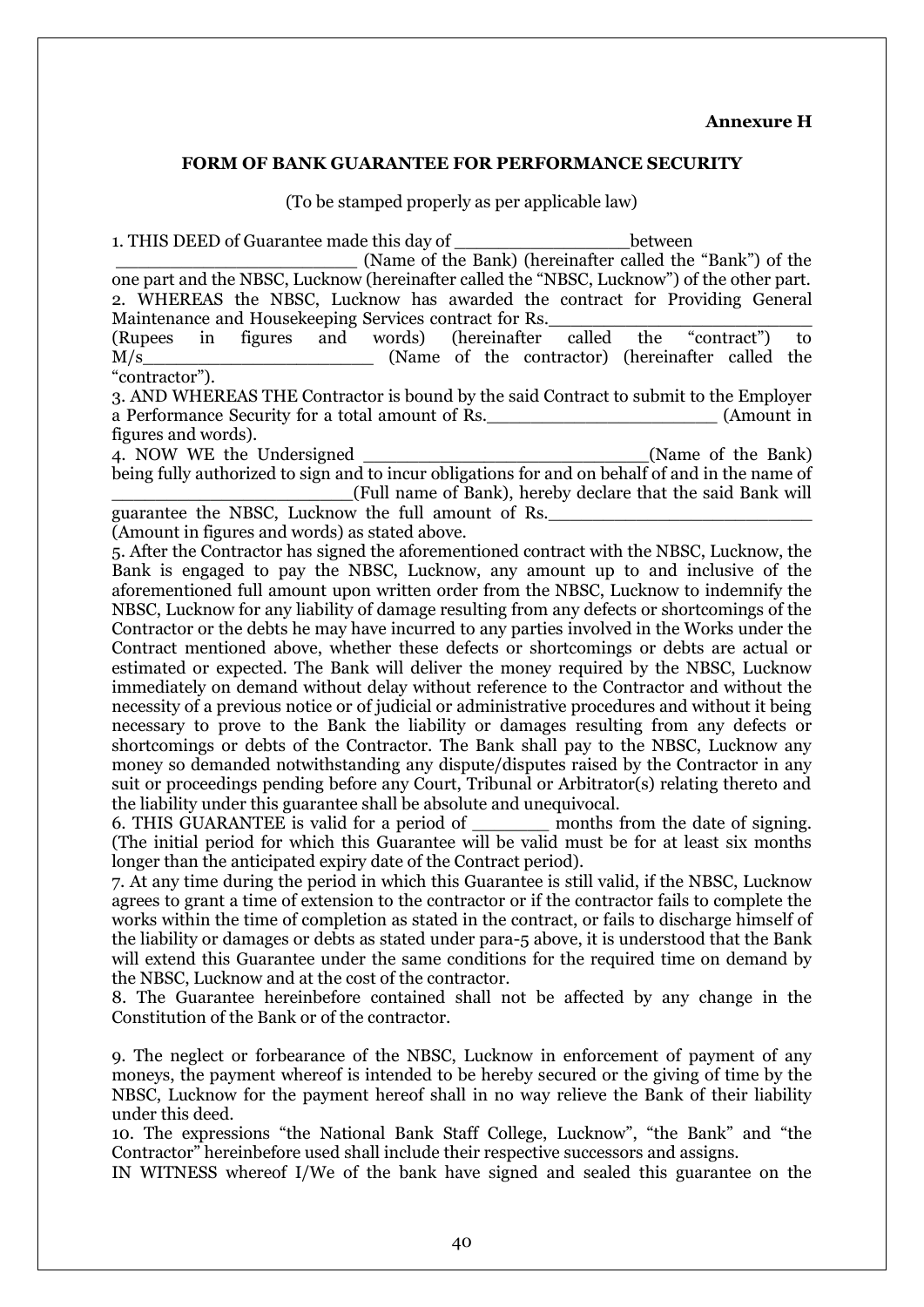day of \_\_\_\_\_\_\_\_\_\_(Month)\_\_\_\_\_\_\_\_\_(year) being herewith duly authorized.

## **Authorized Signatory**

**Date: Place:**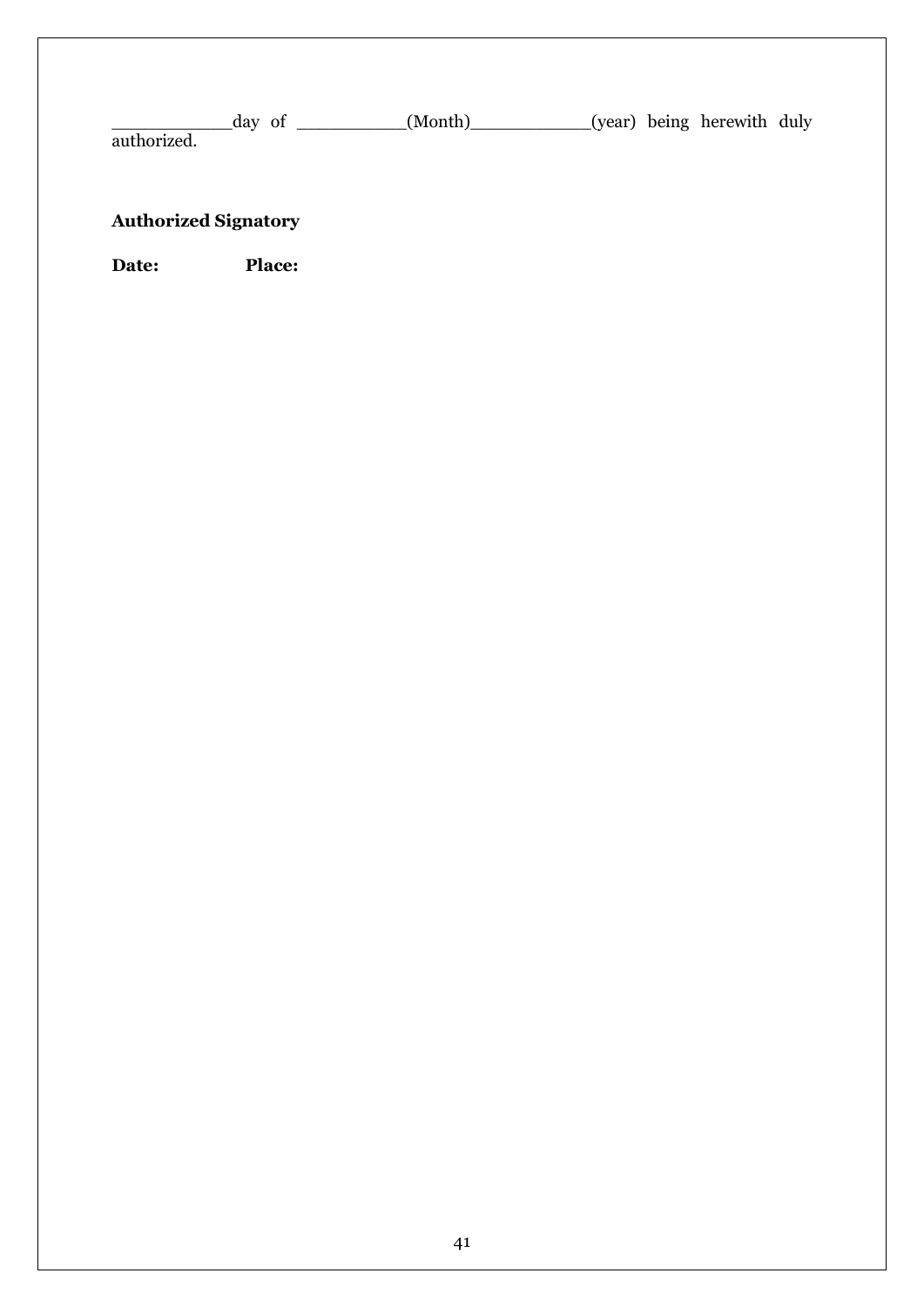## **LIST OF ITEMS OF WORK TO BE ATTENDED TO IN RESPECT OF MAINTENANCE WORK**

#### **A. Office Building (Including Classrooms & Other Rooms/Areas in Office Building)**

The following broadly mentioned item of works are to be attended as directed by bank: 1) Cleaning, Sweeping and Washing of floors,

1 a) Cleaning of bathrooms, toilets and wash basins of the office premises as. (Daily before 9:15 AM and at 3:15 PM)

2) Dusting of furniture & fixture provided in the office building. (Daily before 9:15 AM)

3) Supplying the drinking water in the rooms of the Faculty Members, Officers and also to the other staff members. (Daily twice before 9:15 AM and 2:00PM)

4) Cleaning of water dispensers/water tanks once in fortnight.

5) Maintenance and cleaning of conference rooms, discussion rooms, class rooms, Audiovisual room, Computer room, Library and other areas/rooms in office building. (Daily)

6) Change of curtains in the faculty cabins and in the administrative/academic block. (As and when required)

7) Attending to miscellaneous works in case of urgency.

8) Removal of waste papers etc. from all the rooms of the office building. (As and when required)

9) Cleaning of the all dustbins kept in the office area. (Daily)

10) Supply of drinking water in the class rooms and at executive meetings/conferences. (Two times a day)

11) Putting lights, air conditioners and other electrical appliances on and off in the office building as per requirement. (Daily)

12) Cleaning of window panes, doors etc. in the office building. (Every Wednesday)

13) Setting/re-setting of furniture and equipment in class-rooms, conference room and other functional areas. (As and when required)

## **B. Hostels**

The following broadly mentioned item of works are to be attended as directed by bank:

1) Handing over/taking over of Hostel/Guest rooms to/from the participants at the time of arrival/departure.

2) Cleaning, Washing, Sweeping, dusting of hostel/guest rooms and balconies, attached toilets, lobby, staircase, roof, toilet/wash areas of trainees' dining hall etc. (Daily)

3) Cleaning of window panes and doors of the hostel buildings, dining hall & kitchen (Every Thrusday)

4) Dusting and maintenance of furniture & fixtures provided in the hostel buildings. (Daily)

5) Change of linen, giving and taking back of linen, towels etc. to the washerman appointed by the Institute. (Once in Three days)

6) Maintenance and cleaning of TV room/Recreation room and Reception room with holding of charge, issue to trainees and other officials of the sports items provided by the Institute. (Daily)

7) Arranging to change the curtains etc. in the hostel building, dining hall & kitchen as and when required. (As and when required)

8) Careful operation of TV/DVD/Dish connection or all of the three above.

9) Putting lights, geysers, coolers, AC Units etc. provided in the hostel building on and off as per requirement.

10) Cleaning of water coolers once in a fortnight.

11) Keeping the drinking water/mosquito repellent, soaps toiletries, etc. in the rooms of the participants/guests. (Daily when rooms are occupied)

12) Holding the charge of keys belonging to the hostel buildings.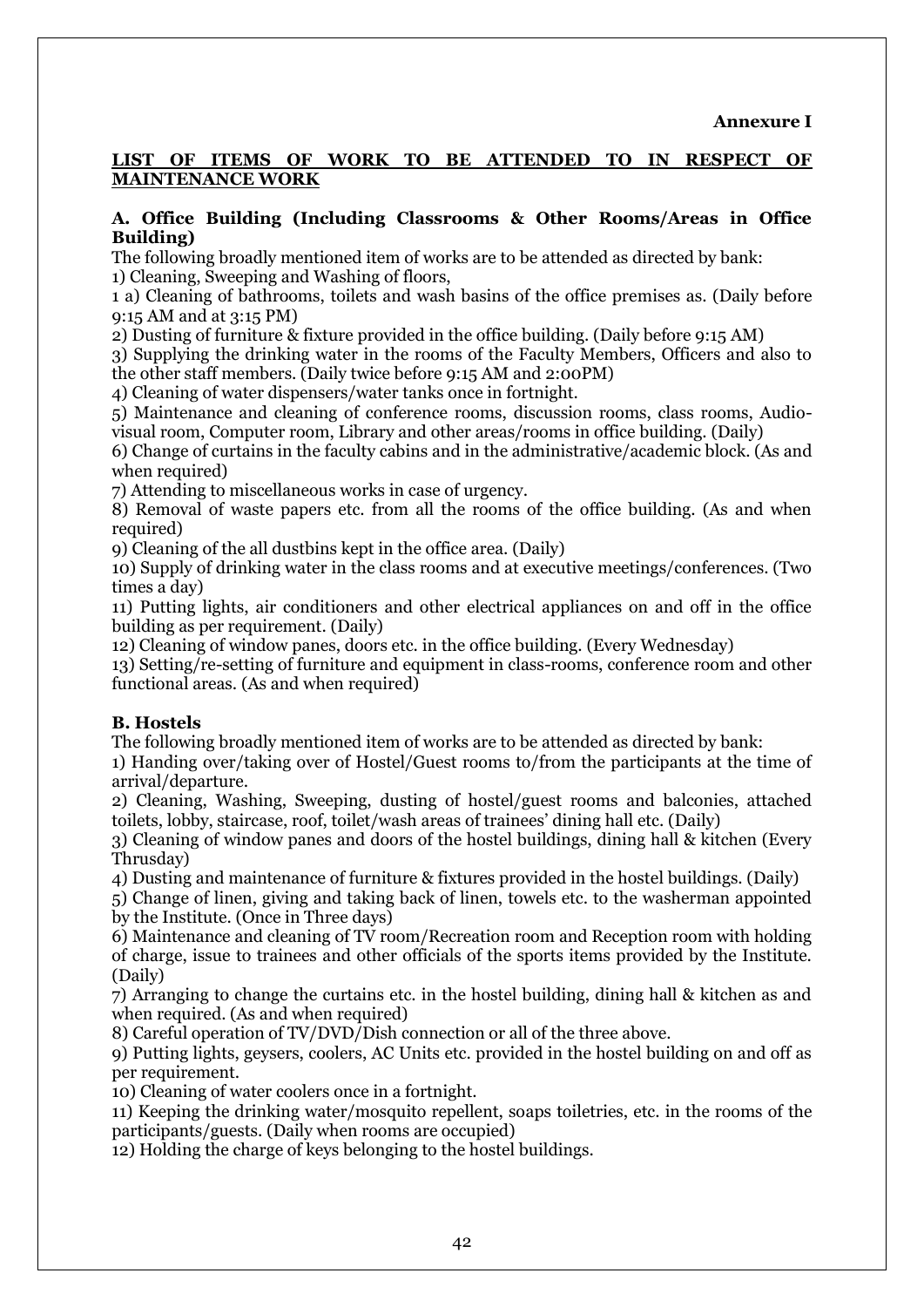## **C. General Items of Works**

The following broadly mentioned item of works are to be attended as directed by bank:

1) Cleaning of the surrounding area of the office building, hostel blocks, dining hall & kitchen. Surrounding area here is specified as all the roads, cemented platforms etc. existing within the boundary of the walls. (Daily)

2) Cleaning of wash areas/toilets of office building, hostel blocks, dining hall & kitchen. (Daily)

3) Cleaning of wash areas/toilets of staff quarters once in a week.

4) Collection and disposal of garbage, food waste etc. collected from the kitchen/lounge of office building, trainees' kitchen/lounge and hostel/guest rooms and residential areas (only NBSC) (Daily)

5) Bringing the waste to organic waste convertor machine if required.

6) The various equipment's, tools and plants shall be arranged by contractor at his own cost.

### **D. General Cleaning of Campus, Buildings, Roads, Drains, Sewer Lines and Manholes**

Providing daily adequate number of sweepers for cleaning the entire academic building, hostel blocks excluding dining hall & kitchen, outer areas of stone paving, corridors, staircases etc. Common areas of all residences, staircases, terrace, outer stone paving, Roads, Pathways, road side and other drains, catch basins, all sewer lines and manholes, gully traps, sluice valve and wheel valve chambers, areas enclosed by hostel blocks, areas adjacent to dining hall & kitchen to keep them in proper hygienic conditions. Collections of all garbage from the office building, residential flats, hostel/guest rooms, dining hall & kitchen, road, drains and sewer lines etc. and disposal of all rubbish/waste material at a distant place away from the premises in the approved municipal dump.

## **E. Area of the Work pertaining to National Bank Staff College:**

The maintenance works stated in points A, B, C & D above shall be carried out in the following buildings and areas surrounding them staircases and common areas :

(i) Main academic building which mainly includes class rooms/ other rooms -10 nos., faculty rooms - 16 nos., principal's room and other rooms, Computer Lab., committee room, entrance hall, conference hall, administrative hall, office rooms, stores, halls, AC & EC plant rooms, all the toilets at ground & first floor, toilets of offices and staff lounge, corridors, pergola etc. complete.

- (ii) All toilets of Dining hall and kitchen (located in office building)
- (iii) Principal's Residence 1 no.
- (iv) Faculty Residence 16 nos.
- (v) Staff Quarters -SA type 10 nos.

#### SB type - 22 nos.

SC type - 22 nos.

(vi) Hostel - blocks 'A', 'B', 'C' & 'D' having 126 rooms with attached toilet, office stores complete.

- (vii) Hand wash area, all toilets of Dining hall and kitchen
- (viii) Utility building (electrical sub-station) including toilet 1 no.
- (ix) Scooter/cycle stand sheds
- $(x)$  Security room at entrance gate and within premises  $-5$  no.
- (xi) All roads and pathways inside the NBSC campus.
- (xii) All drains and manhole chambers etc. inside the NBSC campus.
- (xiii) Inside areas of Faculty residence & staff residence are not included.

## **F. Area of the Work pertaining to Bankers Institute of Rural Development:**

The maintenance works stated in points A, B, C & D above shall be carried out in the following buildings and areas surrounding them staircases and common areas :

(i) Main academic building (BIRD South Block) which mainly includes class rooms/ other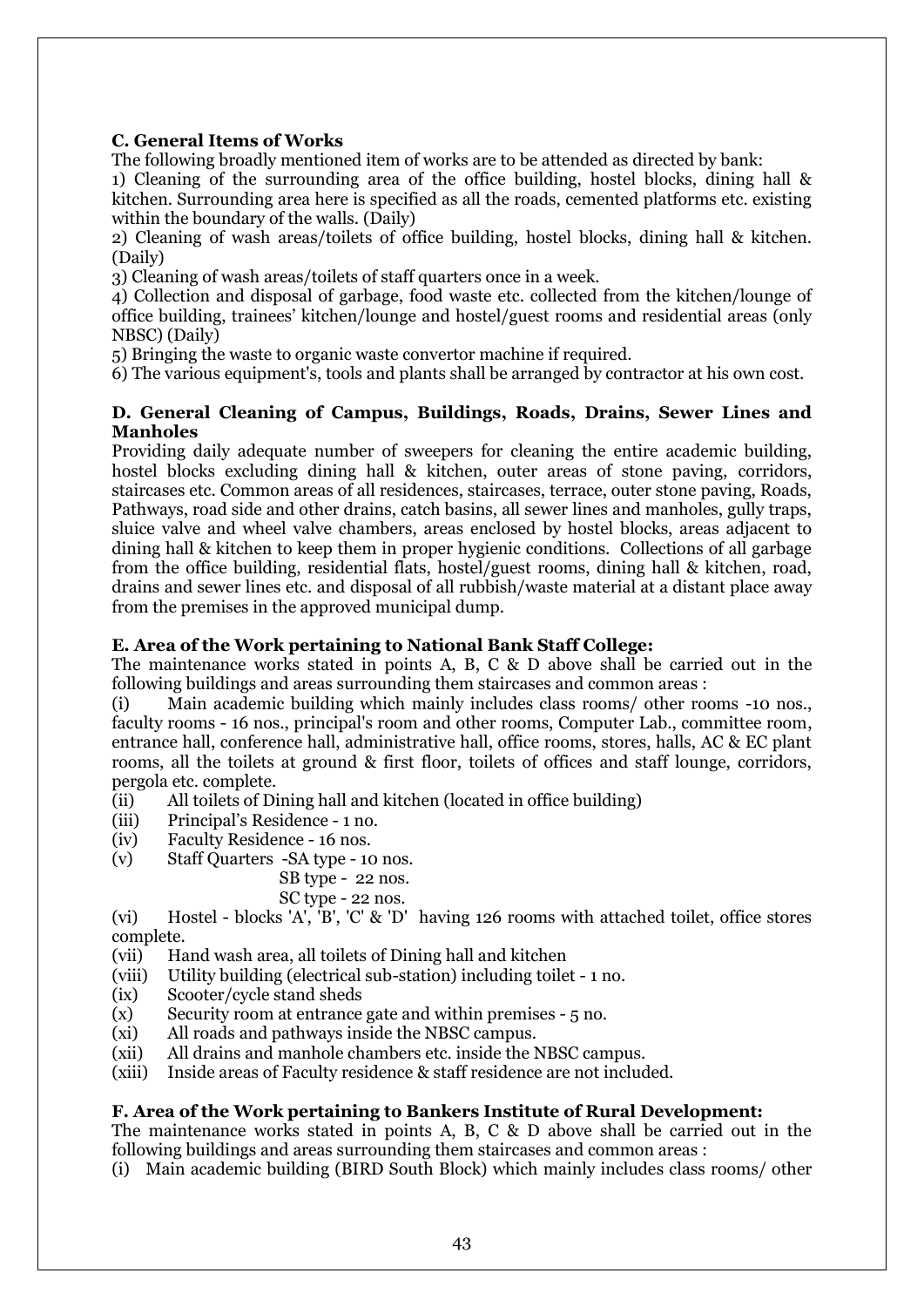rooms., faculty rooms, Director's room and other rooms, Computer Lab., committee room, entrance hall, conference hall, administrative hall, office rooms, stores, halls, AC & EC plant rooms, all the toilets at ground, first floor & second floor, toilets of offices and staff lounge, corridors, pergola (canopy) etc. complete.

- (ii) All toilets of Dining hall and kitchen (located in office building)
- (iii) Director's Residence 1 no.
- (iv) Faculty Residence 26 nos.
- (v) Staff Quarters BA type 35 nos.

 BB type - 42 nos. BC type - 22 nos.

BM type  $-14$  nos.

(vi) Hostel - blocks 'G', 'H', 'F', 'J' & 'K' having 169 rooms with attached toilet, office stores complete.

- (vii) Hand wash area, all toilets of Dining hall and kitchen
- (viii) Utility building (electrical sub-station) including toilet 1 no.
- (ix) Scooter/cycle stand sheds & Multipurpose Hall etc
- (x) Security room at entrance gate and within premises 5 no.
- (xi) All roads and pathways inside the BIRD campus.
- (xii) All drains and manhole chambers etc. inside the BIRD campus.
- (xiii) Inside areas of Faculty residence & staff residence are not included.

#### **EQUIPMENT TO BE PURCHASED AND MAINTAINED BY THE CONTRACTOR**

- 1. Industrial/Commercial Vacuum cleaner 2 nos.
- 2. Trolleys 4 nos.
- 3. Waste pan (Tasla) 10 nos.
- 4. Kit of small tools like screw driver etc.  $-2$  sets
- $5.$  First aid box  $-2$  nos.

Note: The list mentioned above is indicative and actual requirement may very depending upon the quantum of work.